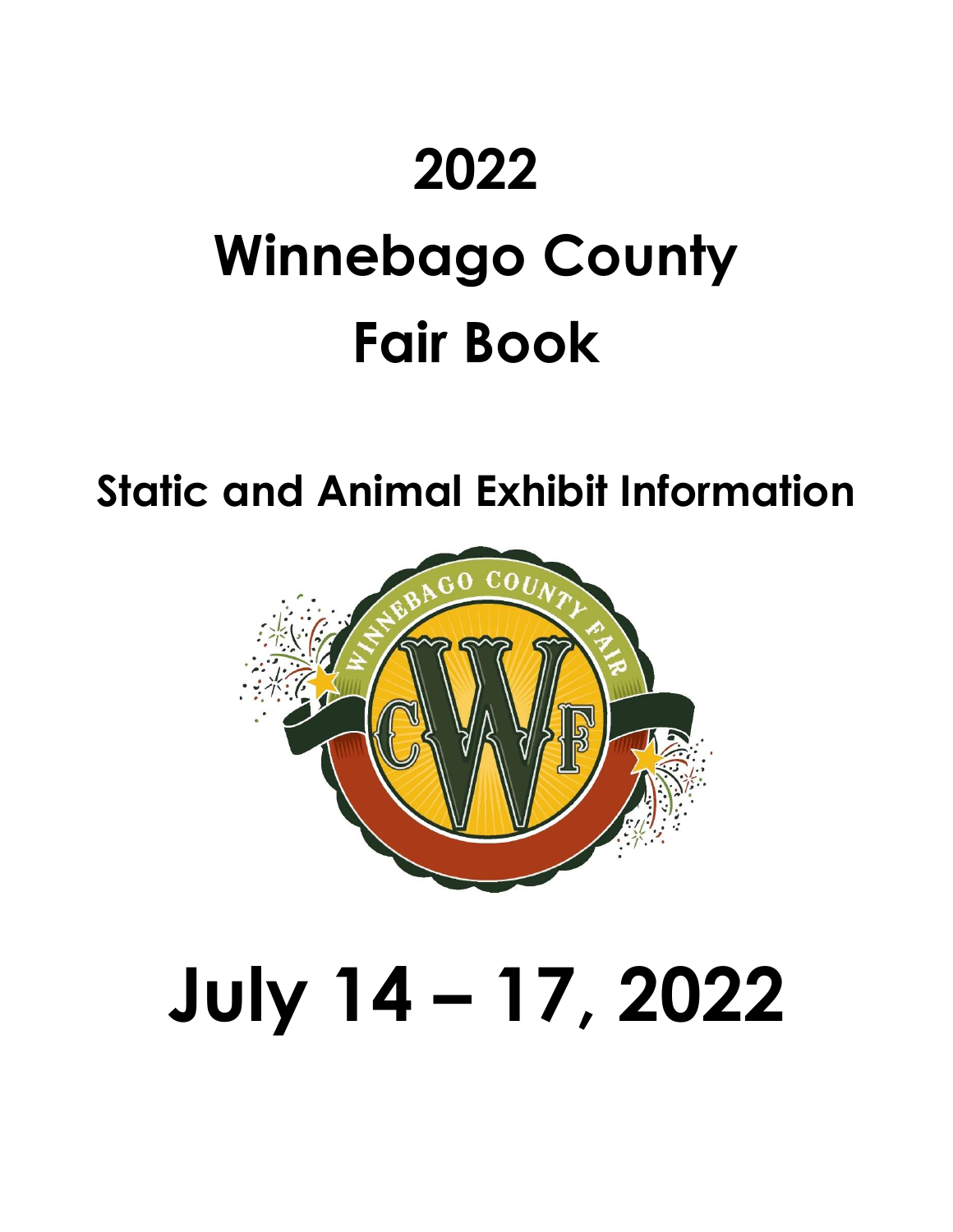| <b>Table of Contents</b>                                          |           |
|-------------------------------------------------------------------|-----------|
| <b>Reminders &amp; Updates for All Exhibitors</b>                 | 4         |
| <b>General Rules for All Exhibitors</b>                           | 5         |
| <b>Fair Entry: Online Registration Process for All Exhibitors</b> | 6         |
| <b>4-H Building Exhibits</b>                                      |           |
| Clover Kids                                                       | 7         |
| General Rules                                                     | $7 - 10$  |
| <b>Ribbon Values</b>                                              | 10        |
| <b>Class Descriptions</b>                                         | 10        |
| Animals                                                           | 10        |
| Agriculture & Natural Resources                                   | $11 - 12$ |
| <b>Creative Arts</b>                                              | $12 - 14$ |
| <b>Family and Consumer Science</b>                                | $14-17$   |
| Personal Development                                              | $17 - 18$ |
| Science, Engineering, and Technology                              | 18-20     |
| <b>Gardening: Indoor and Landscape Design</b>                     | 21        |
| <b>Gardening: Outdoor</b>                                         | $21 - 24$ |
| <b>Best Garden Display</b>                                        | 25        |
| <b>Flower Buckets</b>                                             | 26        |
| <b>4-H Communication Event</b>                                    | $27 - 28$ |
| 4-H Share the Fun                                                 | 29        |
| <b>4-H Extemporaneous Speaking</b>                                | $30 - 31$ |
| <b>4-H Poster Communications</b>                                  | $31 - 32$ |
| NEW Regional Clothing and Fashion Extravaganza - June 24          | 33-35     |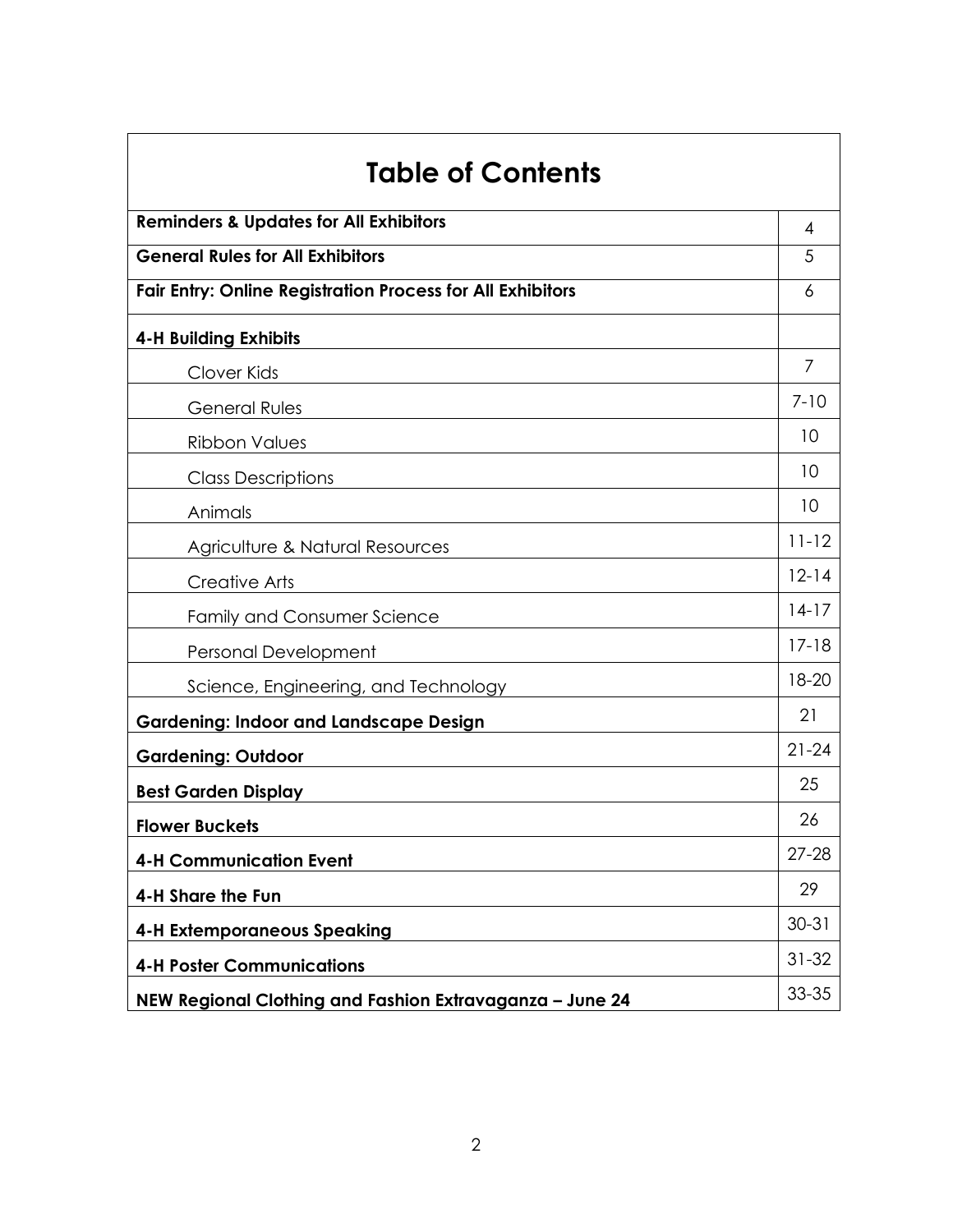| <b>Table of Contents - Animal Exhibits</b>     |           |
|------------------------------------------------|-----------|
| <b>Animal Specific Reminders &amp; Updates</b> | 37        |
| <b>Clover Kids</b>                             | 38        |
| Youth Open Livestock                           | 39        |
| <b>Animal Exhibits</b>                         |           |
| Identification and Weigh-In Requirements       | 40        |
| <b>Rules and Regulations</b>                   | $40 - 41$ |
| 2022 Health Requirements for Exhibition        | $42 - 43$ |
| Showmanship                                    | 44        |
| <b>General Ribbon Auction Information</b>      | 44        |
| Swine                                          | 45-46     |
| <b>Market Beef</b>                             | 47-48     |
| <b>Bucket/Bottle Calf</b>                      | 49        |
| <b>Breeding Beef</b>                           | 50        |
| Dairy Cattle                                   | 51        |
| <b>Meat Goats</b>                              | $52 - 53$ |
| Market Sheep                                   | 54-55     |
| <b>Breeding Sheep</b>                          | 55-56     |
| Horse                                          | $57 - 60$ |
| Rabbits                                        | $61 - 63$ |

# Poultry and the contract of the contract of the contract of the contract of the contract of the contract of the contract of the contract of the contract of the contract of the contract of the contract of the contract of th Pet Show: Dog 66 Pet Show: Cat 67 Alpaca (1986) and the contract of the contract of the contract of the contract of the contract of the contract of the contract of the contract of the contract of the contract of the contract of the contract of the contract **Herdsmanship** 69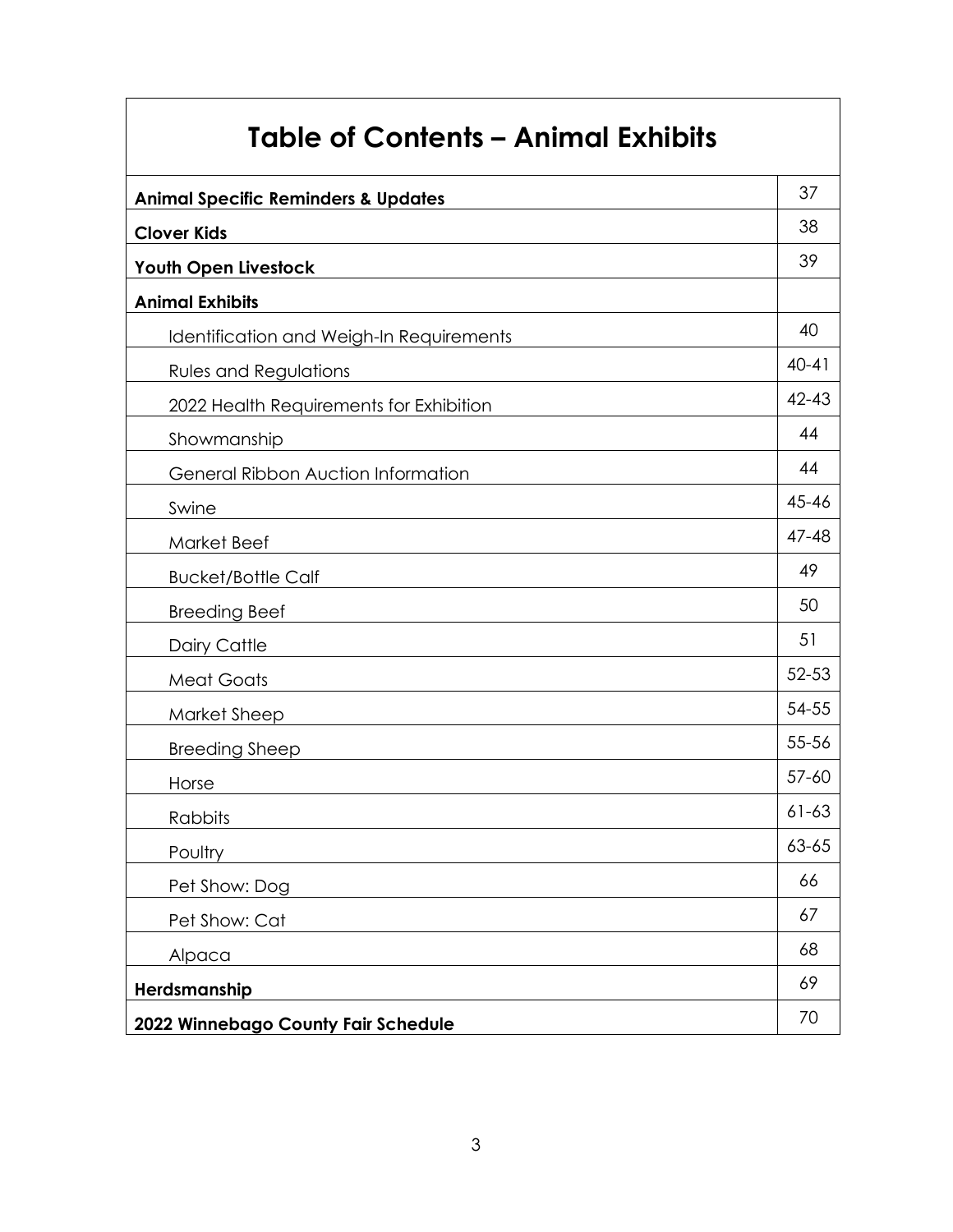# Reminders & Updates for All Exhibitors

- ➢ **Each 4-H and FFA exhibitor may exhibit an unlimited number of entries, unless otherwise specified in division or class rules.**
- ➢ **An article should be shown only one year in these classes except where repeat showings are called for by class rules.**
- ➢ **Fair Entry Registration dates are June 1-July 1.** 
	- o **A \$25 late fee per exhibitor will be charged for both static entries and livestock entries entered after July 1 deadline.**
	- o **No late entries will be accepted after July 10.**
- ➢ **ALL Fair Entry Exhibitors should identify ALL 4-H and FFA entries under ONE account. More than one account will not be permitted.**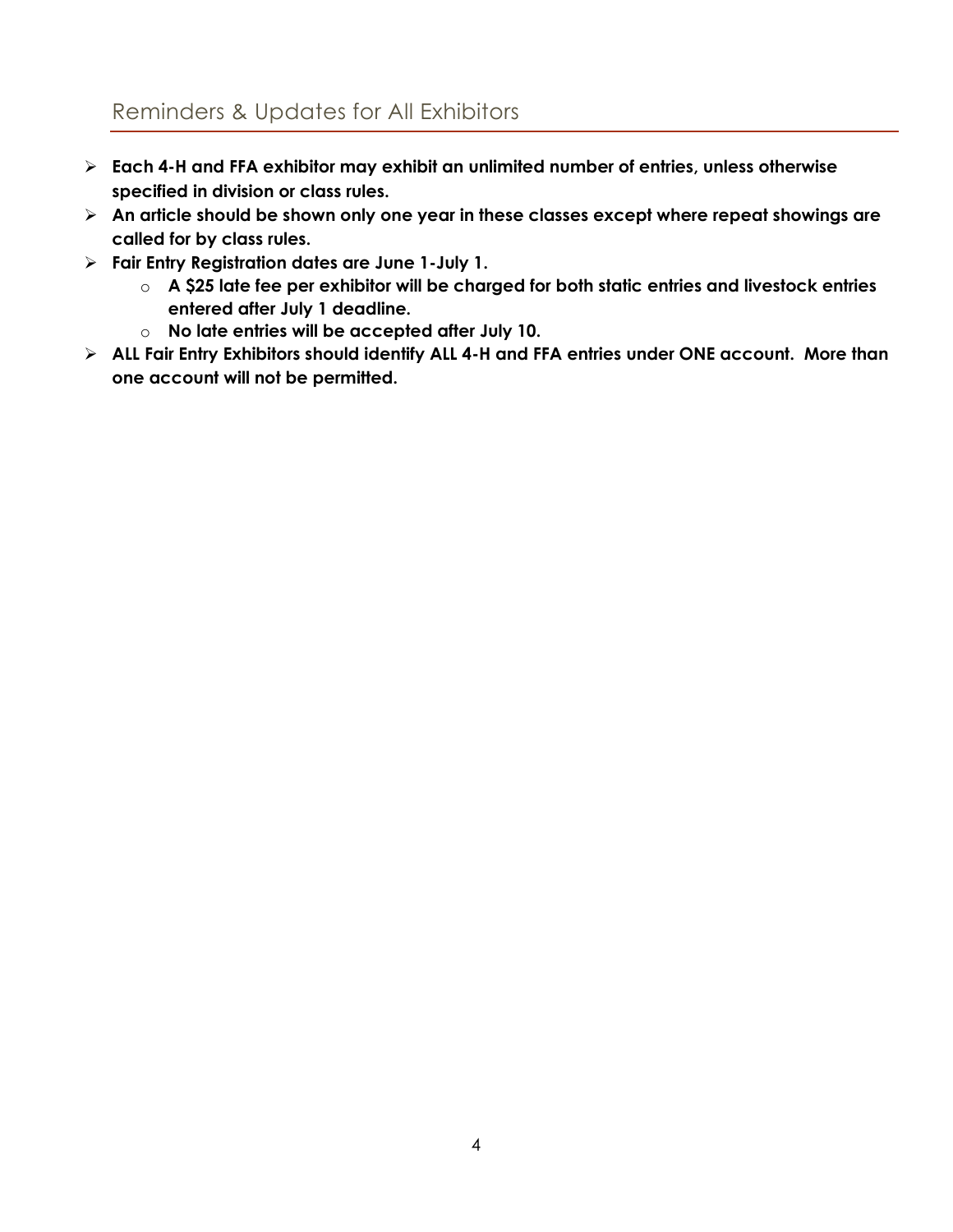# **Winnebago County Fair General Rules and Regulations for All Exhibitors**

- 1. The Winnebago Fair Association will use all diligence to assure the safety of animals and other articles intended for exhibition after the arrival and placement, but under no circumstances will it be responsible for any loss, injury or damage done to or arising from any animal or article on exhibition and the exhibitor shall indemnify the Winnebago Fair Association against all legal or other proceedings.
- 2. Night watchmen will be on duty Wednesday through Saturday. No 4-H or FFA exhibitors are allowed overnight on the show grounds.
- **3.** The Winnebago Fair Association (Fair Board) has authority and responsibility over the grounds, facilities, open shows and entertainment. ISU Extension and Outreach staff are authorized by the 4-H program and the Winnebago County Extension District to determine eligibility of all 4-H members and oversee all 4-H shows in accordance with 4-H rules and regulations. **In the case of an issue, a resolution will involve both agencies.**
- 4. Questions of eligibility of ALL 4-H exhibits will be referred to the Winnebago County Extension Council. In all cases, their decision will be final.
- 5. Exhibitor Categories
	- a. Clover Kids Youth enrolled and participating in 4-H Clover Kids Program in Kindergarten 3rd grade.
	- b. Junior Exhibitors Youth enrolled in 4-H in grades 4<sup>th</sup>-6<sup>th</sup> grade (or that equivalent).
	- c. Intermediate Exhibitors Youth enrolled in 4-H in grades  $-7<sup>th</sup>$ -8<sup>th</sup> grade (or that equivalent).
	- d. Senior Exhibitors Youth in enrolled in 4-H in grades 9th through 12th grade (or that equivalent).
	- e. State Fair Eligible Exhibitors Youth enrolled in 4-H who have completed 5<sup>th</sup> grade through 12<sup>th</sup> grade in 2022. (Exceptions made for Club exhibits, then may include 4<sup>th</sup> grade members).
- 6. Animals identified as a 4-H project cannot also be identified or exhibited as a FFA project and vice versa. This joint agreement was instituted at the state level.
- 7. All exhibits shall be the outgrowth of the member's work in 4-H or FFA.
- 8. All Exhibits must remain in place until 6:00 p.m. Sunday.
	- a. 4-H members and FFA members who cannot adhere to the release schedule should make arrangements for someone else to pick up the exhibit.
	- b. Exhibitors who remove exhibits early will forfeit all premiums.
- 9. Unauthorized 4-Wheelers, dirt bikes, and off-road recreational vehicles will not be allowed on the fairgrounds.
- 10. Entry Fees will not be refunded for exhibits that were not brought to the fair.
- 11. The Winnebago Fair Association (Fair Board) reserves the right to verify information with the Extension Office, in case a question arises, before premiums will be paid.
- 12. ALL PREMIUM CHECKS MUST BE CASHED WITHIN 30 DAYS.
- 13. Smoking is prohibited in all 4-H and FFA Exhibit buildings.
- 14. Possession or consumption of controlled substances of any kind on the fairgrounds will be strictly prohibited. All violators are subject to laws as prescribed in Chapter 124 of the Iowa Code. Alcohol may be permitted only in designated areas.
- 15. No one on the Fair Grounds or at the parade will be permitted to throw balloons, etc. containing water or any other material at people, animals or any other project.
- 16. No dogs or other pet animals are allowed on the grounds, excluding 4-H project Dogs.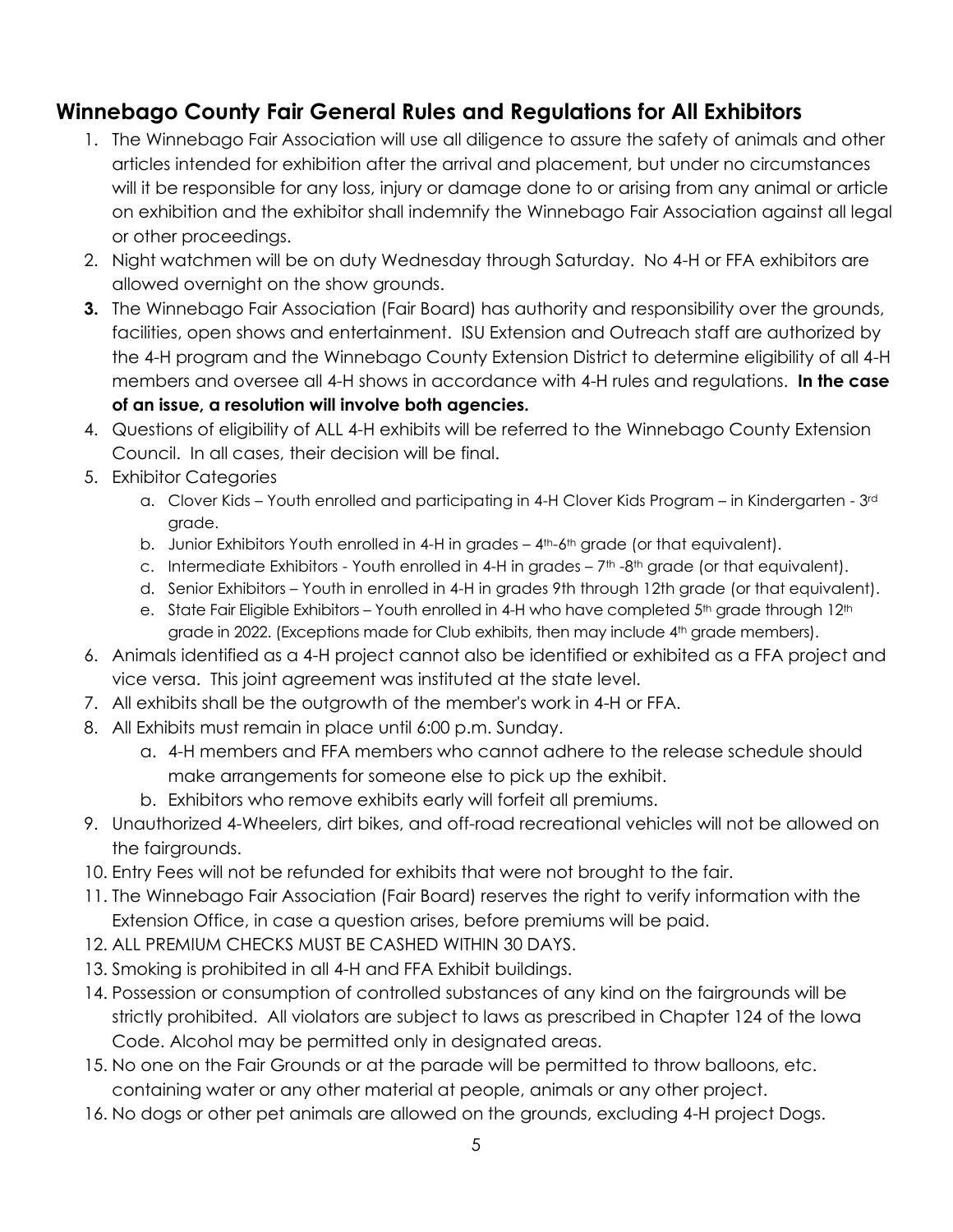Winnebago County Fair registration will be completed through the online system called *Fair Entry*. To do this accurately, please follow the instructions below:

- 1. Go to [FairEntry.com](https://www.fairentry.com/)
- 2. Create a username and password for the website to keep track of your family registrations.
	- a. 4-H families should use the same login information for Fair Entry as their 4-H Online profile in order to have livestock ID information synch to your fair registration.
	- b. FFA families will need to create a new profile in Fair Entry.
- 3. Search for the **2022** Winnebago County Fair (Iowa) and "click" on it to accept.
- 4. From this point, you will be able to select registration options from the hierarchy menu.
- 5. After all of your selections have been made, proceed to finalize your registration selections. Payment will be due at this time.
- 6. You will receive a confirmation of your registration for Winnebago County Fair following completion of this process.

In addition to being able to register for the county fair, you will be able to view details about the Winnebago County Fair. If, however, you are not able to find what you are looking for in *Fair Entry*, please contact your local ISU Extension & Outreach office. For all other fair-related questions or concerns, please contact your local ISU Extension & Outreach office.

# **IOWA STATE UNIVERSITY Extension and Outreach**

# **Winnebago County**

183 1st Ave. Thompson, IA 50478 641-584-2261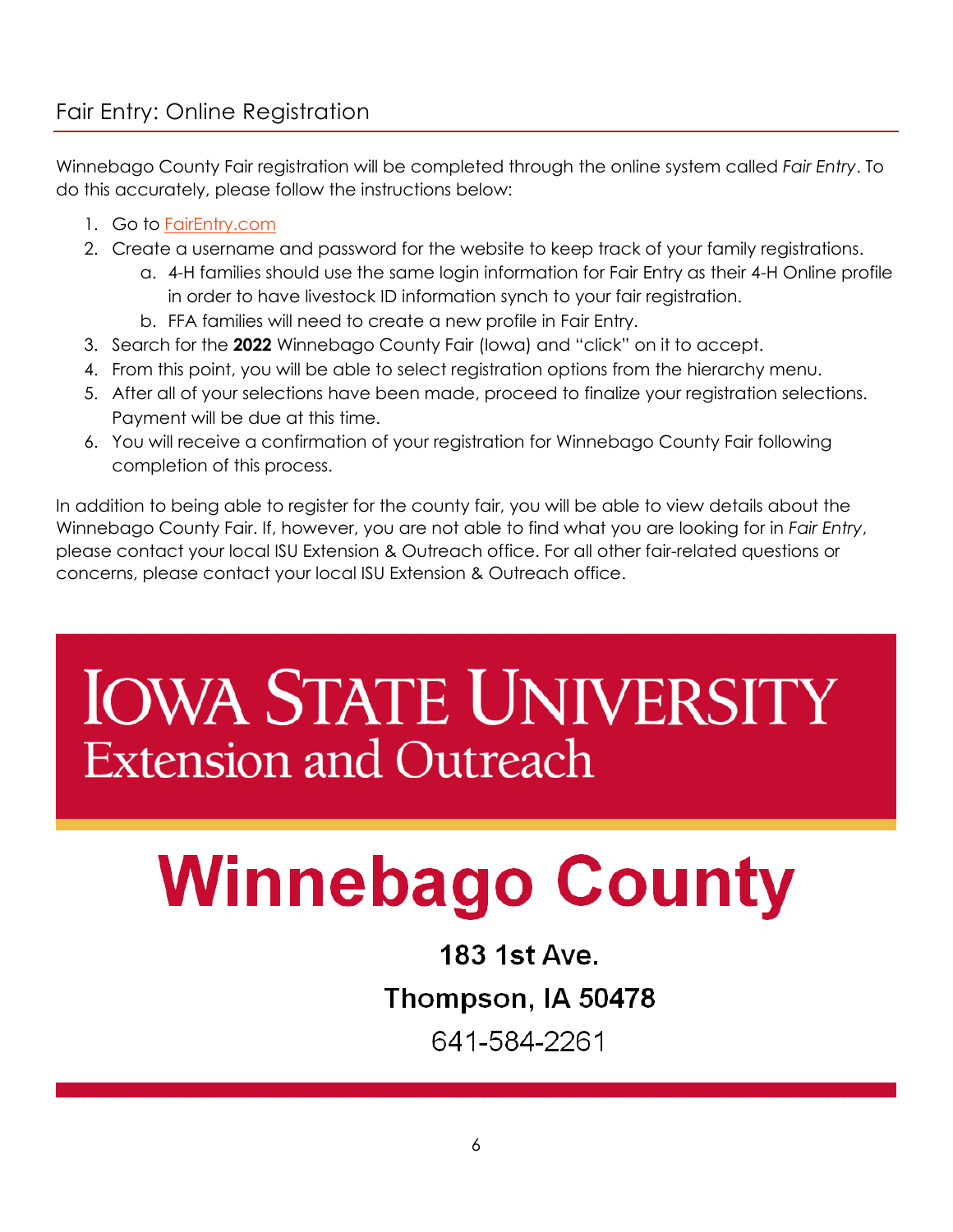Clover Kids who have completed Kindergarten through 3rd grade **and** have participated in an afterschool program or attended regular club meetings may enter no more than 6 exhibits. The exhibits may be brought to the 4-H Building on Thursday at 11am and will be judged at 11:30am. The exhibits will remain in the building for display through Sunday. Exhibits will be released at 6pm on Sunday to the 4-H Clover Kid.

### **AWARDS**

*Members will participate in face-to-face evaluation with a judge. All exhibits will receive a special participation ribbon. No placing or premium will be awarded.*

# 4-H Building Exhibits: General Rules

This department is open to youth who are participating in 4-H Youth Development Programs conducted by Iowa State University Extension & Outreach. All exhibitors are responsible to read and comply with the Iowa State Fair 4-H General Exhibit Rules, 4-H General Rules and Regulations, and all 4-H department exhibit class rules and regulations.

### **General Exhibit Rules**

- 1. 4-H members who have completed 4th grade through 12th grade (or that equivalent) in 2022 are eligible to exhibit at the Winnebago County Fair.
- 2. Iowa State Fair selections must be from exhibitors in  $5<sup>th-12<sup>th</sup></sup>$  grade. Exception: group exhibits from an entire club may include 4<sup>th</sup> grade members.
- 3. Eligible exhibits are an outgrowth of work done as a planned part of the 4-H members participation in 4-H projects or programs during the current 4-H year. Exhibits can be created by an individual or group and may represent all or part of the learning in the project or program.
- 4. Exhibitors in 4-H classes are not eligible to exhibit in a similar department of the FFA divisions or vice-versa. See also "4-H Department General Rules & Regulations".
- 5. Exhibits previously entered in an FFA Ag Science Fair or any other FFA event or competition may not be entered in any 4-H exhibit class.
- 6. Exhibits that do not comply with the class description, size guidelines, copyright restrictions, safety and approved methods will be disqualified and not put on public display.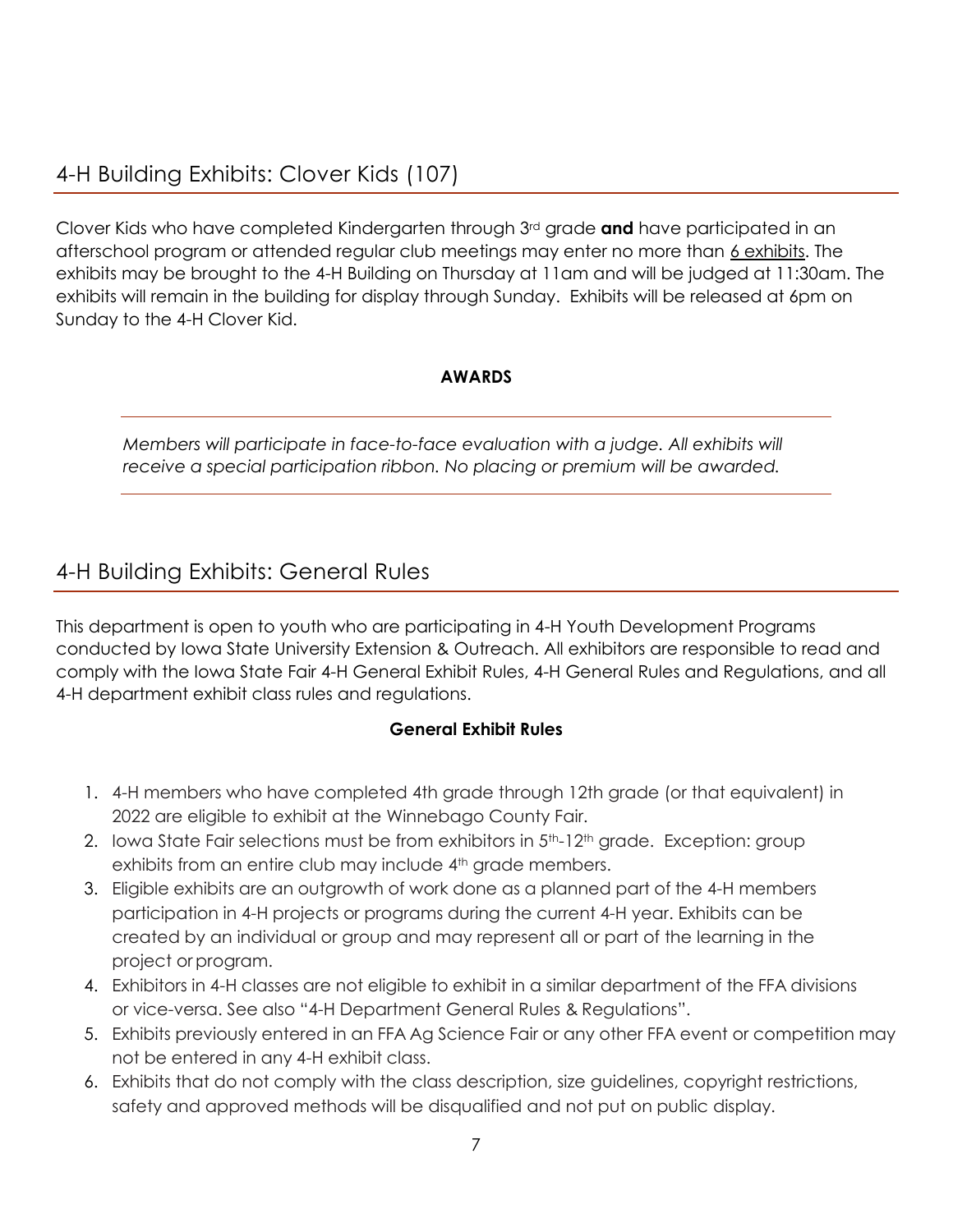- 7. If the exhibitor chooses to create a display to illustrate what was learned:
	- ➢ Posters may not exceed 24" x 36" in size.
	- ➢ Chart boards, graph boards, project presentation boards, model displays, etc., may not exceed 48" x 48" in size.
		- i. Maximum size is determined by measuring the flat (unfolded) dimensions.
	- ➢ Display boxes may not exceed 28" x 22" in height or width and 12" in depth.
- 8. Items NOT allowed to be a part of an exhibit
	- ➢ Endangered and threatened plants and animals (includes insects), or songbird feathers and nests may NOT be used in any exhibit. *Game animals legally taken are acceptable.*
	- ➢ Live specimens of noxious weeds or invasive species are NOT permitted in any exhibit. *Dried specimens are acceptable to use in exhibits.*
- 9. Copyrighted materials and designs may not be used in an exhibit that is presented as original work by the exhibitor. If an exhibitor is using copyrighted materials, they MUST
	- ➢ Exhibitors MUST include permission from the copyright holder/owner when using copyrighted materials.
	- ➢ Exhibitors MUST give proper credit to the original source of all materials/designs used in exhibits.
	- ➢ See also special rules for Visual Arts and general copyright information for 4-H members.
- 10. The 4-H members goal(s) and applicable exhibit standards will form the basis of the evaluation process.
	- ➢ Evaluation criteria will include demonstrated learning, workmanship and techniques, and general appearance and design.
	- $\triangleright$  Exhibitors will receive written evaluation comments on the exhibits and a blue, red, or white Iowa State Fair exhibitor's ribbon.
	- ➢ Refer to exhibit class evaluation rubrics for detailed evaluation criteria in each class. Rubrics are located on each 4-H project page at **Exhibit Tip Sheets | 4-H Youth** [Development \(iastate.edu\)](https://www.extension.iastate.edu/4h/exhibit-tip-sheets)

### 11. **NEW PILOT PROJECT (Year 1 of 3) A written explanation (aka goal card/write-up), audio recording, or video recording is NOT REQUIRED to be included as part of each exhibit at the Winnebago County Fair.**

- $\triangleright$  A simple entry tag will be provided.
- ➢ Exhibitors are encouraged to bring photos or supporting documents to share their process with the judge during their conference.
- ➢ Sources of inspiration and recipes are still required.
- ➢ No preference will be given in State Fair selection to exhibits with a written, audio, or video explanation.
- ➢ All exhibitors should be prepared to respond verbally (unless accommodations have been requested and approved) to the following questions about their exhibit:
	- i. What did you plan to learn or do? (What was your exhibit goal(s)?)
	- ii. What steps did you take to learn or do this?
	- iii. What were the most important things you learned?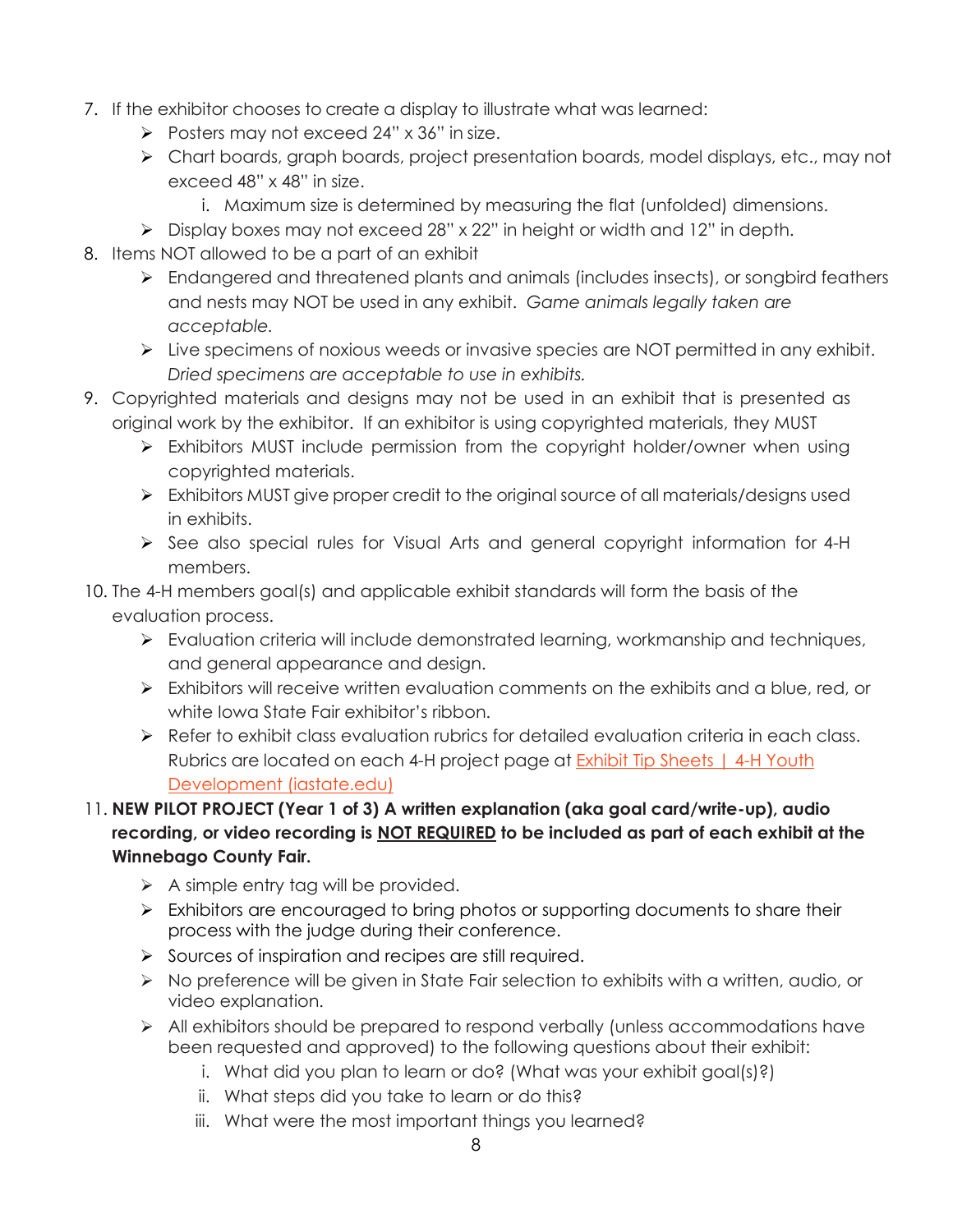- $\triangleright$  Check for additional requirements in exhibit classes for food and nutrition, photography, and visual art classes. These are still required support pieces (source of design, recipe) for the Winnebago County Fair.
- ➢ Exhibits selected for the Iowa State Fair, however, MUST include the explanation in a written, audio, or video format to the three questions above because there is no conference with a judge.
	- i. Staff will offer workshops or make one on one appointments to assist members with their documentation following selection.
	- ii. Exhibitors selected for the Iowa State Fair who do not wish to participate should let staff know by the end of the Winnebago County Fair so that an alternate can be given the opportunity.
- 12. Each item in an exhibit must be securely labeled, including the name of the county, class number, and exhibitor's name. These are not to be removed before 6:00PM on Sunday.
- 13. **Each 4-H and FFA exhibitor may exhibit an unlimited number of entries, unless otherwise specified.**
- 14. An article should be shown only one year, except where repeat showings are called for by class rules.
- 15. **Exhibitors may show a maximum of 3 exhibits per judge, then go to the back of the line to show to the same judge their other exhibits before repeating process, as necessary.**
- 16. Deserving exhibits in all classes will be rated as blue, red or white ribbon quality.
	- $\triangleright$  Super blue ribbons will be given to exhibits entered by  $4<sup>th</sup>$  graders that the judge(s) feels are outstanding.
	- ➢ State Fair exhibits will receive purple ribbons with the alternates receiving lavender.
	- ➢ Judges will select an outstanding Junior, Intermediate, and Senior Home Economics exhibit. A plaque will be given by the Fair Board to recognize these individuals.

### 17. **All judges' decisions are final.**

- 18. FFA exhibits are not eligible to be selected for the Iowa State Fair. FFA exhibits must be a legitimate outgrowth of the FFA program. Exhibitors in 4-H classes are not eligible to exhibit in a similar department of the FFA divisions or vice-versa.
- 19. Exhibits previously entered in an FFA Ag Science Fair or any other FFA event or competition may not be entered in any 4-H exhibit class.
- 20. Due to security, 4-H members are discouraged from bringing items that have special meaning or historical value as the exhibit or part of an exhibit. The Winnebago County Fair Board and Iowa State University Extension & Outreach will use due diligence to ensure the safety of exhibits after their arrival and placement. However, they will not be responsible for damage or loss by fire, theft, etc.
- 21. 4-H members are permitted to bring exhibits to the 4-H Exhibit Building on **Wednesday, from 6:30-8:30 PM**, in addition to Judging Day, **Thursday**.
- 22. **If a static exhibit is deemed too large and/or fragile, the exhibitor will be responsible for transporting the exhibit to State Fair, if necessary.**
- 23. **IOWA STATE FAIR updates:**
	- $\triangleright$  No entry fee is required. The exhibit should be selected at a county event. All entries must be made in the name of the county and certified by an Extension staff member.
	- ➢ All exhibits must reach the 4-H Exhibits Building on entry day, Tuesday, August 9. Exceptions: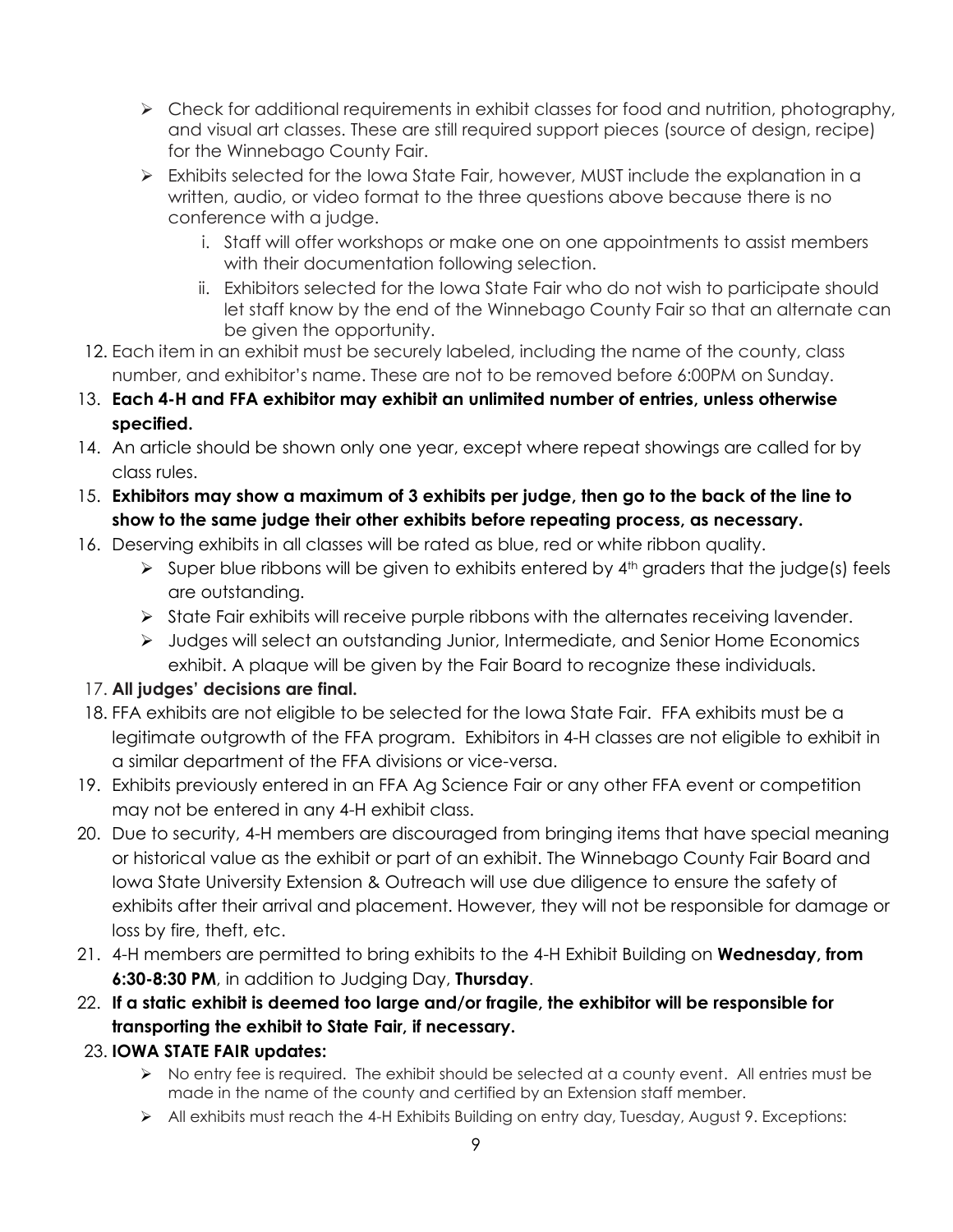Exhibitors participating in alternative evaluation/educational learning experiences will enter exhibits as determined for program participation.

- ➢ All exhibits must remain until Sunday, August 21, and checked out with the department superintendents before being removed from the 4-H Exhibits Building. RELEASE TIME: 7:00 PM - 8:30 PM on Sunday, August 21 or 9:00 AM - 11:30 AM on Monday, August 22. All persons picking up (one or more) exhibits must adhere to this schedule and county assigned time.
- ➢ The Iowa State Fair and Iowa State University Extension and Outreach will use diligence to ensure the safety of articles entered for exhibition after their arrival and placement. However, they will not be responsible for damage or loss by accident, fire, theft, etc.
- ➢ The Iowa State Fair Management will in no case assume or pay transportation or delivery charges on articles sent for exhibition.
- ➢ Instead of premium money for exhibits, counties will be awarded a pro-rata amount of travel money based on participation and distance from Des Moines. Distance determination will be based on the established zones as determined by the Iowa State Fair.

# **Ribbon Value for Static Exhibits**

*PREMIUMS* 

*Blue Ribbon: \$4.00*/ *Red Ribbon: \$3.00/ White Ribbon: \$2.00*

### **Class Descriptions**

**Most exhibit classes have specific guidelines and requirements that will be included in the judging process. Members are highly encouraged to go to [4-H Projects | 4-H Youth Development](https://www.extension.iastate.edu/4h/projects-list)  [\(iastate.edu\)](https://www.extension.iastate.edu/4h/projects-list) to find information about judging criteria for exhibits that they create from their 4-H project learning.**

*Fair Entry* **registration will be open to Winnebago County from June 1st-July 1st**

### 101: Animals

### **10110: Animal Science**

An exhibit (other than the animal itself) that shows the learning about a large or small animal including beef, dairy cattle, dairy goats, dogs, horse and pony, meat goats, pets, poultry, rabbits, sheep and swine. Ownership of any animal is not required.

### **10120: Veterinary Science**

An exhibit that shows learning about keeping animals healthy, animal diseases, animal/human health interaction, or other learning related to Veterinary Science.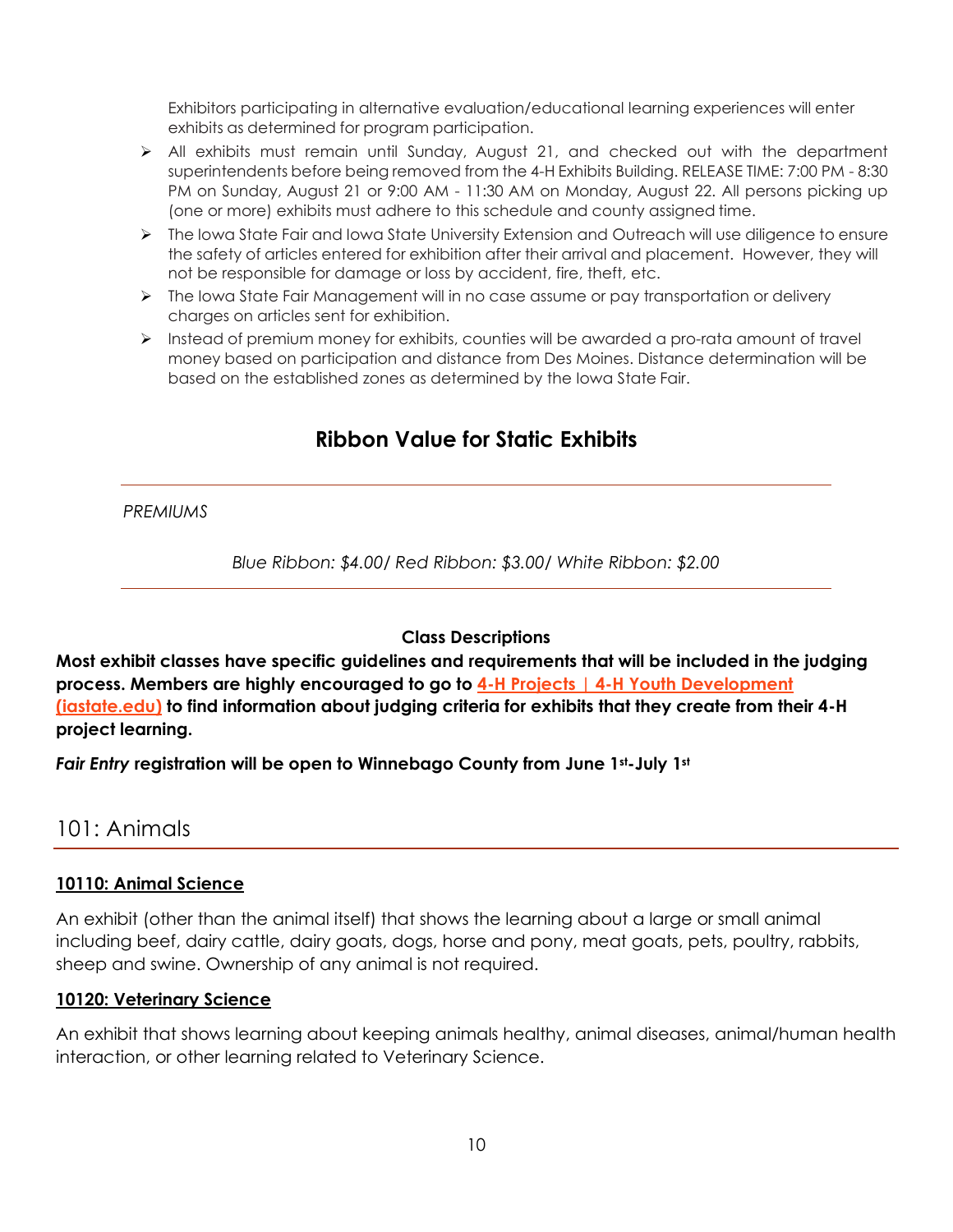### **10210: Crop Production and Plant Science**

An exhibit that shows learning about the growth, use and value of field crops, plant growth, soils and soil fertility, or any other learning related to Crop Production and Plant Science.

### **10220: Conservation, Environment and Sustainability**

An exhibit that shows the connections between humans and their environment including energy, stewardship, conservation, entomology, fish and wildlife, or forestry. Includes collections.

### **10222: Entomology**

Any exhibit that shows learning from an entomology or bee project (excluding live specimens) that is an outgrowth of an entomology or bee project learning experience. Includes specimen collections and may include products (ex: honey) or equipment as part of the display**.**

### **10224: Fish and Wildlife**

Any exhibit that shows learning about a fish and/or wildlife project or program such as identification, habitats, harvest, taxidermy, etc. Any specimens must have been legally taken and must include information about date and location of harvest, and who the specimen was acquired from if not selfharvested. Feral pigs (including Russian/European Boar) are NOT permitted in taxidermy exhibits.

### **10226: Forestry**

Any exhibit, including collections, that show learning from participation in a forestry project or program.

### **10230: Horticulture and Plant Science**

An exhibit that shows learning about the growth, use, and value of plants, soils, small fruit production, vegetable and flower gardens, plant nutrition, careers, etc. (Garden crops and herbs are exhibited in classes in the 4-H Horticulture Department.)

### **10235: Home Grounds Improvement**

An exhibit that shows learning about landscape plans, selection of landscape plants, ornamental garden features, home yard improvement, storage sheds, careers, etc.

### **10240: Outdoor Adventures**

An exhibit that shows learning about backpacking, biking, camping, canoeing, fishing, hiking or other outdoor activities.

### **10250: Safety and Education in Shooting Sports**

An exhibit that shows learning about safe and responsible use of firearms and archery equipment or wildlife management. (The exhibit may NOT include actual firearms; archery equipment allowed if tips are removed from arrows.)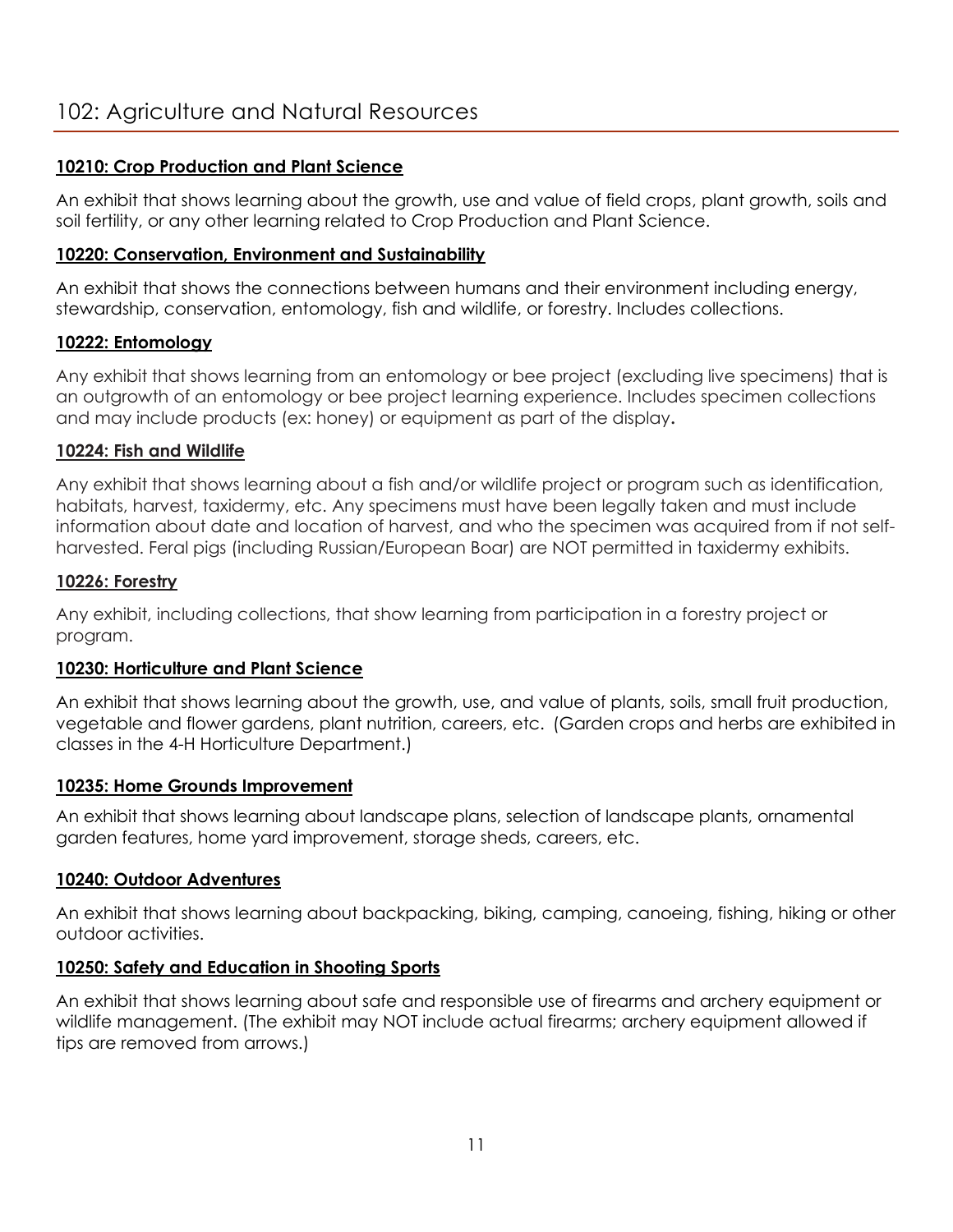### **10260: Other Agriculture and Natural Resources**

An exhibit that shows learning about agriculture or natural resources and does not fit in any of the classes listed above.

# 103: Creative Arts

### **10310: Music**

An exhibit that shows learning about musical performance, composition and arrangements, instruments, musical styles or history.

### **10320: Photography**

An exhibit, either photo(s) or an educational display, that shows learning about photography, from choosing a camera to modifying your photo. Still photos only, not video.

### **Photography Special Rules:**

- *1. Photographs may be either black and white or color. They may be processed from negatives, slides, or digital cameras and computer manipulation programs.*
- *2. Photographs must have been taken since your county fair of the previous year.*
- *3. Photographs should be a minimum of 5" x 7". Finished size (including mounting/matting) of single photographs may not exceed 11" x 14". Exception: Panoramic photos must not exceed 24" in length.*
- *4. All photographs must be printed on photographic paper and must be mounted and/or matted.*
- *5. Mounted photos can be* 
	- *a. Flush-mounted [no board showing] on mounting board*
	- *b. With mount borders [window mat or flat mount directly on board].*
	- *Exhibitors may cut their own mounting boards, use ready-cut window mats or have matting done professionally.*
	- *4-H members are responsible for design decisions such as border, color and size.*
- *6. Framed photographs (including floating frames) will not be judged.*
- *7. Non-mounted photos may be exhibited in a clear plastic covering.*
- *8. A series is a group of photographs [3 to 5] that are related or tell a step-by-step story.*
	- *Photographs must be mounted together in story order or sequence.*
	- *Finished size of individual photographs in a series should not exceed 6" x 8".*
- *9. Digitally altered photos should include a copy of the photo before changes.*
- *10. Subject matter of photographs must be in good taste and be appropriate for public display in a 4-H setting.*
- *11. Photographs depicting unsafe practices or illegal activities will not be displayed.*
- *12. Iowa State Fair 4-H photography exhibitors must use the Photo Exhibit Label to provide required information for photo exhibits.*
- *13. Exhibitors entered in 4-H Photography are not eligible to exhibit in the FFA Photography show and vice-versa.*

### **10340: Creative Photography**

A single photograph or photographic image that has been created with an alternative photographic process, or a photograph that was creatively edited or modified beyond reality in a creative, imaginative and experimental way to make it more interesting and visually engaging. Could be a composite of multiple overlapped photographs. **(Please note special creative photography rules on the next page).**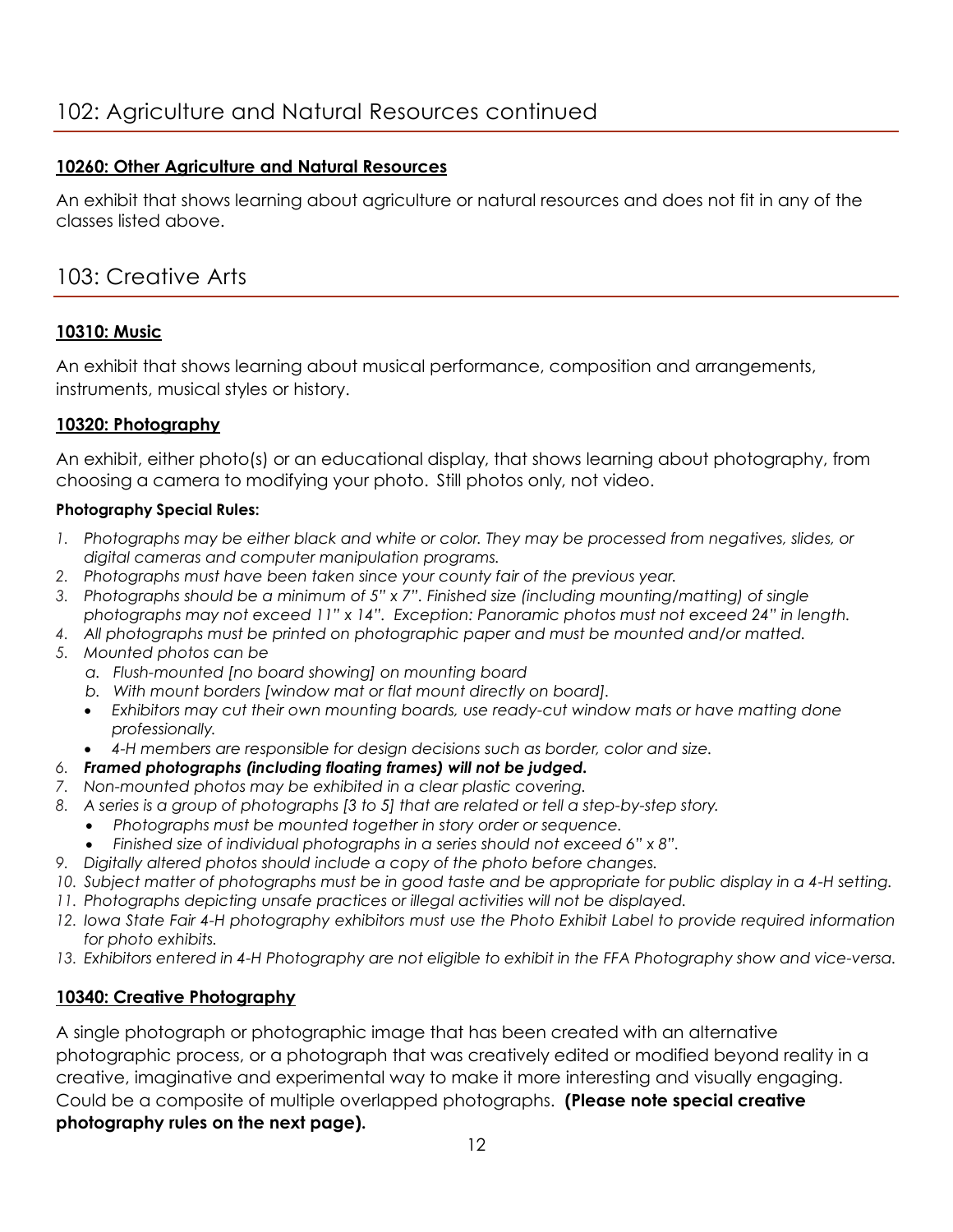### *Creative Photography Special Rules:*

- 1. Photograph/image may be mounted or submitted (uploaded) as a digital image
- 2. If photograph/Image is mounted, it should be on foam core no smaller than 4" x 4" and no larger than 10" x 10" in height and width.
- 3. No matting or framing is allowed.
- 4. Photograph/Image can be created from film negative, digital negative, or digitally manipulated in computer.
- 5. Photograph must be on photo paper, canvas, or other flat material.
- 6. Exhibit must have Photo Exhibit Label on back with required information for photo exhibits. Include information about the processes used.
- 7. Subject matter must be in good taste and be appropriate for public display in a 4-H setting, photographs depicting unsafe practices or illegal activities will not be displayed.

### **10345: Photography Idea/Educational Display**

An exhibit that demonstrates learning about photography that does not fit into any previous photography class. This class includes photos printed on canvas, fabric, ceramic, etc. as part of an educational display showing learning about printing techniques, display, merchandising, etc.

### **10350 Visual Arts Original Art**

An exhibit that shows learning through creation of original art. Original art is a one-of-a-kind, nonreplicable design of your creation. By using one medium or a combination, an individual creates an authentic work of art that is not recognizable as another's work. You must explain the application of the most relevant design element(s) and art principle(s) featured in this exhibit. Describe your inspirations, reasons, feelings, and/or motives for creating this work of art.

### *Visual Arts Special Rules:*

- *1. Items entered must be ready for display in the home, gallery, or intended final display location: pictures framed, wall hangings and pictures ready to hang, etc.* 
	- *a. This is a 4-H member responsibility and not the responsibility of 4-H fair staff to prepare the exhibit for display.*
	- *b. Make sure hangers are strong enough to support the item. Command Strips or other quick attach products are usually not adequate hangers.*
	- *c. Items not ready for display will be dropped one ribbon placing.*
		- *i. Rationale: Visual Arts exhibits that are not an educational display are items intended for use/display in or at home (or a gallery).*
- *2. Exhibits made from kits or preformed molds will not be accepted. Exception: Preformed molds (greenware,*  whiteware) may be used to provide the appropriate surface for a process technique or application of *original design.*
- *3. If the exhibit is a finished art object, the source or inspiration of the design, design sketches, or other process for creating the object and design must be included. For additional information see the Visual Arts and Design Elements & Art principles Exhibit Tip Sheets at [Exhibit Tip Sheets | 4-H Youth Development](https://www.extension.iastate.edu/4h/exhibit-tip-sheets)  [\(iastate.edu\)](https://www.extension.iastate.edu/4h/exhibit-tip-sheets)*
- *4. If the exhibit is a finished art object, information must be included explaining the application of design elements and art principles used in creation of the work.*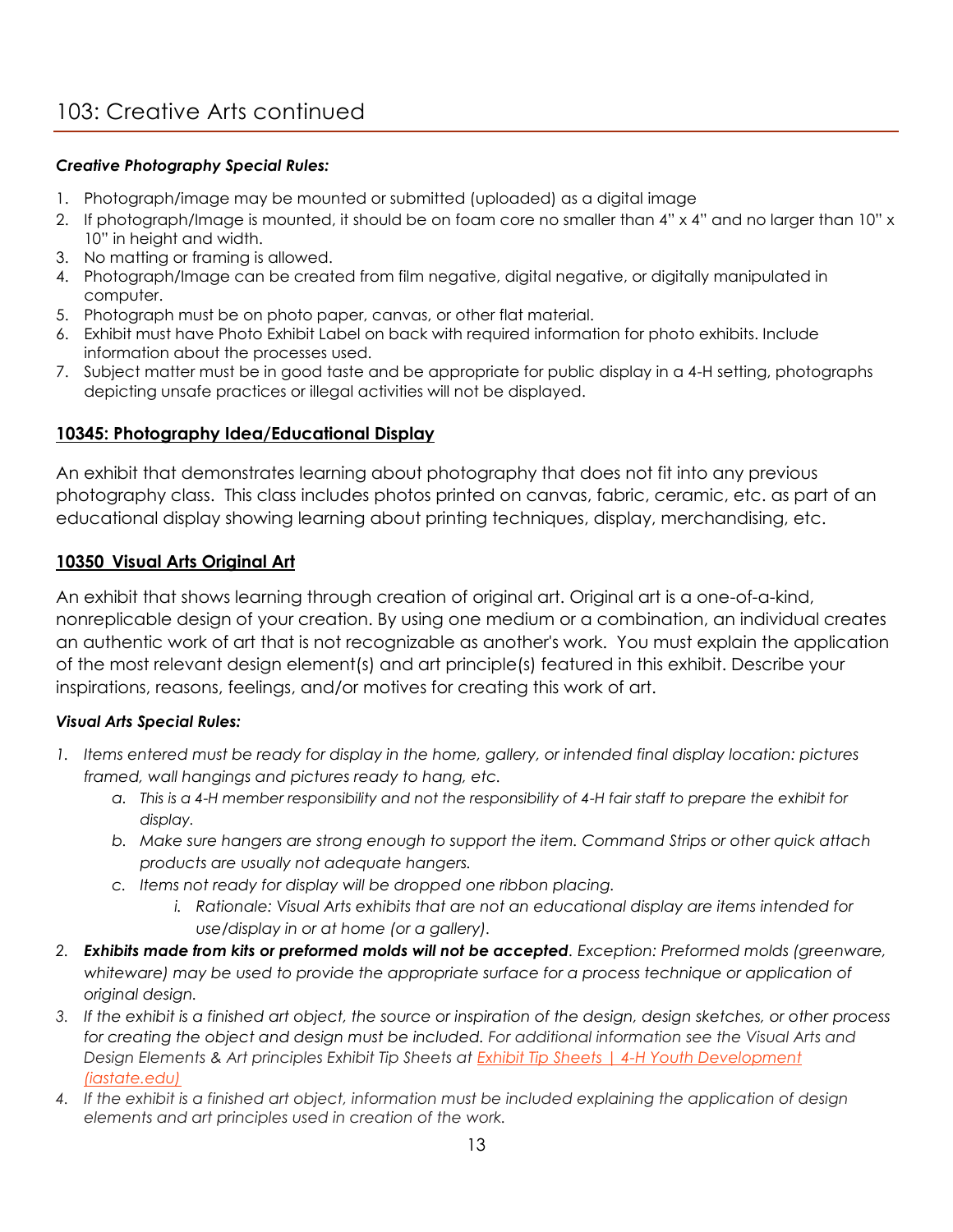### *Visual Arts Special Rules continued:*

- *5. Original works of art must be a creative expression of a design unique to the artist or represent a significant modification to an existing design to make a new and original statement by the artist.*
- *6. Exhibition of derivative works created by a 4-H members is prohibited without the written permission of the original copyright holder/owner. Use of copyrighted or trademarked designs, images, logos, or materials in 4-H visual arts exhibits is prohibited unless written permission has been obtained from the copyright or trademark holder/owner. For additional information, see 4-H Exhibit Copyright Information at [Visual Art | 4-H](https://www.extension.iastate.edu/4h/visual-art)  [Youth Development \(iastate.edu\)](https://www.extension.iastate.edu/4h/visual-art)*

### **10355 Visual Arts- Design, Process, or Technique Exploration**

This exploration class emphasizes process and provides an individual the opportunity to explore a medium, practice a skill, or study and apply elements and principles of art and design. An explanation of the application of design elements or art principles used when making the exhibit **must be included**. This exhibit may be an object, portfolio, display, poster, or organized sketchbook. If a non-original design source is used, its origin (where the idea was found, any pictures, sketches, etc.) must still be credited, acknowledged, or have copyright permission obtained. **See visual arts special rules above.**

### **10360 Visual Arts – Other Visual Art Ideas/Topics**

Exhibits might include the study and research about an individual artist, style, craft, business or marketing process, planning group tour, career options, etc. **See visual arts special rules above**.

# 104: Family and Consumer Sciences

### **10410: Child Development**

An exhibit that shows learning about children. Examples: childcare, growth and development, safety and health, children with special needs, and careers in child development. Exhibits that include items intended for use with children (books, toys, learning games, babysitting kits, etc.) should include information about what you have learned 1) about children while creating and using the exhibit or 2) what the child(ren) learned from use of the item(s) in the exhibit.

### **10420: Clothing and Fashion – Constructed/Sewn Garments & Accessories**

A constructed garment or accessory (sewn, knitted, crocheted, or other process) that shows learning about style, fashion, design, thrifty spending, wardrobe planning, types of fabrics, and clothing care. Exhibits must be intended to be worn by humans.

### *Clothing and Fashion Special Rule:*

*Outfits or accessories which will be worn during the Awardrobe Clothing Event may not be entered as a 4-H Iowa State Fair exhibit. Exhibits in classes10420 and 10422 must include information about application of design elements and art principles. Exhibits in class 10424 should include information about application of design elements and art principles, if appropriate for the exhibit.*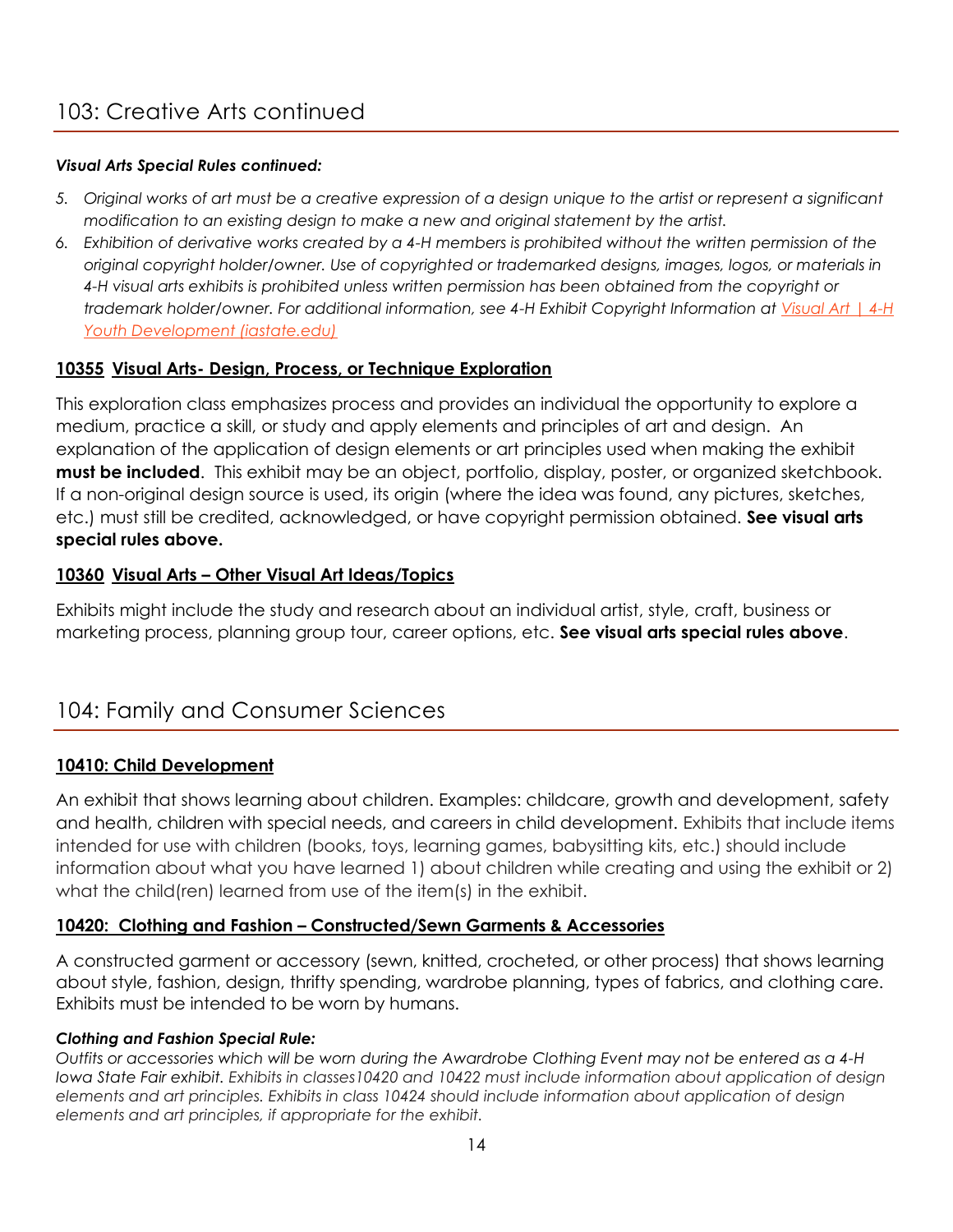### **10422: Clothing and Fashion – Purchased Garments & Accessories**

Purchased garments or accessories that show learning about style, fashion, design, thrifty spending, wardrobe planning, types of fabrics, and clothing care. Exhibits must be intended to be worn by humans. **See Clothing and Fashion Special Rule on previous page.**

### **10424: Clothing and Fashion – Other Ideas/Educational Exhibits**

Any other educational exhibit that shows learning about clothing and fashion including, but not limited to, design illustrations, exploration of clothing styles, careers, clothing care, etc. **See Clothing and Fashion Special Rule on previous page.**

### **10430: Consumer Management**

An exhibit that shows learning through savvy budgeting, comparison shopping, money management, and consumer rights and responsibilities.

### **10440: Food & Nutrition – Prepared Product**

An exhibit of a prepared or preserved food product that shows skills or learning about cooking, baking, eating and choosing healthy foods, safety practices, or food preservation through the making of a prepared food product. See *Food & Nutrition Special Rules* below and HS 76 *"Foods for Iowa 4-H Fairs – Quick Reference Guide"* at<https://store.extension.iastate.edu/product/6434> for additional information regarding prepared and preserved food products.

#### *Food & Nutrition Special Rules:*

- *1. Any exhibit considered to be or portray a food safety risk will not be accepted, judged or displayed.*
- *2. All food products/exhibits should be appropriate for human consumption.*
- *3. Food product exhibits must be prepared, baked or cooked using only food grade utensils and containers.*
- *4. Products that require refrigeration will not be accepted, judged or displayed.*
- *5. Meat jerky products are prohibited.*
- *6. The recipe must be included for any prepared food exhibit; credit the source of the recipe.*
- *7. Preserved foods must include the Food Preservation Exhibit Label. Only food processed after August 1, 2021 is acceptable. Current USDA and/or Iowa State University guidelines for home food preservation must be used. Processed honey must include the Honey Exhibit Label.*
- *8. Preserved food exhibits must include two product samples. One will be opened for evaluation and discarded; the second will be placed on display and returned to the exhibitor. All perishable food products will be discarded when removed from display.*
- *9. The use of alcoholic beverages in the preparation or production of 4-H food exhibits is NOT permitted.*
- 10. Prepared foods should be placed on a firm disposable plate or flat cardboard. Place food product exhibit *in a resealable plastic bag with entry tag fastened outside the bag. Recommended number of items to include with the exhibit:*

*Cookies, cupcakes, bars, muffins, rolls, etc. – four (4) to six (6) items Cakes, loafs, pies, etc. – one (1) whole product.*

### **10442: Food & Nutrition- Preserved Product**

An exhibit of a preserved food product that shows skills or learning about food preservation through the making of a preserved food product. Processed honey may be exhibited in this class. See *Food & Nutrition Special Rules* below and HS 76 *"Foods for Iowa 4-H Fairs – Quick Reference Guide"* at <https://store.extension.iastate.edu/product/6434> for additional information regarding prepared and preserved food products. **See Food & Nutrition Special Rules above**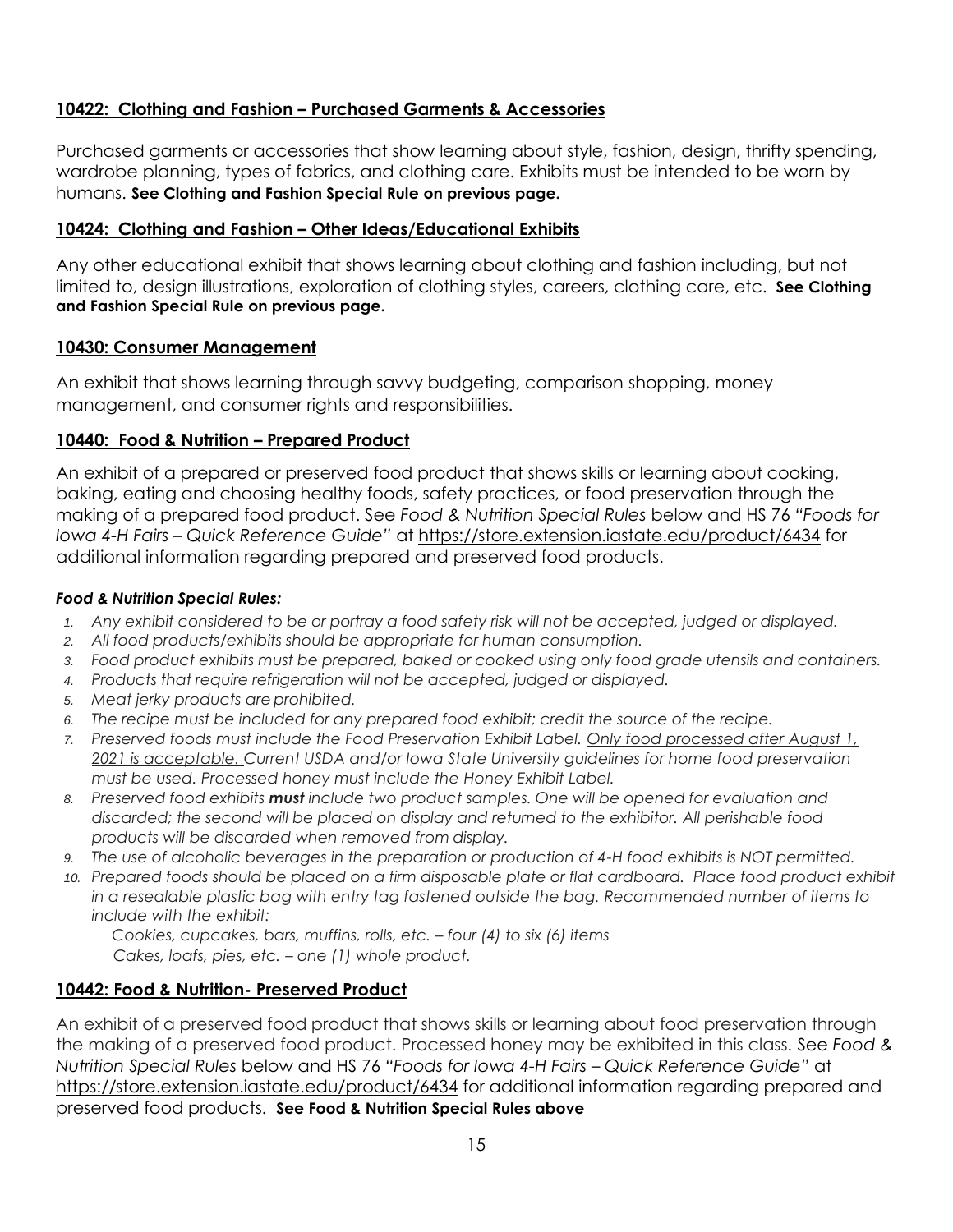### **10445: Food & Nutrition – Educational Display**

An educational exhibit (poster, report, display) that shows skills or learning about cooking, baking, eating and choosing healthy foods, meal planning/preparation and service, safety practices, or food preservation. See *Food & Nutrition Special Rules* below and HS 76 *"Foods for Iowa 4-H Fairs – Quick Reference Guide"* for additional information regarding prepared and preserved food products. Exhibits showing learning about meal planning & service must include a menu. **See Food & Nutrition Special Rules above**

### **10450: Health**

An exhibit that shows learning through food choices, physical activity, safe activities and skills such as first aid and CPR, careers, and healthy lifestyle choices.

### **10460: Home Improvement**

An exhibit that shows learning in planning, improving and caring for your home living space. Exhibits may include new or refinished/reclaimed/restored items. Exhibits showing learning about home design, furniture, home accessories, and fabrics must include information about how design elements and art principles were applied.

### *Home Improvement Special Rules:*

- *1. Items entered must be ready for display in the home: pictures framed, wall hangings and pictures ready to hang, etc. Make sure hangers are strong enough to support the item. Command Strips or other quick attach products are usually not adequate hangers. Items not ready for display will be dropped one ribbon placing.*
- *2. Exhibit write-up/information must include source of inspiration and/or references indicating where the idea or information was obtained, giving credit to original author(s)/designer(s)/artist(s).*

### **10470: Sewing and Needle Arts – Constructed item**

An exhibit (sewn, knitted, crocheted, or other process) that shows learning and skill in sewing, knitting, crocheting, or other needle arts. May include the construction of household items such as pillowcases, curtains, table runners, quilts, wall hangings, or other items. Exhibits in this class are not intended to be worn by humans.

### **10472: Sewing and Needle Arts – Other Ideas/Educational Exhibits**

Any other educational exhibit that shows learning about sewing and needle arts including, but not limited to, construction techniques, use and care of fabrics and fibers, design illustrations, decorative processes, careers.

Note: Exhibits in classes 10470 and 10472 should include information about application of design elements and art principles if appropriate for the exhibit.

### **10480: Other Family and Consumer Science**

An exhibit that demonstrates learning about a family and consumer science topic that does not fit any previous Family & Consumer Science class listed.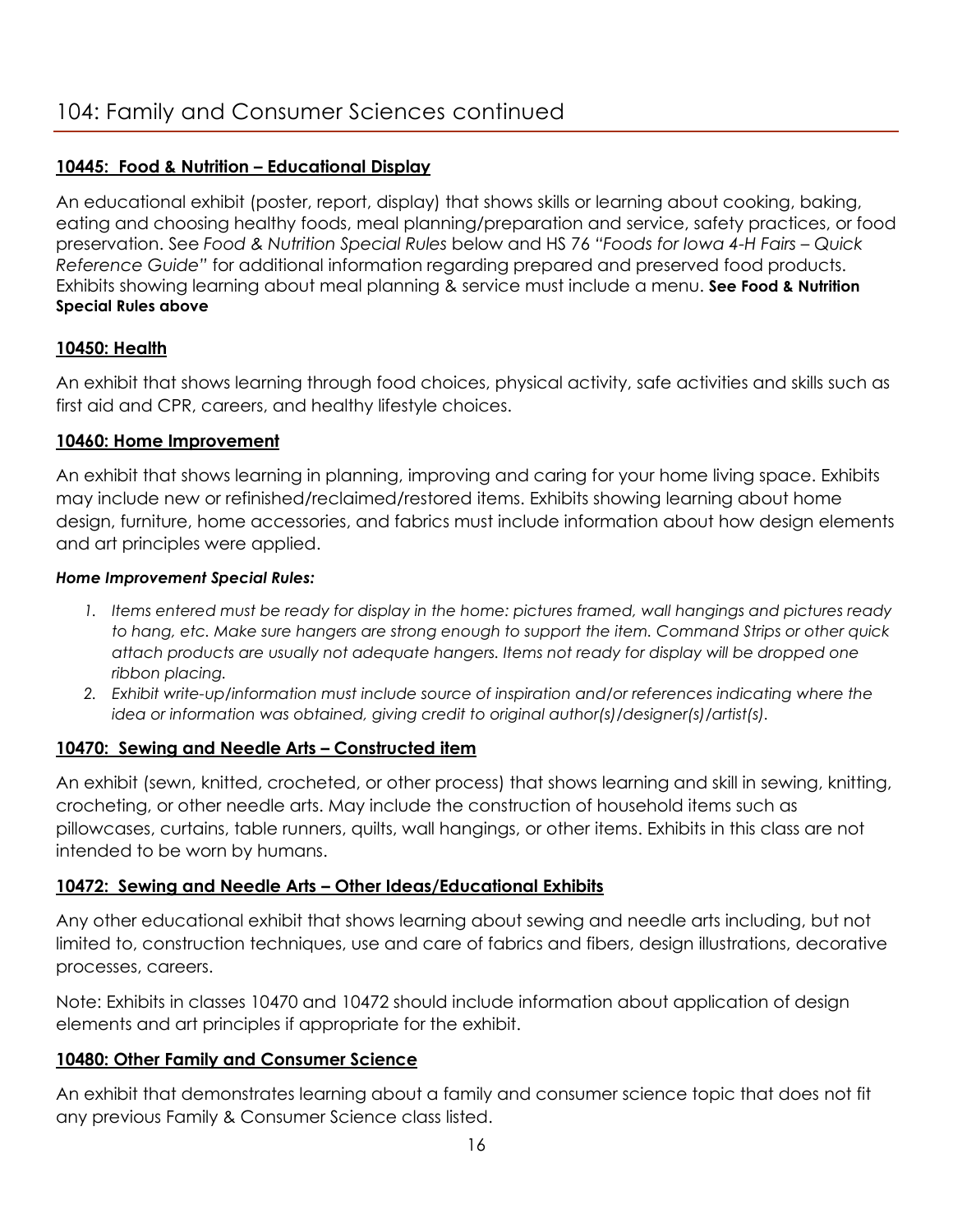### **10490 - \$10 Meal Challenge**

Create a balanced, nutritious meal for a family of four (4) that includes a serving from each of the five food groups with a budget of \$10. Information regarding food groups and recommended daily servings can be found on the USDA MyPlate website [MyPlate | U.S. Department of Agriculture](https://www.myplate.gov/)

### *Meal Challenge Special Rules:*

- *1. Each exhibitor may enter one (1) exhibit in this class.*
- *2. Exhibit may be from an individual or group effort.*
- *3. The meal must serve four (4) people and total expense on receipt(s) must not exceed \$10*
- *4. The meal must include a serving for each person from each of the five (5) food groups – Fruit, Vegetable, Protein, Grain, Dairy.*
- *5. The exhibit will be a poster (maximum size 20" x 30") that shows the* 
	- *a. menu (including portion size)*
	- *b. meal type (breakfast, lunch, dinner)*
	- *c. grocery receipt(s)*
	- *d. photos of the shopping experience, food preparation, and the meal*
	- *e. Attach a copy of the \$10 Meal Challenge worksheet to the back of the poster.*
- *6. Detailed guidelines and suggested resources to complete the \$10 Meal Challenge can be found on the Iowa 4-H \$10 Meal Challenge webpage:* [\\$10 Meal Challenge | Healthy Living | 4-H Youth Development \(iastate.edu\)](https://www.extension.iastate.edu/4h/10-meal-challenge-healthy-living)

# 105: Personal Development

### **10510: Citizenship and Civic Engagement**

An exhibit that shows learning about or contributing to your community, your country or your world.

### **10520: Communication**

An exhibit that shows learning about written, oral, and visual communication skills in their many forms. Includes learning from participation in Theatre Arts projects or programs including puppets, stage design, etc. May include original creative writing, poetry, fiction and non-fiction, etc.

### **10530: 4-H Poster Communication Exhibit**

Special poster exhibit to visually tell a story or idea about 4-H to the public. Exhibitors must use one of the following themes:

- 4-H is…(Open to 4-H members' interpretation)
- Join 4-H
- Find Your Spark (4-H.org national marketing theme)
- Find Your Fun (in 4-H) (variation of lowa State Fair theme)
- Building The Future (Iowa 4-H Youth Conference theme)

### *See special poster communication rules on the next page.*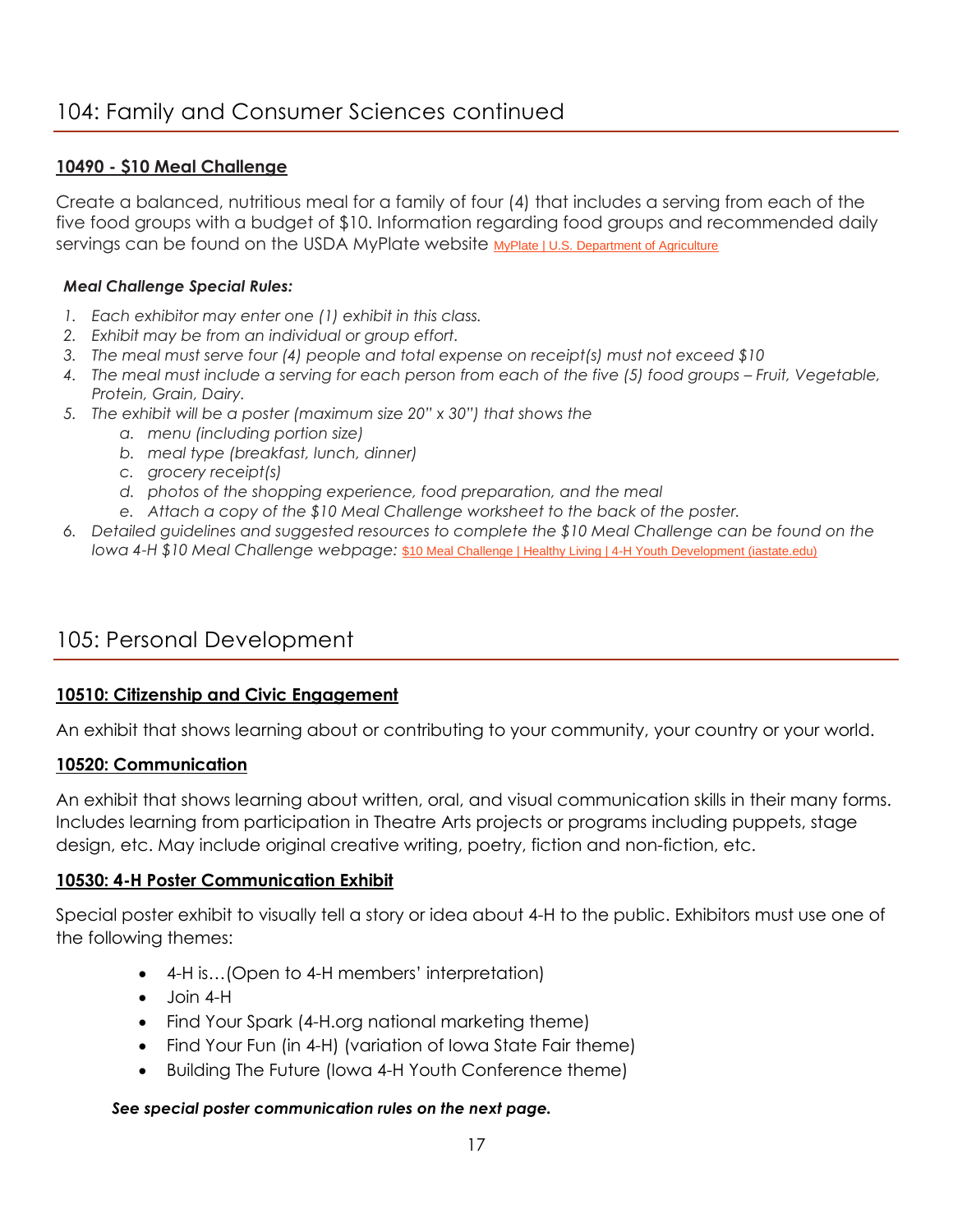#### *Poster Communication Special Rules:*

- *1. Only one poster per 4-H member may be entered*
- *2. All posters must be designed on, or affixed to, standard poser board or foam core board - size minimum of 14" x 20" or maximum of 15" x 20"*
- *3. Posters may be vertical or horizontal. Posters may be any medium: watercolor, ink, crayon, acrylic, charcoal, oils, collage.*
- *4. Posters cannot be 3-dimensional. Materials used to make the poster may not extend more than 1/8 inch above the poster or foam core board.*
- *5. Each poster must have the completed Poster Exhibit Entry Form attached to the back.*
- *6. Posters cannot use copyrighted material or exact copies of other promotional designs, such as the Iowa 4-H Youth Conference theme logo.*
- *7. 4-H member may include the 4-H Clover in the poster.*
- *8. All 4-H Communication Poster participants will be given Certificates of Recognition and written evaluation comments. Outstanding posters will receive Seals of Merit. Superior posters will receive Seals of Excellence.*

### **10540: Digital Storytelling**

Any exhibit that demonstrates the application of technology to produce a creative movie/film/video. Exhibits may include a finished movie or video, creation of a detailed storyboard, editing techniques using digital video software, production techniques, or other display to share what was learned. Copyright permission must be obtained for any non-original material included as part of a film/movie/video.

### **10550: Leadership**

An exhibit that shows learning about leadership skills and influencing others in a positive way.

### **10560: Self-Determined**

An exhibit that shows learning as part of your 4-H adventure and does not fit any other class.

# 106: Science, Engineering, and Technology

#### *Science, Engineering & Technology Special Rule:*

*Exhibitors entered in the 4-H Science, Engineering & Technology classes may not enter in similar FFA Ag Mechanics classes and vice-versa.*

### **10610: Mechanics**

Any exhibit that shows skills or learning about general mechanics or engineering solutions or that involve a combination of skills.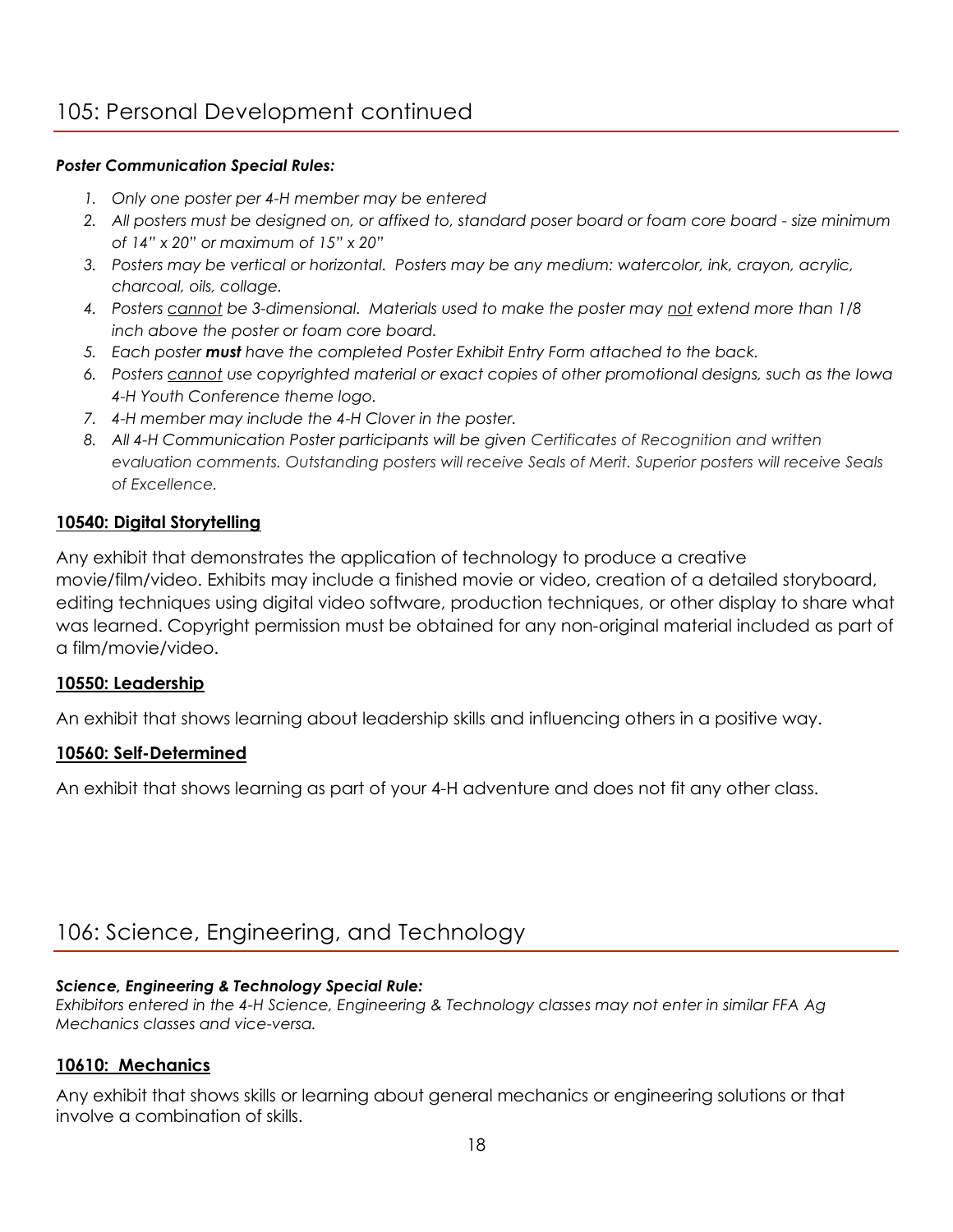### **10612: Automotive: Repaired or Restored Vehicle**

Repaired or restored vehicle or educational display showing learning about an automotive idea including automotive maintenance, auto operations, auto safety, or automotive systems. (**Note**: Automotive now separated into two classes – Repaired/Restored vehicle and Educational Displays. Vehicles will be on display at the Iowa State Fair one day only.)

### **10613: Automotive: Educational Display**

Educational display showing learning about an automotive idea including automotive maintenance, auto operations, auto safety, or automotive systems. (**Note**: Automotive now separated into two classes – Repaired/Restored vehicle and Educational Displays. Vehicles will be on display at the Iowa State Fair one day only.)

### **10614: Electric**

Constructed or repaired article or educational display that shows skills or learning about electric wiring, appliances, lighting, electrical energy sources, safety, etc.

### **10615: Small Engine**

Repaired or restored operating engine or educational display or other type exhibit that shows skills or learning about small engines. This class includes repaired or restored lawn tractors, small motorcycles, go-karts, etc.

### **10616: Tractor: Repaired/Restored Vehicle**

Repaired or restored tractor showing learning related to tractors, tractor mechanics, tractor operations, or tractor safety. *Note: Tractor now separated into two classes – Repaired/Restored Tractor and Educational Displays. Tractors will be displayed outside throughout the Iowa State Fair. Release time Sunday, after 7:00 p.m.*

### **10617: Tractor: Educational Display**

Educational display showing learning related to tractors, tractor mechanics, tractor operations, or tractor safety. *Note: Tractor now separated into two classes – Repaired/Restored Tractor and Educational Displays. Tractors will be displayed outside throughout the Iowa State Fair. Release time Sunday, after 7:00 PM.*

### **10618: Welding**

Constructed item or educational display that shows skills or learning about welding.

### **10620: Woodworking**

Any exhibit that shows learning about wood, woodworking techniques, and safe uses of woodworking tools and machines. Exhibits may include newly constructed or refinished/reclaimed/restored wood items.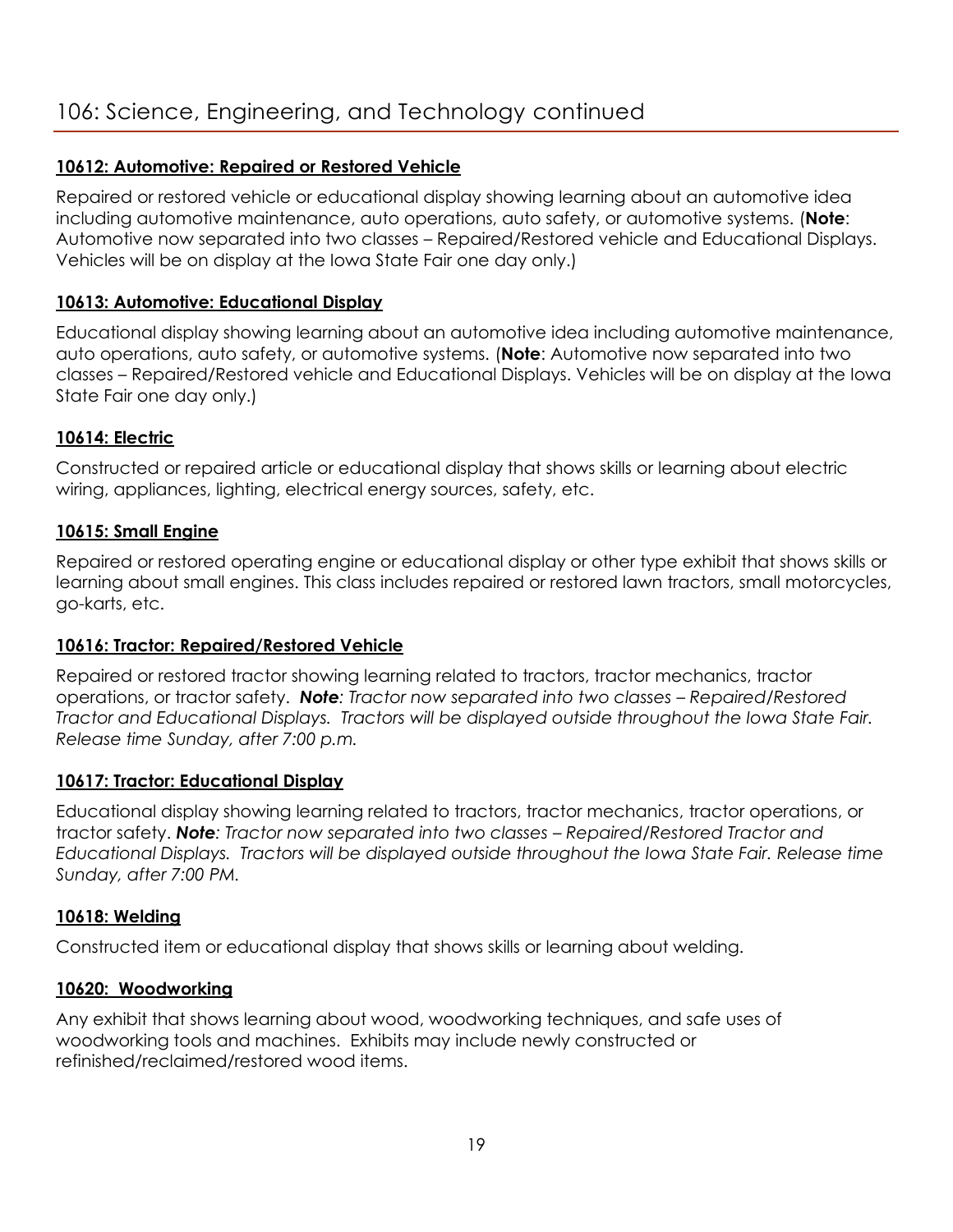### **10630: Science, Engineering & Technology**

Any exhibit that shows learning about or helps explain how science and technology help us interact with the world. Topics include aerospace, biological and chemical sciences, computers & networking, earth & climate, geospatial mapping (GPS/GIS), robotics, or any other application of Science, Engineering, or Technology.

### **10632: Aerospace**

Educational display or other exhibit (including flyable models) showing learning about an aerospace idea or topic.

### **10634: Robotics**

Educational display or other exhibit (including working robots) that shows learning about robotics and robotic systems.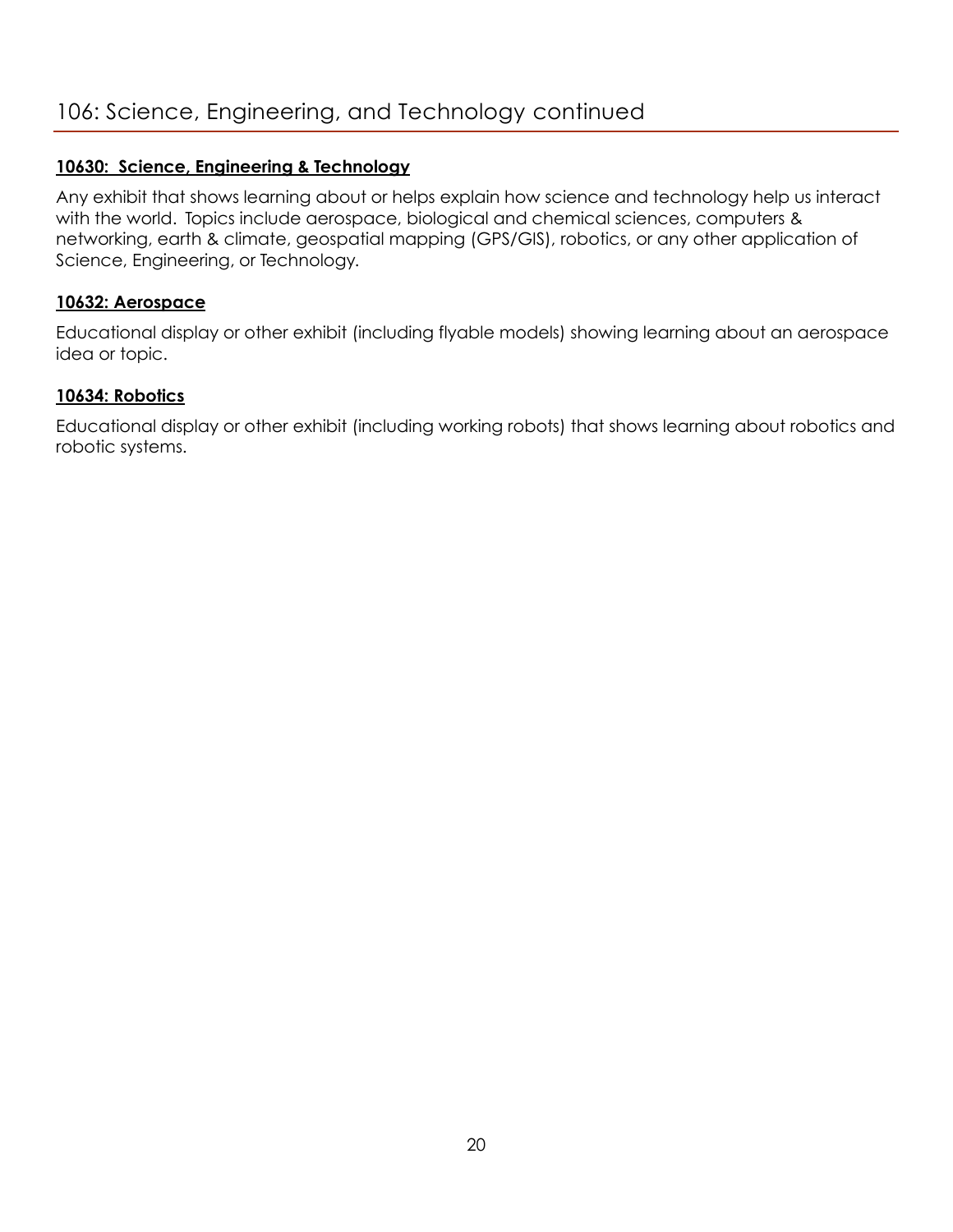# Gardening: Indoor & Landscape Design

- All Gardening exhibits need to be registered in Fair Entry [\(www.fairentry.com\)](http://www.fairentry.com/) between June 1- July.
- **Entry time is 9:00-11:00 AM. Plant forms will be filled out Thursday at the Fair.**
- An exhibitor may show only one (1) entry per class and the exhibit must be a result of the exhibitor's own work.
- Exhibits may not be removed before 6:00 PM on Sunday.

**Class 11101: Potted House Plant:** Flowering or non-flowering. Include card describing name of plant and care given to exhibit. **Junior exhibitors only.**

**Class 11102: Simple Dish Garden or Terrarium:** Include card describing name of plant and care given to exhibit. **Junior exhibitors only.**

**Class 11103: Potted House Plant Collection:** Three (3) specimens. Give common name and botanical names and care required for each. Identify and label on a 3 x 5 card.

**Class 11104: Dish Garden or Terrarium:** Evaluation based on plant selection, quality, and suitability of container and design. Include card describing name of plants and care given.

**Class 11105: Potted Plant Propagated from a Leaf or Stem:** Identify, label, and outline a procedure used in propagating on a 3 x 5 card.

**Class 11106: Display Showing Some Aspect of Indoor Gardening:** Example: effect of light on plants, effects of fertilizers, different soil mixtures on plant growth, etc.

**Class 11107: House Plants in Hanging Containers:** Container for plant should not be more than 10" in depth. Maximum total length of hanger and plant should not exceed 4 feet. Evaluations based on: appropriateness of plant for hanging container (25%), container (25%), hanger to plant relationship (25%), and plants well established (25%). Plant should be identified by both common and botanical names, as well as light and moisture requirements on a 3 x 5 card.

**Class 11108: Landscape Design:** An educational exhibit showing a member's work done in the area of landscape design. It might include a model of a proposed design, a poster designating principles of selecting plant life for landscape design, or different landscape plants used in Iowa.

# Gardening: Outdoor

- All Gardening exhibits need to be registered in Fair Entry [\(www.fairentry.com\)](http://www.fairentry.com/) between June 1- July.
- **Entry time is 9:00-11:00 AM. Plant forms will be filled out Thursday at the Fair.**
- An exhibitor may show only one (1) entry per variety and it must be from the member's own garden.
- Classes will be shown on paper plates or in glass bottles furnished by the exhibitor. (The Fair is not responsible for broken or damaged items.)
- Variety must be listed on the tag, unless otherwise specified.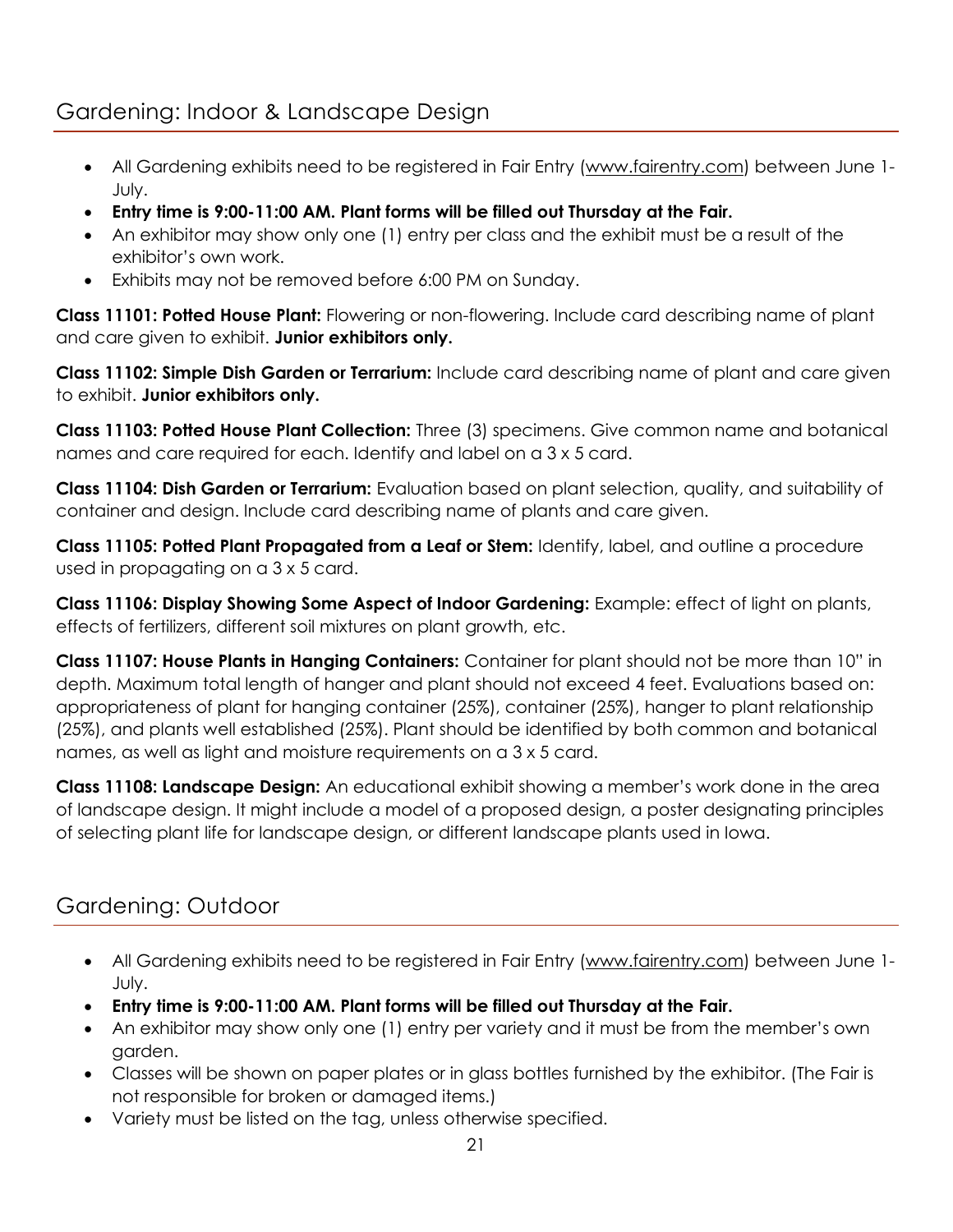# Gardening: Outdoor continued

- Exhibits may not be removed before 6:00 PM on Sunday.
- **Not eligible for State Fair.**
- Purple ribbon(s) will be awarded in each class as determined by the judge.
- A Grand Champion and Reserve Champion will be selected, if worthy, in classes determined by the judge(s).
- **On the day of Garden entry, if there are more than three (3) species of any other exhibit not listed in the Garden Division, a class will be set up to the discretion of the judge and the Fair.**

#### **Flowers:**

**CLASS 11001**: **Bachelor Button**, 3 stems.

- **CLASS 11002**: **Black-eyed Susan**, 3 stems.
- **CLASS 11003**: **Calendula**, 3 stems.
- **CLASS 11004**: **Dahlia**, 1 bloom with foliage.
- **CLASS 11005: Dianthus**, 3 stems.
- **CLASS 11006**: **Dwarf Marigold**, 1 spray.
- **CLASS 11007**: **Giant Marigold**, 3 blooms.
- **CLASS 11008**: **Gladiolus**, 1 spike, any color.
- **CLASS 11009**: **Hollyhock**, 1 stem.
- **CLASS 11010: Hosta**, 1 spike or 2-3 flowers.
- **CLASS 11011: Lily**, 1 stem.
- **CLASS 11012: Petunia**, 1 spray.
- **CLASS 11013: Rose**, 1 Blossom, (3 sets of leaves) stem long enough to support head.
- **CLASS 11012: Shasta Daisy**, 3 stems
- **CLASS 11015: Snap Dragon**, 3 stems
- **CLASS 11016: Zinnia**, 3 blooms (same variety, any color)

**CLASS 11017: Perennial**, unlimited blooms- providing they are of different perennials.

**CLASS 11018: Any annual**, unlimited- providing they are of different plants.

**CLASS 11019: Small flower bouquet**, with cut flowers suitable for table use, all flowers must have been grown by the exhibitor.

**CLASS 11020: Small flower arrangement** with cut flowers suitable for table use, must include purchased flowers.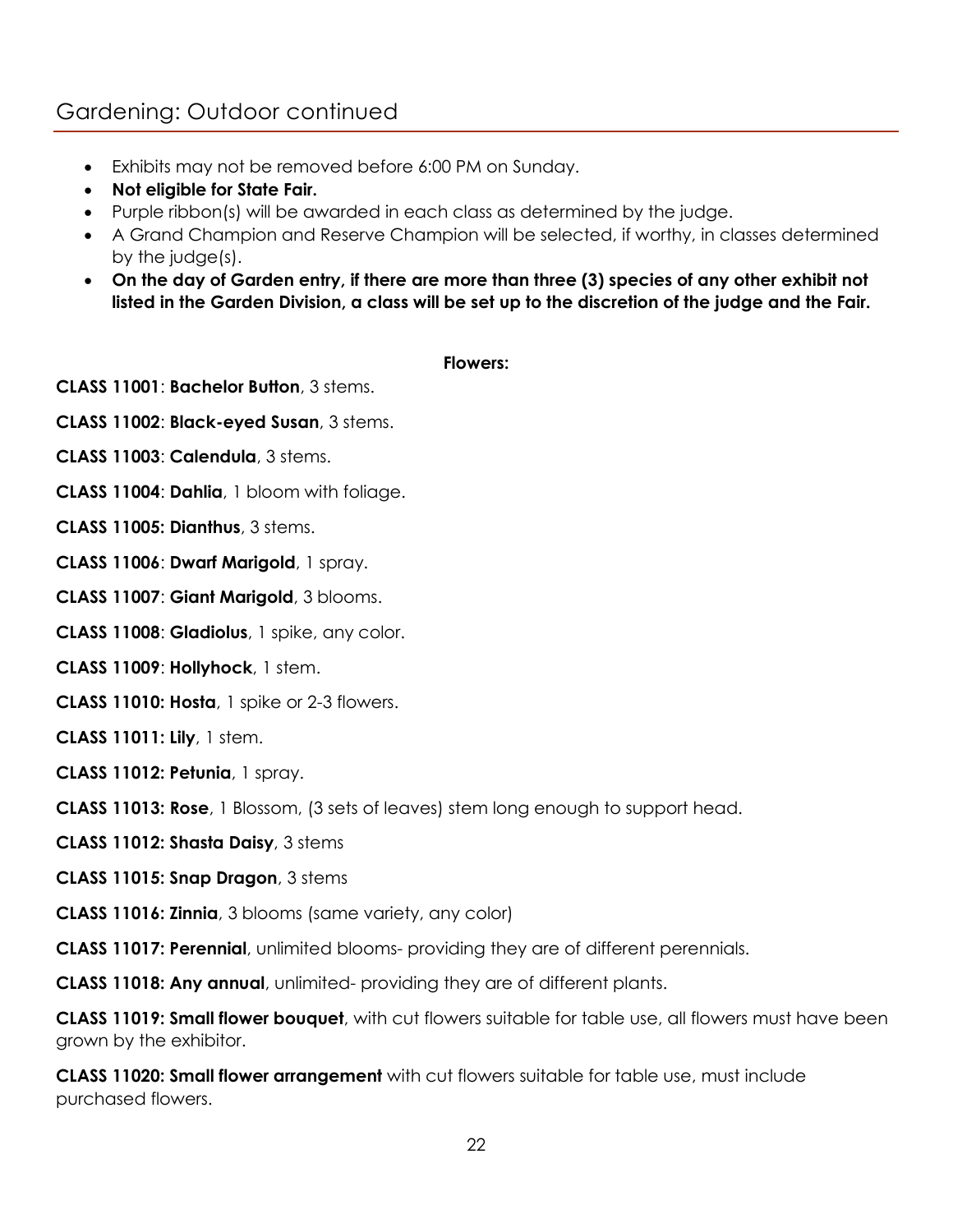### **Vegetables:**

- All vegetables must be from the exhibitor's garden.
- Refer to the 4-H 462 "Harvesting and Preparing Vegetables for Exhibit" document for preparation instructions.
- **Variety must be listed on the tag. If not, ribbon placement will automatically decrease one placing.**

**CLASS 11021: Beans, snap**, 6 specimens.

- **CLASS 11022: Beans, yellow wax**, 6 specimens.
- **CLASS 11023: Beets**, any variety, 3 specimens.
- **CLASS 11024: Cabbage, round**, 1 specimen.
- **CLASS 11025: Cabbage, red,** 1 specimen.
- **CLASS 11026: Carrots**, 3 specimens.
- **CLASS 11027: Cucumbers, for slicing**, 2 specimens.
- **CLASS 11028: Cucumbers, for pickling**, 5 specimens.
- **CLASS 11029: Eggplant**, 1 specimen.
- **CLASS 11030: Lettuce**, 1 plant.
- **CLASS 11031: Onions, red**, 3 specimens.
- **CLASS 11032: Onions, white**, 3 specimens.
- **CLASS 11033: Onions, yellow**, 3 specimens.
- **CLASS 11034: Onions, green**, 5 onions per bunch.
- **CLASS 11035: Parsley**, 3 stems in a jar of water (no variety required).
- **CLASS 11036: Peppers, bell**, 2 specimens.
- **CLASS 11037: Peppers, any hot**, 2 specimens.
- **CLASS 11038: Peppers, any other**, 2 specimens.
- **CLASS 11039: Potatoes, red**, 3 specimens.
- **CLASS 11040: Potatoes, white**, 3 specimens.
- **CLASS 11041: Peas**, 6 pods.
- **CLASS 11042: Radishes**, 5 roots in bunch.
- **CLASS 11043: Spinach**, 1 plant.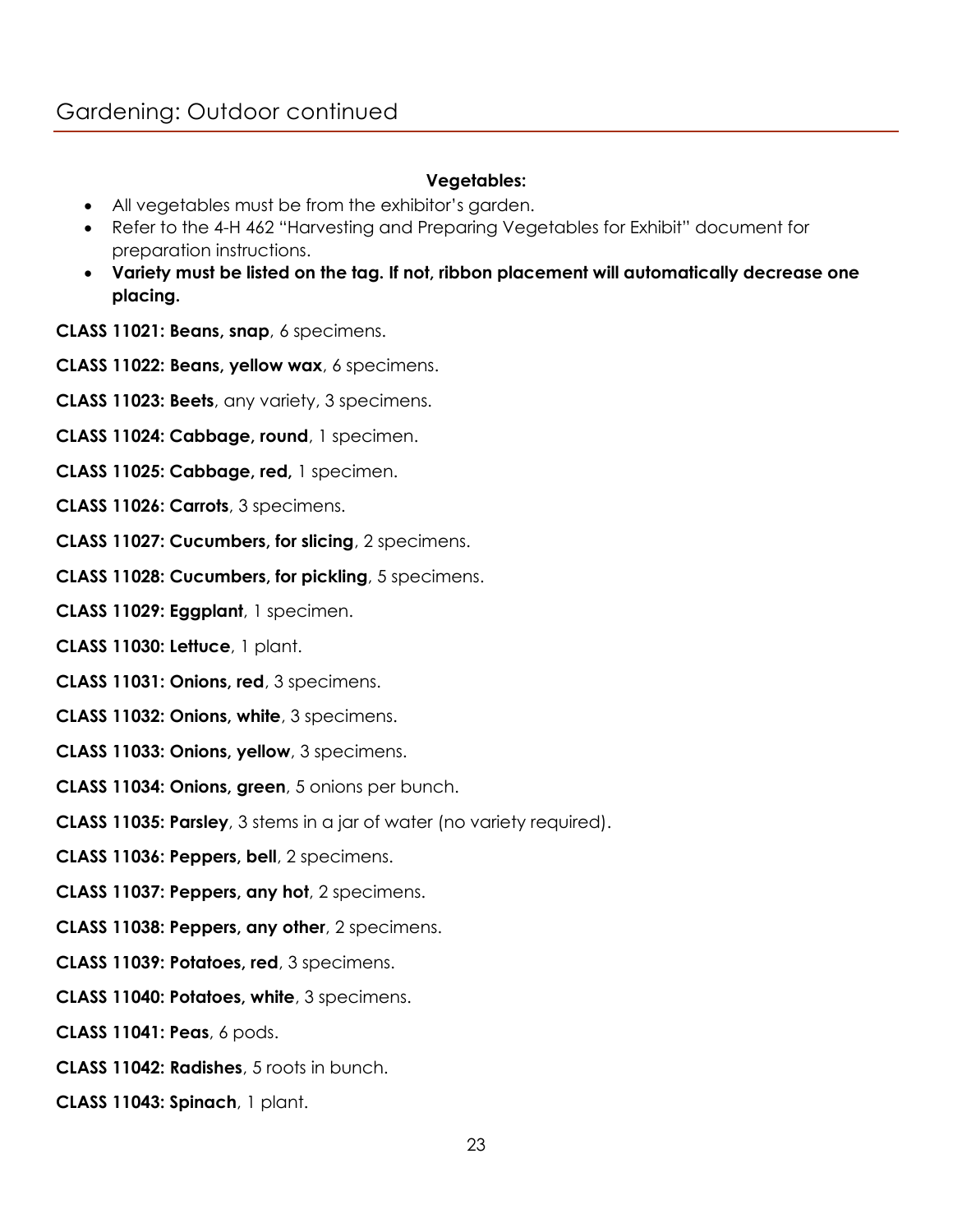# Gardening: Outdoor continued

**CLASS 11044: Summer Squash** (Zucchini), 2 specimens.

**CLASS 11045: Sweet Corn**, 2 ears exhibited with husks removed from one side of ear.

**CLASS 11046: Tomato, red slicing**, 3 specimens.

**CLASS 11047: Tomato, cherry type**, 6 specimens.

**CLASS 11048: Tomato, processing type**, 3 specimens.

**CLASS 11049: Tomato, green**, 3 specimens.

**CLASS 11050: Any other GARDEN FRUIT/VEGETABLE not listed above**, specimens to adequately show quality; **to include individual HERBS**.

**CLASS 11051: COLLECTION OF HERBS**, in separate jars or bottles with water. **Include 4 different types**; label each as to name and possible uses. (Use fresh herbs.) Each specimen type should include 3 sprigs with stems of adequate length for each species. All jars in a collection should be placed together in one box or tray.

### **Fruit:**

- All vegetables must be from the exhibitor's garden.
- Refer to the 4-H 462 "Harvesting and Preparing Vegetables for Exhibit" document for preparation instructions.
- **Variety must be listed on the tag. If not, ribbon placement will automatically decrease one placing.**

**CLASS 11052: Cantaloupe**, any variety, 1 specimen.

**CLASS 11053: Cherries**, 10-12 per plate.

**CLASS 11054: Mulberries**, 10-12 per plate.

**CLASS 11055: Raspberries**, 10-12 per plate

**CLASS 11056: Strawberries**, 6 per plate

**CLASS 11057**: Other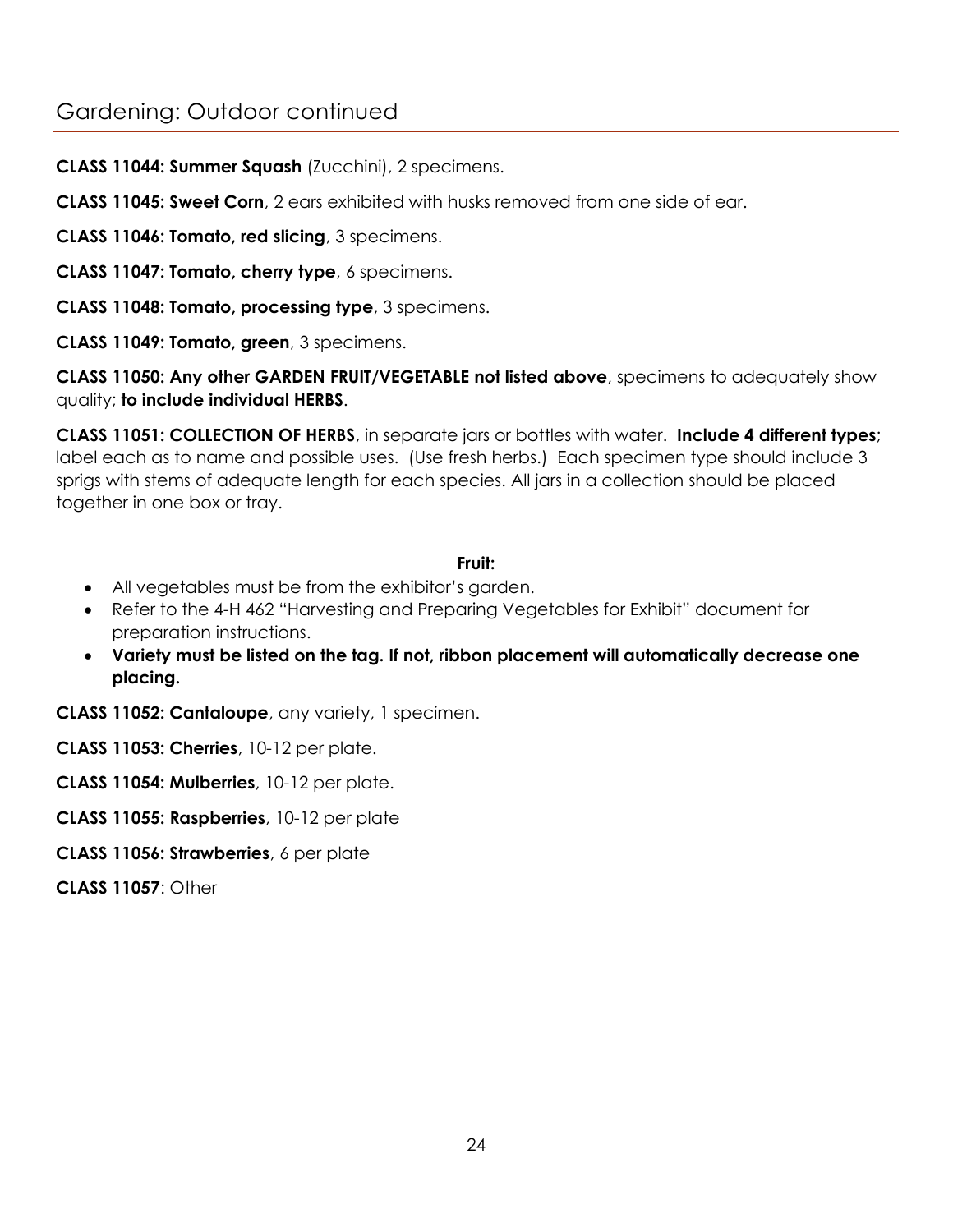### **10801: Limited to FIRST YEAR garden members only (all youth in grades 4-12th eligible).**

To consist of 5 to 7 different kinds of vegetables, attractively arranged by exhibitor in suitable container of exhibitor's choice. Each display should occupy no more than four (4) square feet of table space (about 2' x 2'). If any materials other than vegetables are used, such as flowers, artificial greens or similar decorations, these should be only a supplemental part of the display. This class will be judged on artistic appeal, color preparation and balance, distinction, originality and quality. For the educational benefit of the public, a file card must accompany the exhibit with each crop clearly labeled as the variety.

### **10802: Second and Third Year Junior Gardeners**

(exhibitors who have completed grade 5 and 6). Description same as class 10801.

### **10803: 2nd Year and Above Intermediate and Senior Gardeners**

(exhibitors who have completed grade 7 - 12). Same as Class RR but consists of 8-10 different kinds of vegetables in display.

### **10804: Fun with Vegetables**

An Unusual Arrangement (not a State Fair class). Examples: Landscape using vegetables, a potato face, a human figure made of different vegetables. This is a fun class.

### **10805: Scarecrow Contest**

Open to all 4-H and FFA members enrolled in any horticulture project such as vegetable gardening, landscape architecture, flower gardening and crop production.

Scarecrows must be free standing, not over 6 ft. tall or under 3 ft. tall. They must be handmade and constructed of materials that withstand the weather. They should be lovable, cunning and humorous (not frightening). Some part of the scarecrow must flex in the wind.

Scarecrows should be brought to the 4-H Garden exhibit area on Thursday from 9:00-11:00 AM. Judging will be based on the following points:

- Creativity: 50 points
- Character: 35 points
- How materials are utilized: 15 points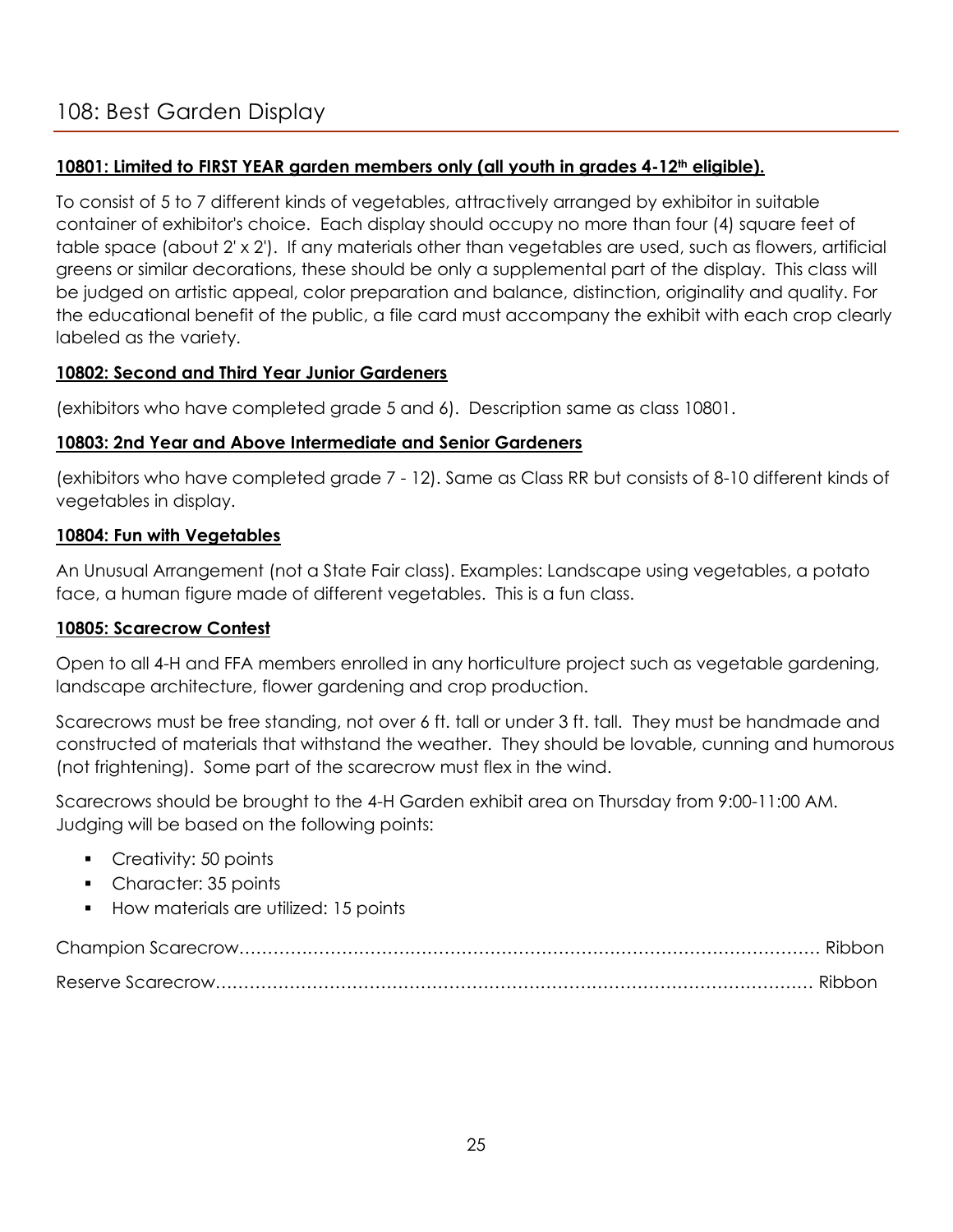Fill buckets with flowers (or any live plant) to beautify the Fair Grounds.

### **Rules and Regulations:**

- **1. Flower Buckets need to be registered in Fair Entry [\(www.fairentry.com\)](http://www.fairentry.com/) between June 1st -July 1st .**
- 2. All 4-H members are invited to participate in the contest.
- 3. One bucket per member may be entered.
- 4. Participants will use a four or a five-gallon bucket as a planter.
- 5. Encouraged to cover up pre-stamped wording on buckets, but not required.
- 6. If using a five-gallon bucket, a portion of the bucket must be filled with packing peanuts to keep it from becoming too heavy to carry. Drill holes in the bottom of the bucket for drainage.
- 7. Any live plant material may be chosen by the participant. Be creative, let your imagination soar! It may be a stalk of corn, a bucket of soybeans, a tomato plant, or flowers . . . you decide!
- 8. Participants may choose to have a theme to their planter.
- 9. Other decorative materials may be added.
- 10. Planters will be brought to the fair Thursday, 9:00-11:00 AM to be judged and displayed around the Fair Grounds. Ribbon and premium will be paid on all buckets entered.

### **11. Participants will water their buckets during the fair.**

- 12. Participants need not be enrolled in Gardening to exhibit in this class.
- 13. Buckets will be judged on the above listed items, as well as creativity and quality/usage of plant.
- 14. Not a State Fair class.
- 15. Suggested categories:
	- Most Colorful
	- Most Patriotic
	- **•** Best Holiday
	- Best 4-H Theme
	- Other

### **Premiums for all Garden Projects**

### *PREMIUMS*

*Blue Ribbon: \$4.00/ Red Ribbon: \$3.00/ White Ribbon: \$2.00*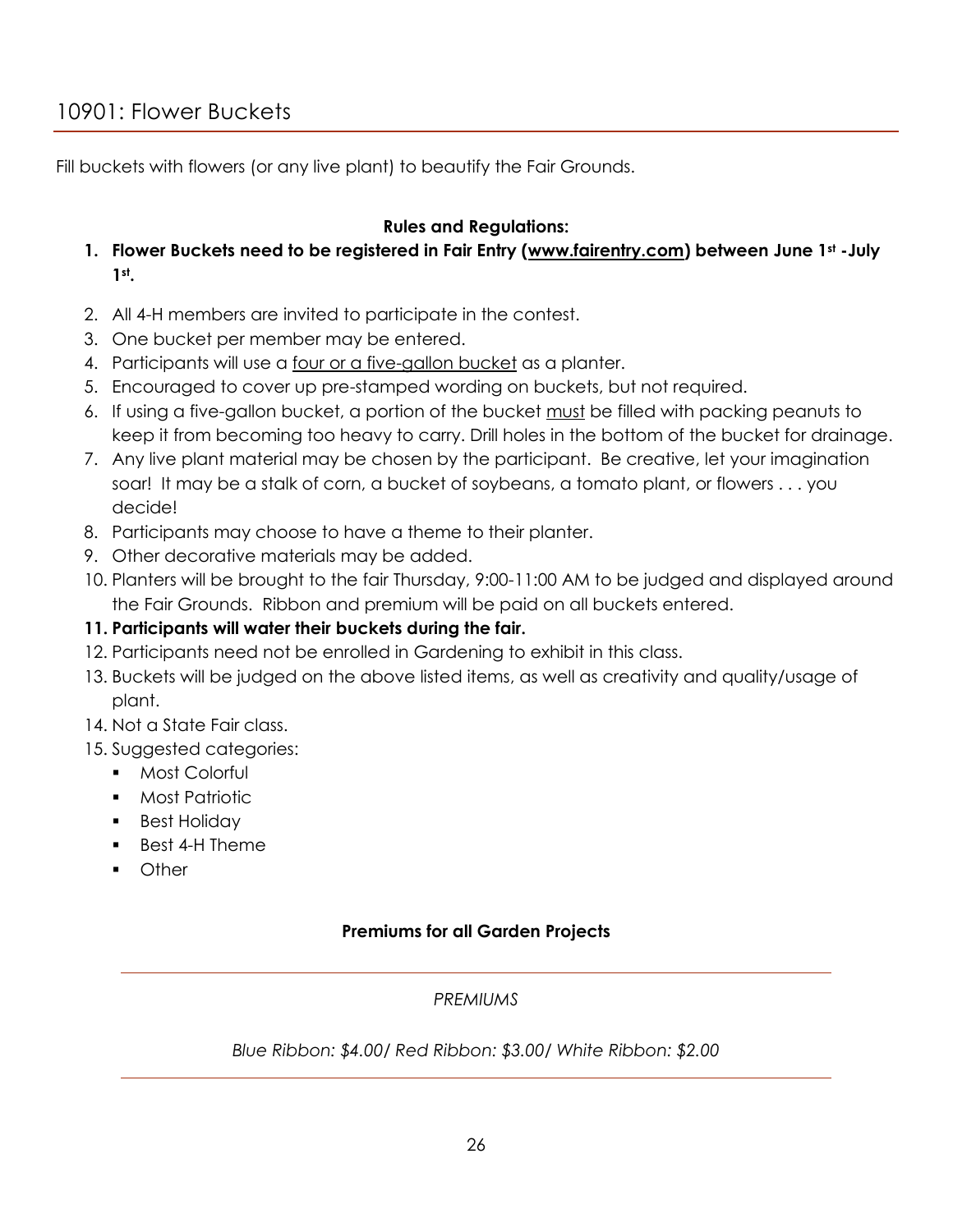The Communication Event program provides opportunities for 4-H youth to develop their personal communication skills by sharing talents, knowledge, or information with others. The events provide a series of developmental experiences for different age levels.

### **General Rules and Regulations**

- 1. 4-H members who have completed 4<sup>th</sup> grade through 12<sup>th</sup> grade (or that equivalent) are eligible to participate at the Communications Event.
- **2.** Youth who have completed **5th through 12th grade only are eligible for the 2022 State Fair, excluding Share the Fun and Extemporaneous Speaking (see area for specifics).**
- **3.** Educational Presentations and Working Exhibit may be given by one or more 4-H member. Teams consisting of youth of mixed grades will be entered in the class of the member in the highestgrade level (i.e. a team with a  $5<sup>th</sup>$  grader and an  $8<sup>th</sup>$  grader must be entered in the intermediate/senior class.)
- **4.** 4-H member(s) may participate in ONLY **one working exhibit and one educational presentation per year**.
- **5.** Topics selected by the 4-H member(s) should be an outgrowth of their 4-H experience(s).
- **6.** Topics should be appropriate for presentation to a general audience.
- **7.** Participants in the 4-H Communication Programs are expected to wear appropriate clothing representative of the 4-H Youth Program and/or the topic of the presentation.
- **8.** 4-H members must always use sanitary and safe procedures and methods. Educational Presentations and Working Exhibits involving food must follow established food safety guidelines.
- **9. All participants are expected to comply with all copyright/trademark regulations. Copyrighted material may not be distributed without permission.**

# 11100: Communication: Educational Presentations

Provide an opportunity for 4-H members to demonstrate communication skills by presenting knowledge, information, or a process to an audience to gain a desired response.

### **Classes:**

11101: Junior: Grades 4-6 11102: Intermediate & Senior: Grades 7 – 12

### **Presentation Rules:**

- 1.) Time limit:
	- a. Junior presentations  $5<sup>th</sup>$  and  $6<sup>th</sup>$  Grade) must not exceed 15 minutes.
	- b. Intermediate/Senior presentations (7<sup>th</sup>-12<sup>th</sup> Grade) must not exceed 20 minutes.
	- c. Presenters will be verbally told to "STOP" when they exceed the time limit.
- 2.) Participants must turn in a completed Educational Presentation Report form at event check-in.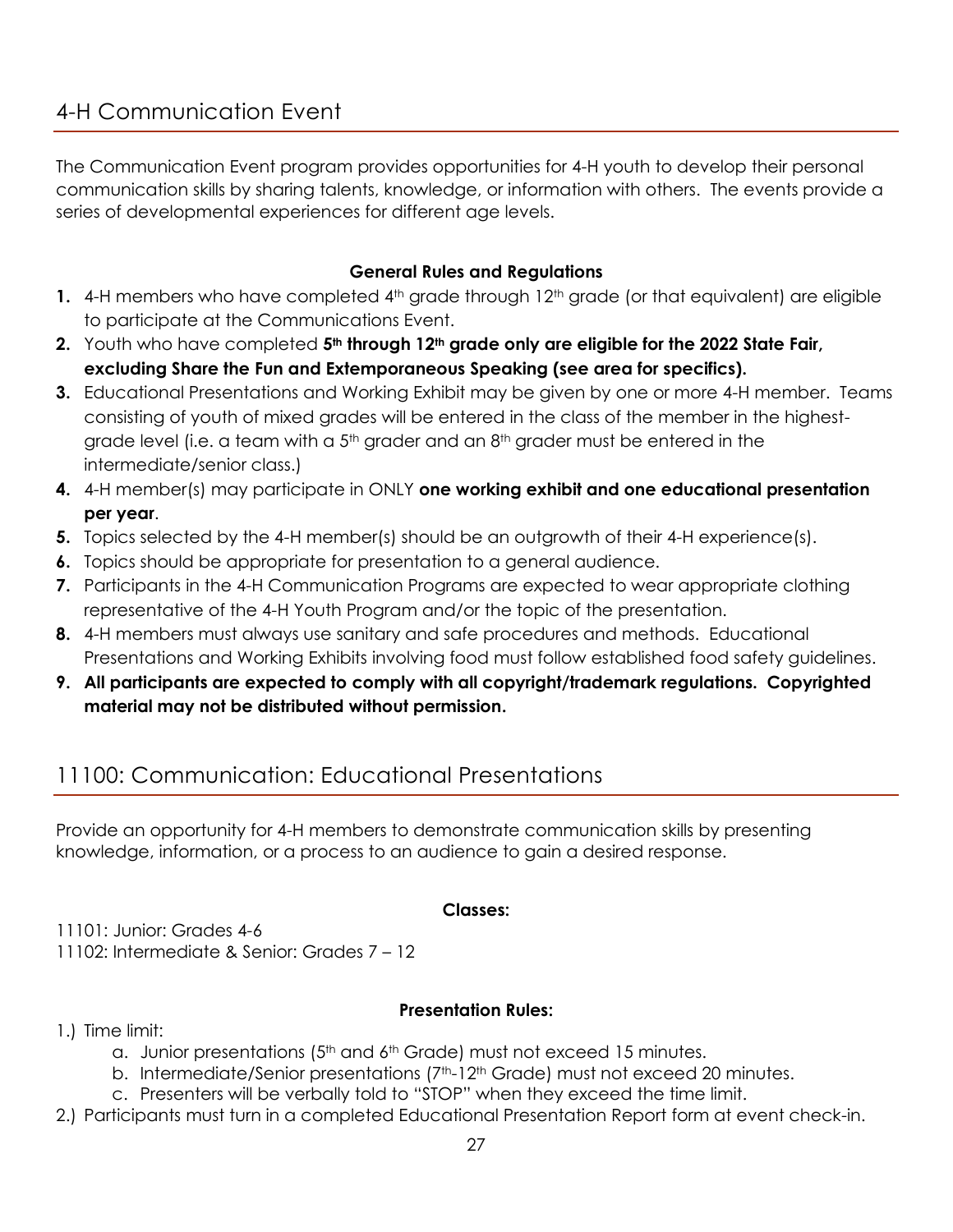# 11100: Communication: Educational Presentations continued

- 3.) Presentation content must be the original work of the presenter(s).
	- a. Extensive paraphrasing from other sources is prohibited.
	- b. Use of brief quotations or excerpts from other work(s) is permitted provided the source is identified.

### **State Fair:**

Up to a total of six (6) presentations may be selected to compete at the Iowa State Fair from each County. To be eligible to participate, youth must have completed  $5<sup>th</sup>$  Grade during the just completed school year.

> *PREMIUMS Blue Ribbon: \$6.00/ Red Ribbon: \$5.00/ White Ribbon: \$4.00*

# 11200: Communication: Working Exhibits

To provide an opportunity for 4-H members to communicate, interact with, and teach an audience in an informal and experiential way.

### **Classes:**

11201: Junior: Grades 5 and 6 11202: Intermediate & Senior: Grades 7 -12

### **Working Exhibit Rules:**

- 1.) Time limit:
	- a. Junior (Grades 5-6) Working Exhibits will be scheduled for a 30-minute period.
	- b. Intermediate/Senior (Grades 7-12) Working Exhibits will be scheduled for a 45-minute period.
- 2.) Participants must complete a Working Exhibit report form prior to the event.

*PREMIUMS Blue Ribbon: \$5.00/ Red Ribbon: \$4.00/ White Ribbon: \$3.00*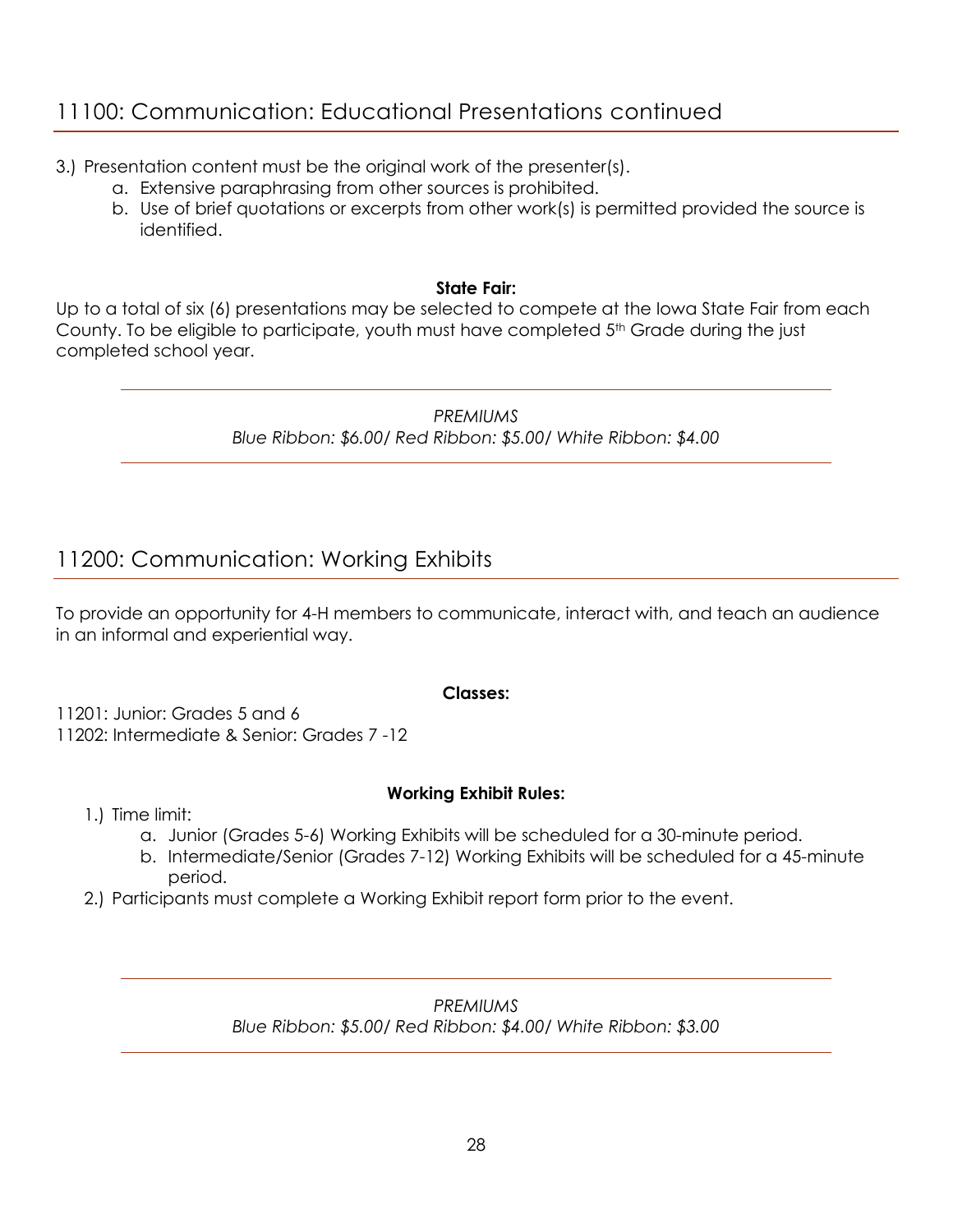### **General Rules and Regulations:**

- 1. Each participant needs to be registered in Fair Entry (*FairEntry.com*) between June 1st -July 1st.
- 2. Share-the-Fun provides an opportunity for 4-H members to perform before an audience, PURELY FOR THE SAKE OF ENJOYMENT and provides a program that will help to broaden the image of 4-H and provide 4-H members an opportunity to share the fun and fellowship with members from other clubs.
- 3. The Winnebago County 4-H Share-the-Fun program is held annually and will be held during the Winnebago County Fair.
- 4. Eligibility: 4-H members who have completed 5th grade through 12th grade (or that equivalent) in 2022.
	- a. Exception: If the Share-The-Fun act involves a whole club, the following criteria must be applied to determine if the club can be entered in the Share-The-Fun Program at the Iowa State Fair: at least 80 percent of the performing group must have completed 5th through 12th grade in 2022.
- **5. Share the Fun performances must not exceed six minutes in length.**
- 6. Skits, songs, stunts, short one-act plays, dance, and other entertainment will be acceptable. All performances must be appropriate for presentation to a general audience.
- 7. All participants will receive a participation ribbon.
- 8. **Three entries may be selected** from all acts including members who have completed 5th -12<sup>th</sup> grade to represent Winnebago County at the Iowa State Fair.
- 9. Super blues will be recognized at the discretion of the judge(s).

### *PREMIUMS*

*Participation: \$2.00 per act*

*State Fair Alternates: \$5.00 per act*

*State Fair Entry: \$9.00 per act*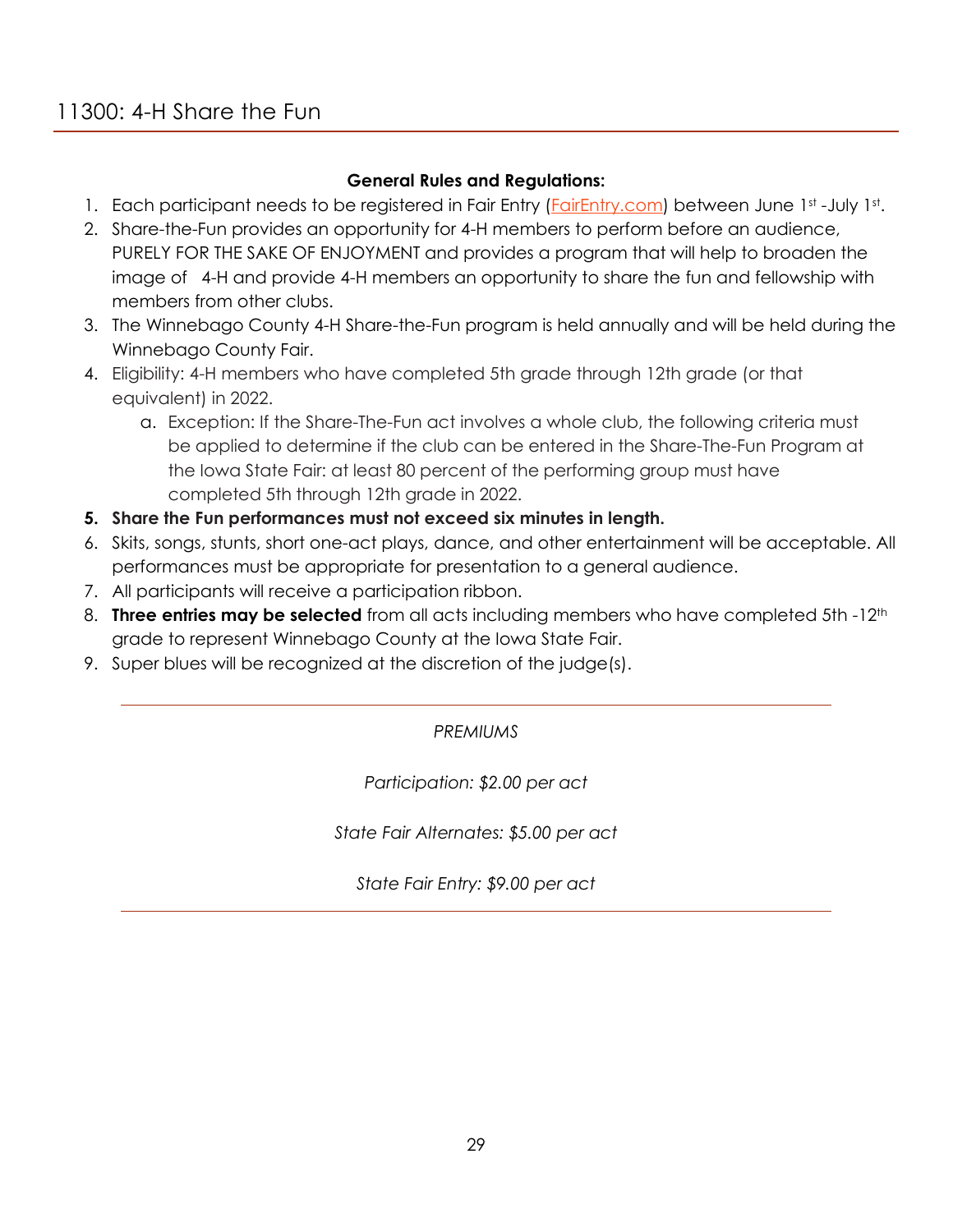Encourage the development of communication skills by providing an opportunity to think, organize thoughts, prepare a speech, and respond to questions when given a limited amount of preparation time.

### **Extemporaneous Speaking Rules**

- 1. Participants must be senior 4-H members completed 9th through 12th grade (or that equivalent) in 2022.
- 2. Each county may enter a maximum of two entries; individuals may participate once per year at the Iowa State Fair.
- 3. Program format:
	- a. Thirty minutes before the program, each participant will draw three of the available topics, selecting one on which to speak.
		- The selected topic will not be available to the other participants in the speaker's assigned room.
		- The general nature of the topics will relate to 4-H.
		- The other two topics drawn but not chosen will be returned to the available topics for the other participants.
	- b. A preparation room is to be used with one participant per speaking site admitted initially and one additional participant per speaking site admitted each 15 minutes as the program progresses. A participant may not leave the preparation room until it is time to speak, nor may a participant receive help from a parent, leader, other adult or any other youth. A program official will assist participants with the time requirements.
	- c. All reference material will be screened by a program official on the following basis:
		- Participant may bring his/her own books, magazines or newspaper clippings for reference during the thirty minutes of preparation.
		- Reference material must be printed material such as books or magazines (cannot be notes, outlines or speeches prepared by the participant or by another person for use in this program).
		- Some relevant reference material will be available in the preparation room. This material will consist of historical material related to the 4-H program.
	- d. Each speech shall be the result of the 4-H members own efforts using approved reference material that a participant may bring to the preparation room. No other assistance may be provided. Plain note cards will be provided for each participant in the preparation room. If notes are used, the note cards provided must be used in delivering the speech.
	- e. Only notes made during the preparation period may be used.
	- f. Each speech shall be not less than four but no more than six minutes with five minutes additional time allowed for related questions, which shall be asked by the judge. The participant will be shown timecards in an ascending order (1, 2, 3, 4, 5) by the timekeeper. "Stop" will be said at six minutes.
	- g. The program timekeeper will introduce each participant by name and the county he/she represents. The participant will be expected to introduce his/her speech by title only.
	- h. Participants are not permitted to use any props, gadgets, posters or audiovisuals of any sort. A podium will not be available.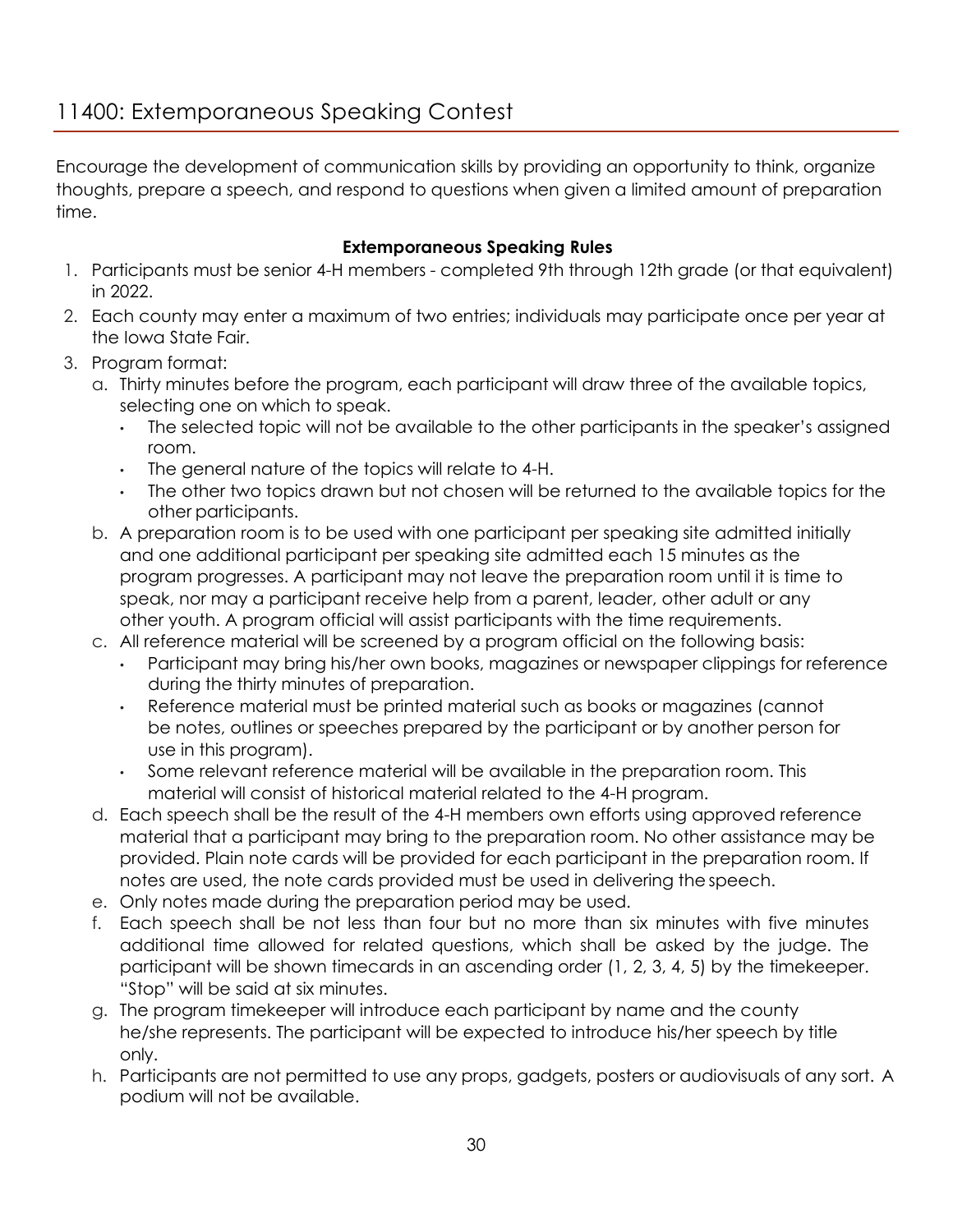# 11400: Extemporaneous Speaking Contest continued

### **Extemporaneous Speaking Rules Continued**

- 4. Speeches will be evaluated using the following criteria:
	- a. Content related to topic
	- b. Knowledge of the subject
	- c. Organization of material
	- d. Power of expression
	- e. Voice
	- f. Stage presence
	- g. General effect
	- h. Response to questions

5. A judge's critique/conference with each participant will be included as a part of the program.

### *PREMIUMS*

*Blue Ribbon: \$5.00/ Red Ribbon: \$4.00/ White Ribbon: \$3.00*

# 10530: 4-H Poster Communication

This component of the Fair Communications program is to present an idea using **non-verbal forms of communication on a poster.** The objective of this class is to provide the opportunity for 4-H members to **tell a story or idea visually** about 4-H to the general public.

*Each county may have two entries in this component of the 4-H communications program at the Iowa State Fair.*

### **4-H Poster Communication General Rules and Regulations:**

- 1. Only one poster per 4-H'er may be entered.
- 2. All posters must be designed on, or affixed to, standard poster board or foam core board -- size minimum of 14" x 20" or maximum of 15" x 22".
- 3. Posters may be vertical or horizontal. Posters may be any medium: watercolor, ink, crayon, acrylic, charcoal, oils, collage.
- 4. Posters **cannot** be 3-dimensional. Materials used to make the poster may **not** extend more than 1/8 inch above the poster or foam core board.
- 5. Each poster **must** have the completed Poster Exhibit Entry Form attached to theback.
- 6. Posters cannot use copyrighted material or exact copies of other promotional designs, such as the Iowa 4-H Youth Conference theme logo.
- 7. 4-H members may include the 4-H Clover in the poster.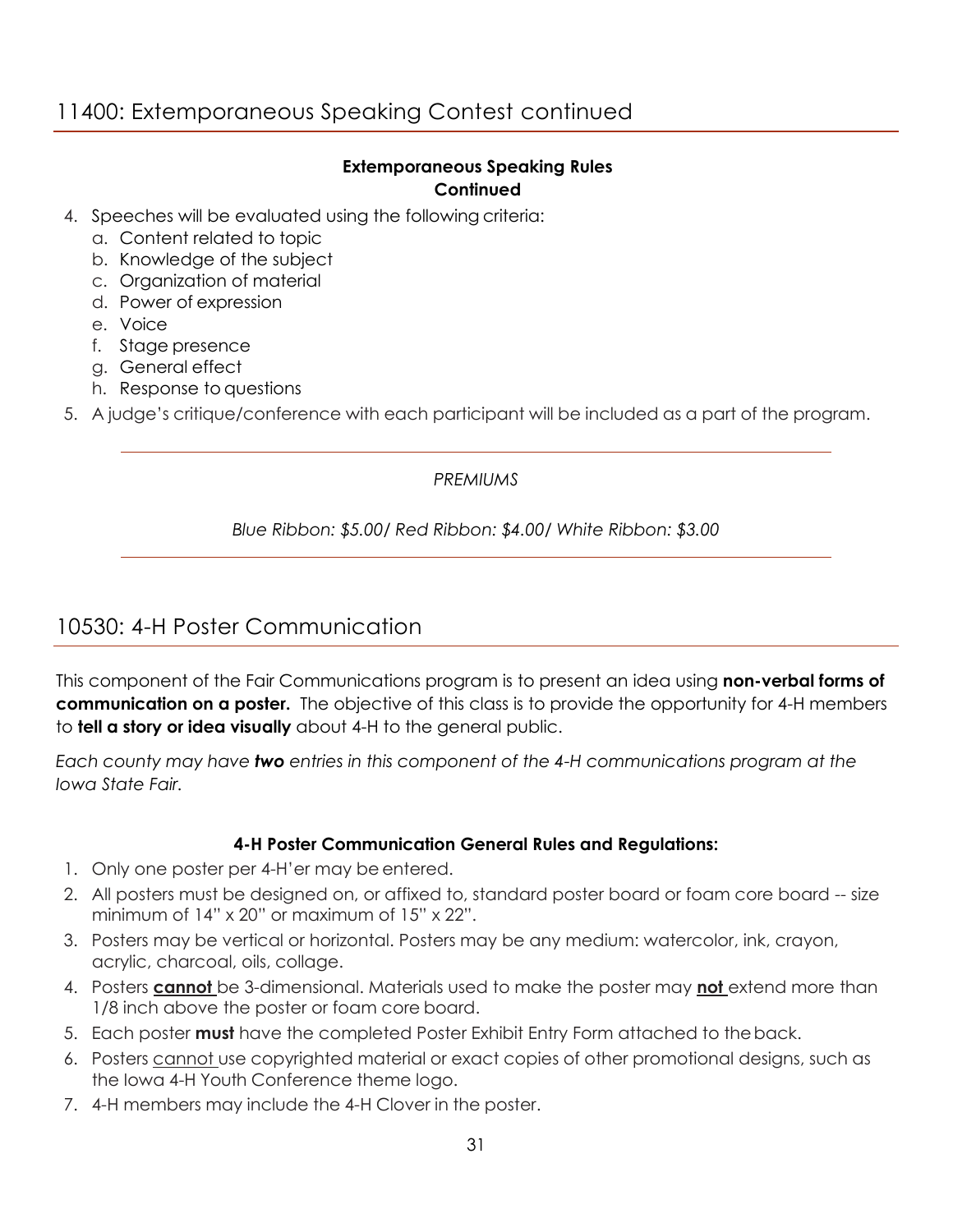### **4-H Poster Communication General Rules and Regulations Continued**

- 8. The themes for "Communicating Through 4-H Posters" are:
	- 4-H is . . . (open to 4-H membersinterpretation)
	- Join 4-H
	- *Find Your Spark* (4-H.org national marketing theme)
	- *Building The Future* (Iowa 4-H Youth Conference theme)
	- *Find Your Fun (in 4-H)* (variation of Iowa State Fair theme)
- 9. All 4-H Communication Poster participants will be given Certificates of Recognition and written evaluation comments. Outstanding posters will receive Seals of Merit. Superior posters will receive Seals of Excellence.

### *PREMIUMS*

*Blue Ribbon: \$4.00/ Red Ribbon: \$3.00/ White Ribbon: \$2.00*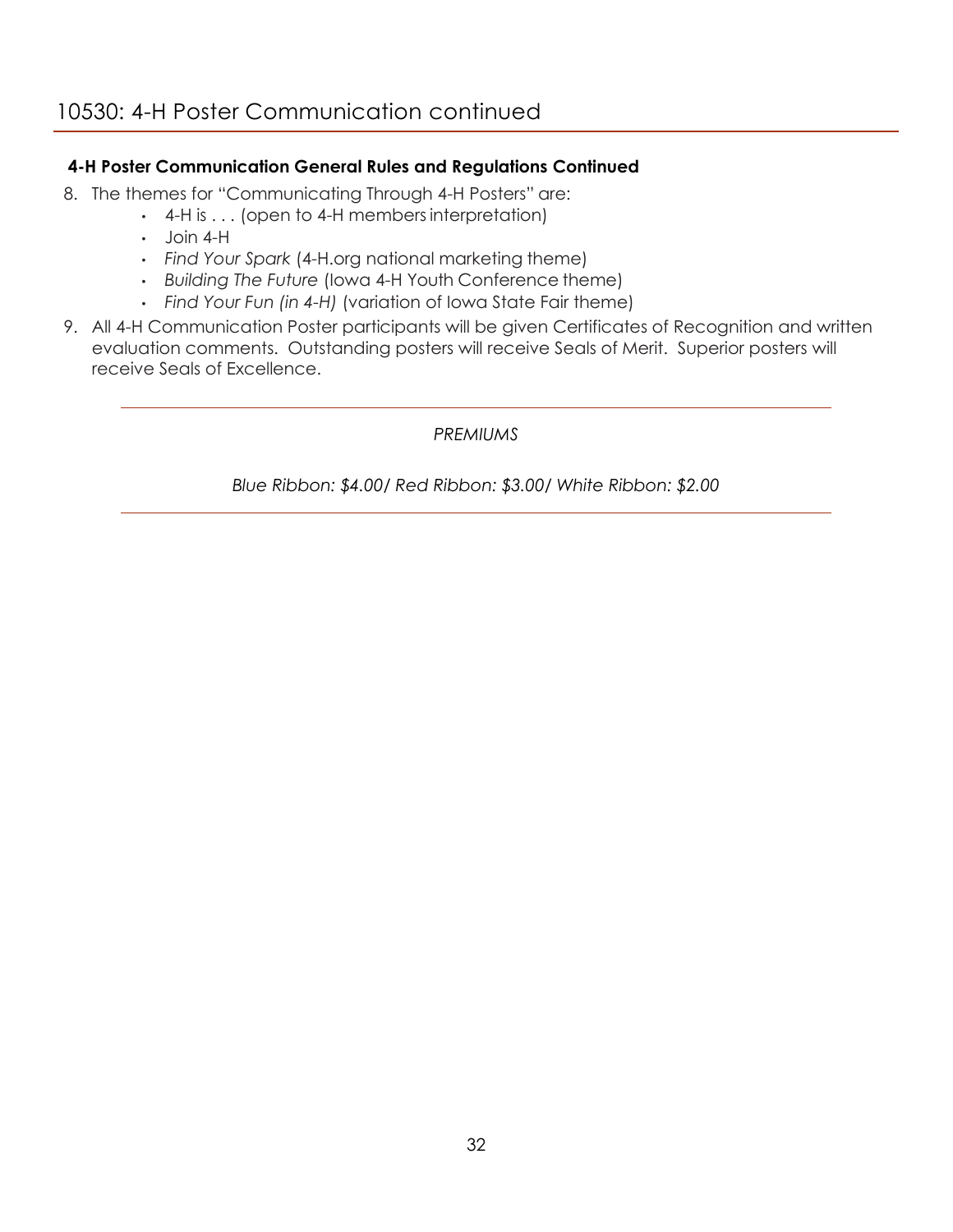# NEW for 2022 – Regional Clothing and Fashion Extravaganza Event

# **June 24, 10 AM-4 PM in Britt**

Members will be judged in the following classes on June 24; \$15 Clothing Challenge, Fashion Revue and Clothing Selection. 4-H members will be judged by County for fair awards and state fair consideration. A top exhibitor in each class will receive a special Region 3 Award. 4-H members will have the opportunity to explore other clothing and fashion workshops, classes and projects in between judging. Join us for this new fun filled day! The Clothing and Fashion Extravaganza replaces Clothing Event judging in each County for 4-H members from Hancock, Kossuth, and Winnebago, and Wright counties.

### **All entries must be completed in Fair Entry by June 15th**

### **General Rules and Regulations:**

- **1. All Clothing and Fashion Extravaganza entries must be completed in Fair Entry [\(www.fairentry.com\)](http://www.fairentry.com/) between June 1-June 15.**
- 2. Exhibitor is allowed one entry per class.
- 3. Garments exhibited in the following classes may be used as a fair exhibit as long as entry is made accordingly, properly tagged and CLEAN.
- 4. Participants must wear garment during conference judging and participate in the Clothing Event Style Show following judging.
- 5. 4-H Awardrobe Clothing Event participants will be able to participate as many times as they are selected in Clothing Selection, Fashion Revue, and \$15 Challenge categories for State.
- 6. Evaluation is based on
	- **•** The individual's poise, posture, and grooming
	- The fit of clothing: color, style, fabric, and appropriate accessories for the outfit, activity, or individual
	- The intended purpose of the outfit, selection, design, construction, fit, and comfort, etc.

### **Fashion Revue \*12101 Junior \*12102 Intermediate \*12103 Senior**

All participants should:

- 1. The purpose of this category is to encourage the sewing of a personal garment or outfit.
- 2. Consideration is given to fit, color, style, suitability, attractiveness, quality of construction, stage presentation, and required care.
- 3. Youth participants will model a garment or outfit they constructed, hand-knitted, machineknitted, or crocheted during the current 4-H year.
- 4. A garment or outfit consists of one to three pieces such as, but not limited to, party clothes, tailored suits, vest, slacks, shirt, skirt, active sportswear and/or coats.
- 5. Blouses, shirts, and sweaters are usually considered garments. If they are used to complete an outfit, they may be constructed or selected.
- 6. All other accessories and undergarments may be constructed or selected.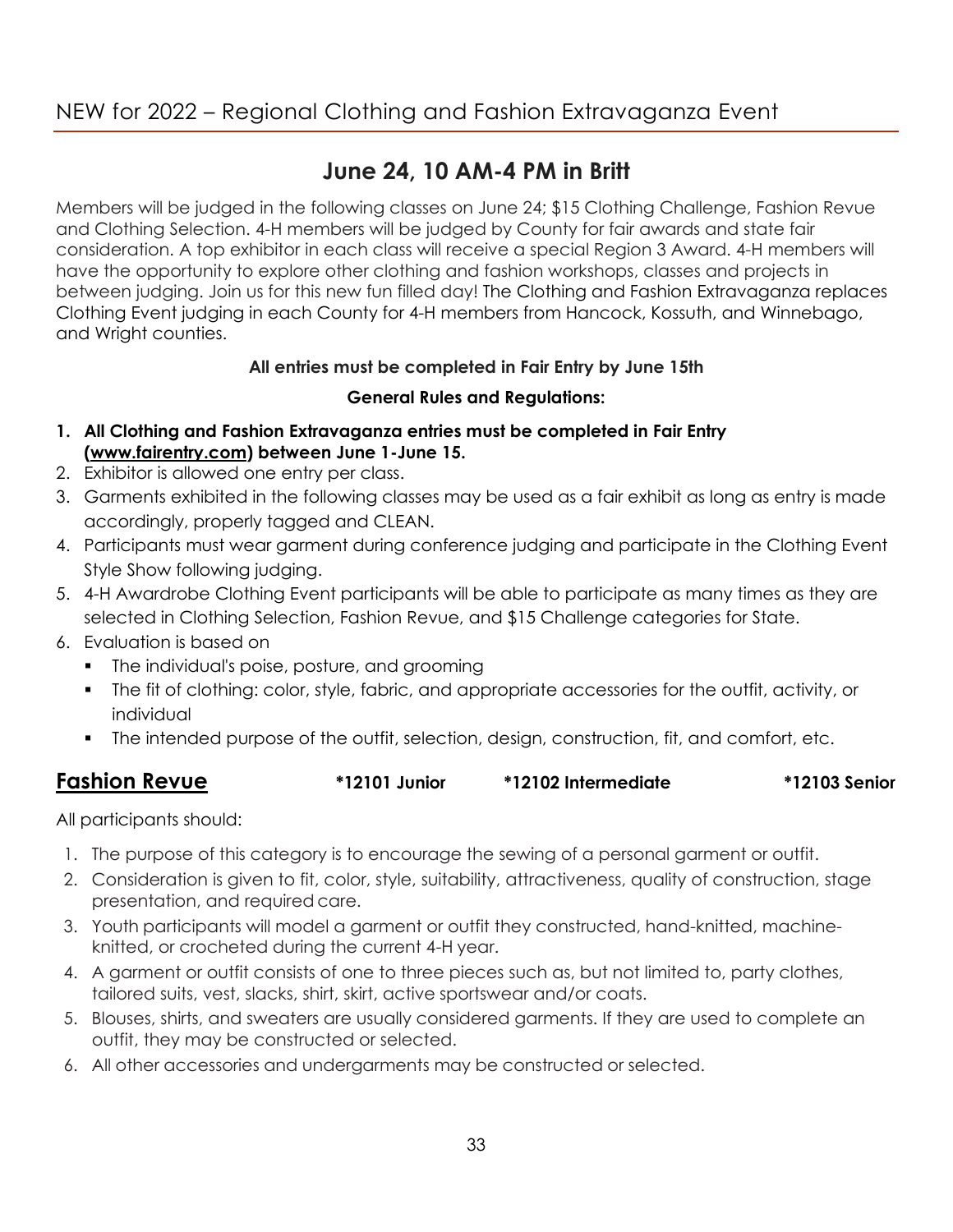### **Clothing Selection \*12201 Junior \* 12202 Intermediate \*12203 Senior**

All participants should:

- 1. The purpose of this category is to select and/or purchase an outfit that represents the 4-H members goal or intended use for the selected outfit.
- 2. Judging is based on fit, color, style, suitability, attractiveness, quality and construction features, stage presentation, required care, and cost comparison.
- 3. There is no consideration in the judging on the amount spent, only in the process of recordkeeping and reflection on the cost of the individual items as a part of the process.
- 4. Outfits may be purchased at a department store, boutique, online store, sidewalk sales, retail shops or mall stores. Outfits may also be purchased at garage sales or other second-hand venues with a total price of over \$15. Outfits may be gifts, hand-me-downs, a relative's or friend's modern or vintage clothing, or existing personal clothing, as long as the 4-H'er actually selected the item as part of this specific outfit for the stated purpose.
- 5. Home-sewn clothing that was not sewn specifically for the participant is acceptable, such as purchases from a used clothing store.

### **The \$15 Challenge \*12301 Junior \*12302 Intermediate \*12303 Senior**

- 1. This category is designed to expand the 4-H member's shopping experience to shopping venues emphasizing recycling, reducing and reusing. Outfits must be purchased at a garage sale, consignment store, Goodwill, Salvation Army, or similar place.
- 2. Online venues are allowed but must be second-hand in nature. Shipping and handling are not included in the total calculations.
- 3. Traditional shopping venues may not be used, regardless of a low regular or sale price. Hand-medowns or clothing as gifts do not qualify but may be entered in Clothing Selection if 4-H member selected the items to meet a specific purpose/goal.
- 4. Fifteen dollars is the purchase price limit including tax. However, some secondhand stores and venues do not typically charge sales tax.
- 5. Receipt(s) for every item included as a part of the calculated total must be submitted with the entry. A garage sale receipt can be a piece of paper with the name of the location such as "Jane Doe garage sale", date, amount paid, and signature of person selling at the garage sale. If the outfit was free at a garage sale, "free" can be listed on the report form and on the receipt. Failure to provide receipts will be reflected in the evaluation.
- 6. An outfit consists of major clothing pieces such as a shirt and pants or a dress. Shoes, undergarments and accessories are not included in the \$15 purchase price limit.
- 7. Alterations are permitted to achieve a desired look or fit.
- 8. There are no additional considerations for an outfit that cost less than \$15.
- 9. The outfit pieces should be purchased to meet the 4-H member's goal or intended use for the purchased outfit, and the 4-H member should have had an experience in choosing shopping alternatives, evaluating fit, quality and construction features, price, and cost comparison.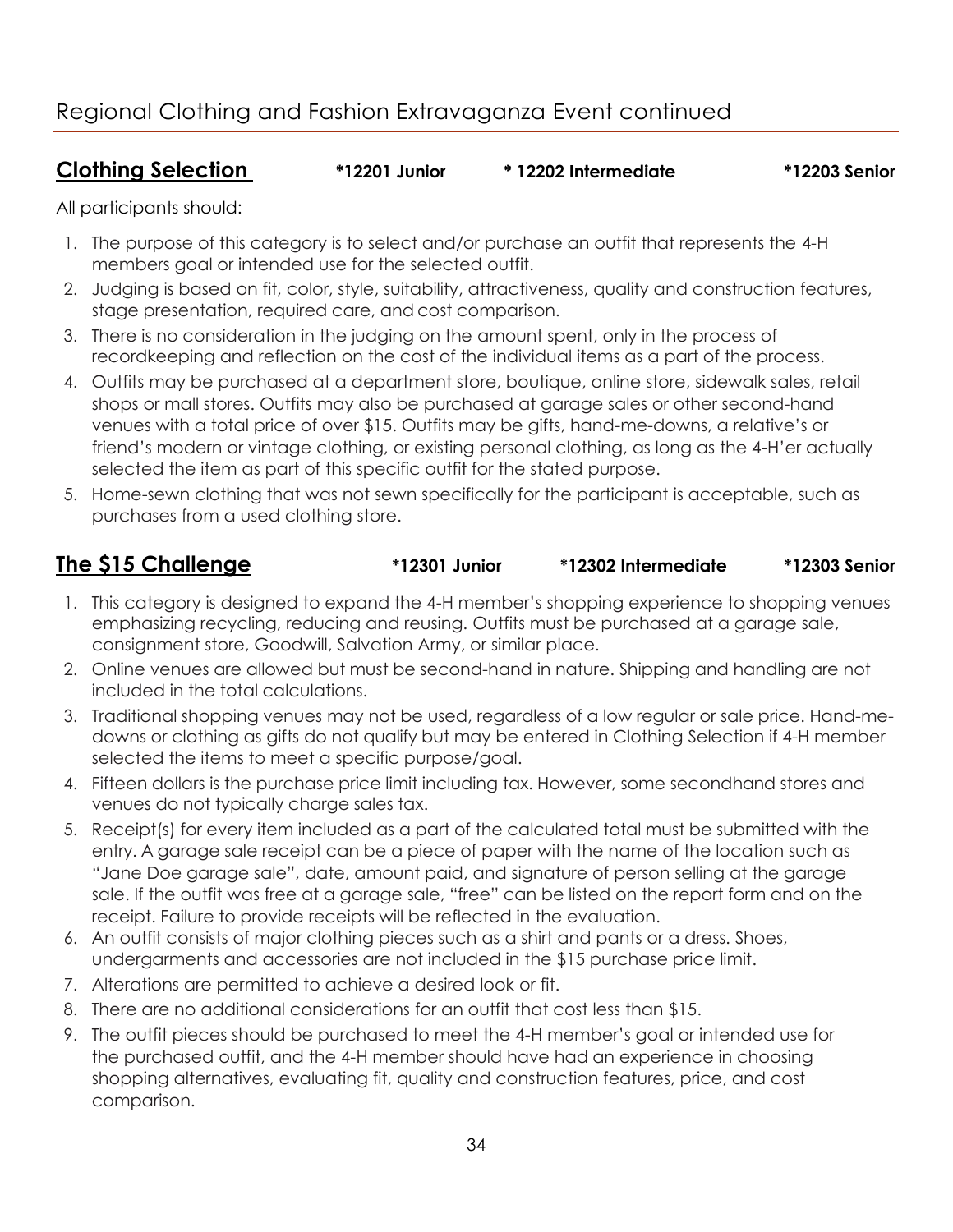# Regional Clothing and Fashion Extravaganza Event continued

### *PREMIUMS*

*Blue Ribbon: \$4.00/ Red Ribbon: \$3.00/ White Ribbon: \$2.00/ Class Reserve: Ribbon*

Conference judging will be held and the judges will choose county representatives to attend the Iowa State Fair: **Four Fashion Revue** participants will be eligible to represent each county. **Three \$15 Challenge** participants will be eligible to represent each county. **Three Clothing Selection** participants will be eligible to represent each county. Participants advancing **must** be in the 4-H **senior designated level** (grades 9-12).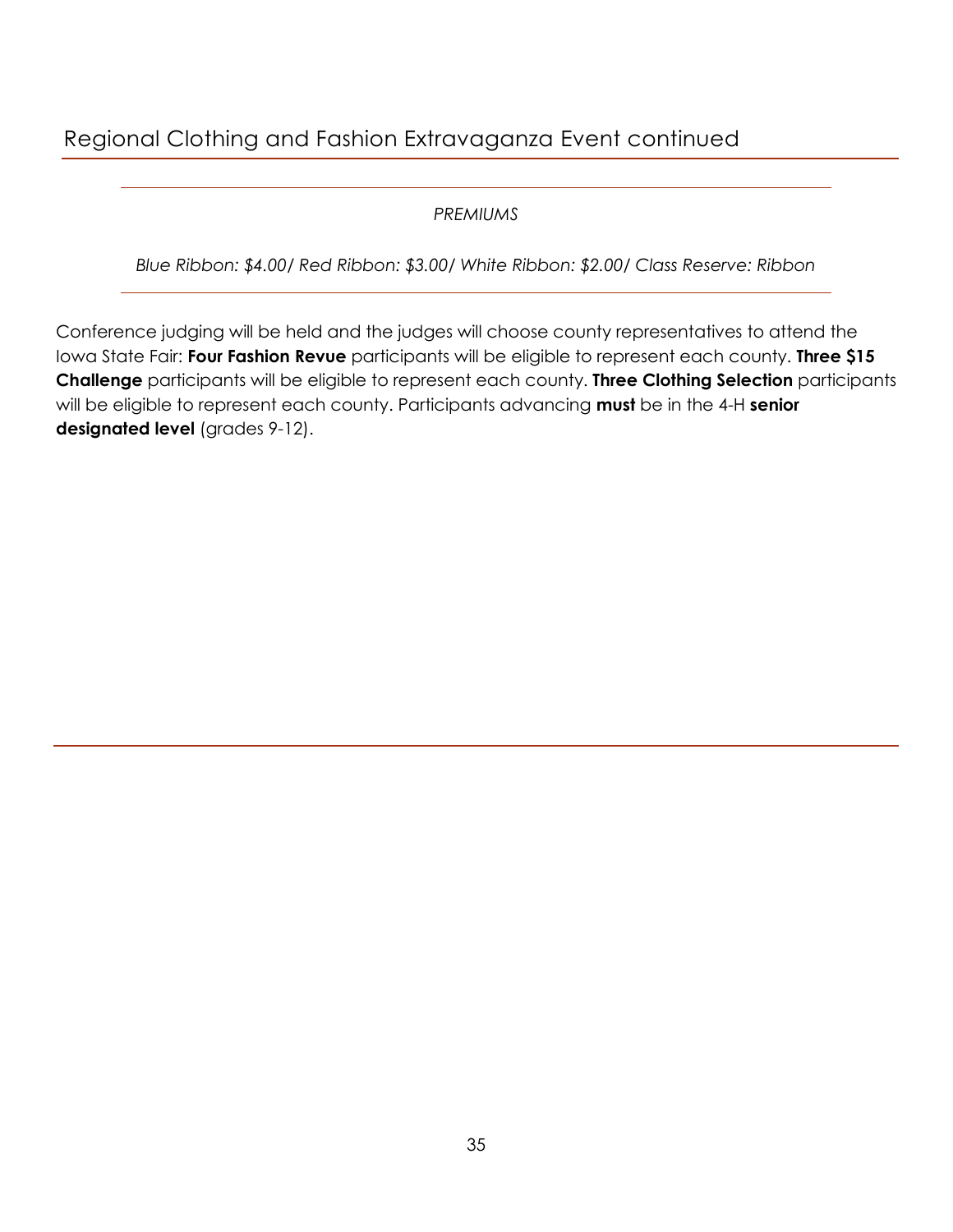# **2022 Winnebago County Fair Animal Exhibit Information**

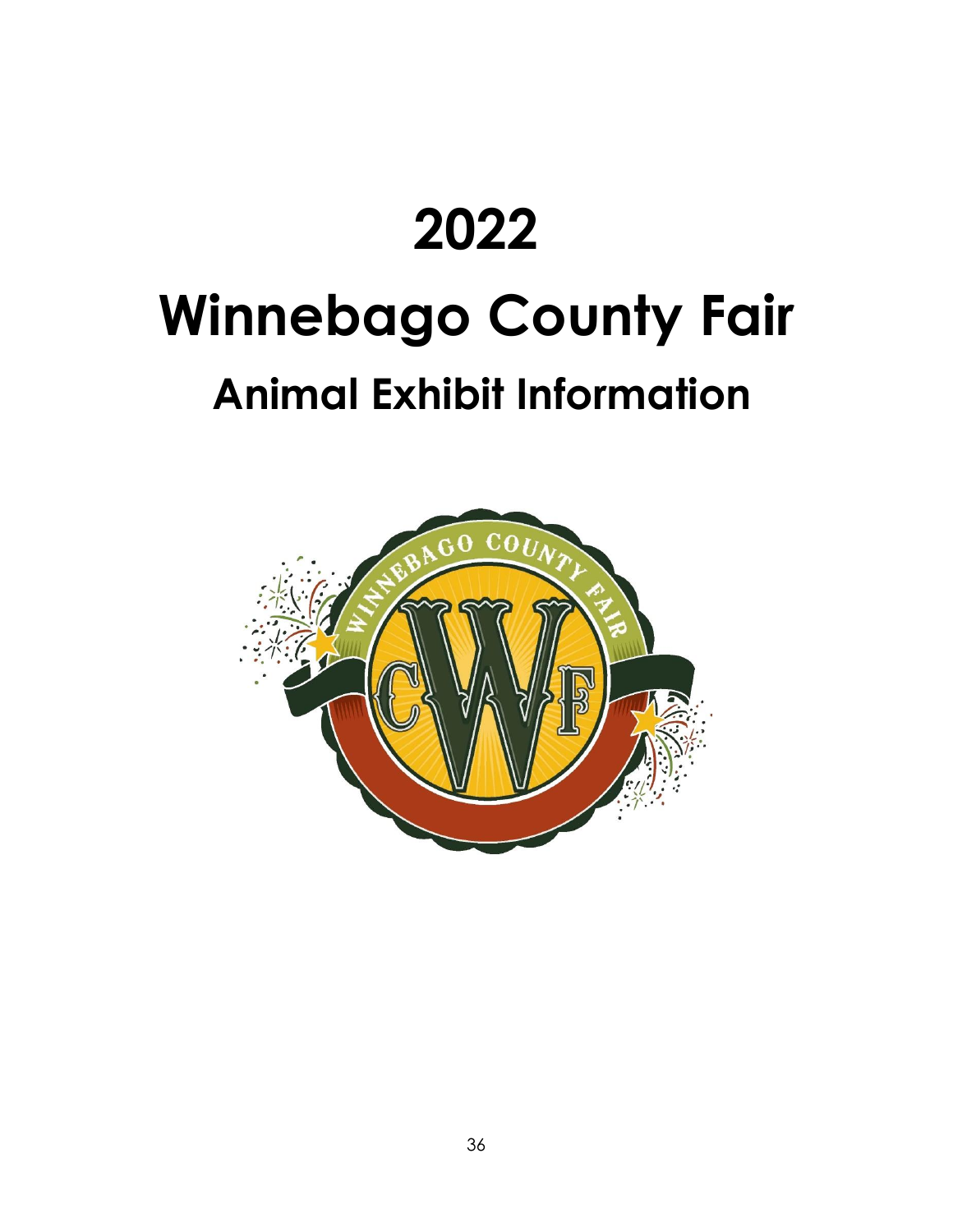# Reminders & Updates

- ➢ **To be eligible to show, 4-H families are required to identify livestock in 4-H Online 2.0 by May 15. AND complete entries for specific classes in FairEntry by July 1.**
	- o **Animal ID Deadline – May 15**
		- **E** This is for all animals except rabbits and poultry
		- ALL Beef, Goats, Horses, Sheep and Swine MUST be identified in 4-H Online 2.0 by 4-H Members OR with an ID sheet for all FFA members.
		- Late identifications will NOT be accepted.
		- May 15 is on a Sunday, please do not wait until the last minute to complete your identification.
		- Typically, the Winnebago County Extension Office is NOT open on Fridays. **However, the office will be open for questions on Friday, May 13 until noon.**
	- o **Rabbit and Poultry ID Deadline – July 1**
		- Rabbits and Poultry MUST be identified in 4-H Online 2.0 by July 1.
		- Late identifications will NOT be accepted.
- ➢ **FFA members must submit identification (ID) sheets by the above deadline to the Extension Office by May 15 (July 1 for Rabbits and Poultry) AND completed entries in FairEntry by July 1.**
- ➢ **REMINDER: 4-H & FFA members are not permitted to show under more than one affiliate at the same county level fair.** 
	- o **Example: John Doe is a 4-H member in a Kossuth County club but is part of the North Iowa FFA Chapter. John can show at the Kossuth County Fair as a 4-H member, and can show at the Winnebago County Fair as an FFA member.**
- ➢ **SWINE: must be brought to the fairgrounds on Wednesday of Fair week from 6pm-9pm to be vet checked prior to unloading.**
- ➢ **BEEF: Pens of 3 must be weighed in Wednesday night from 7pm-9pm.**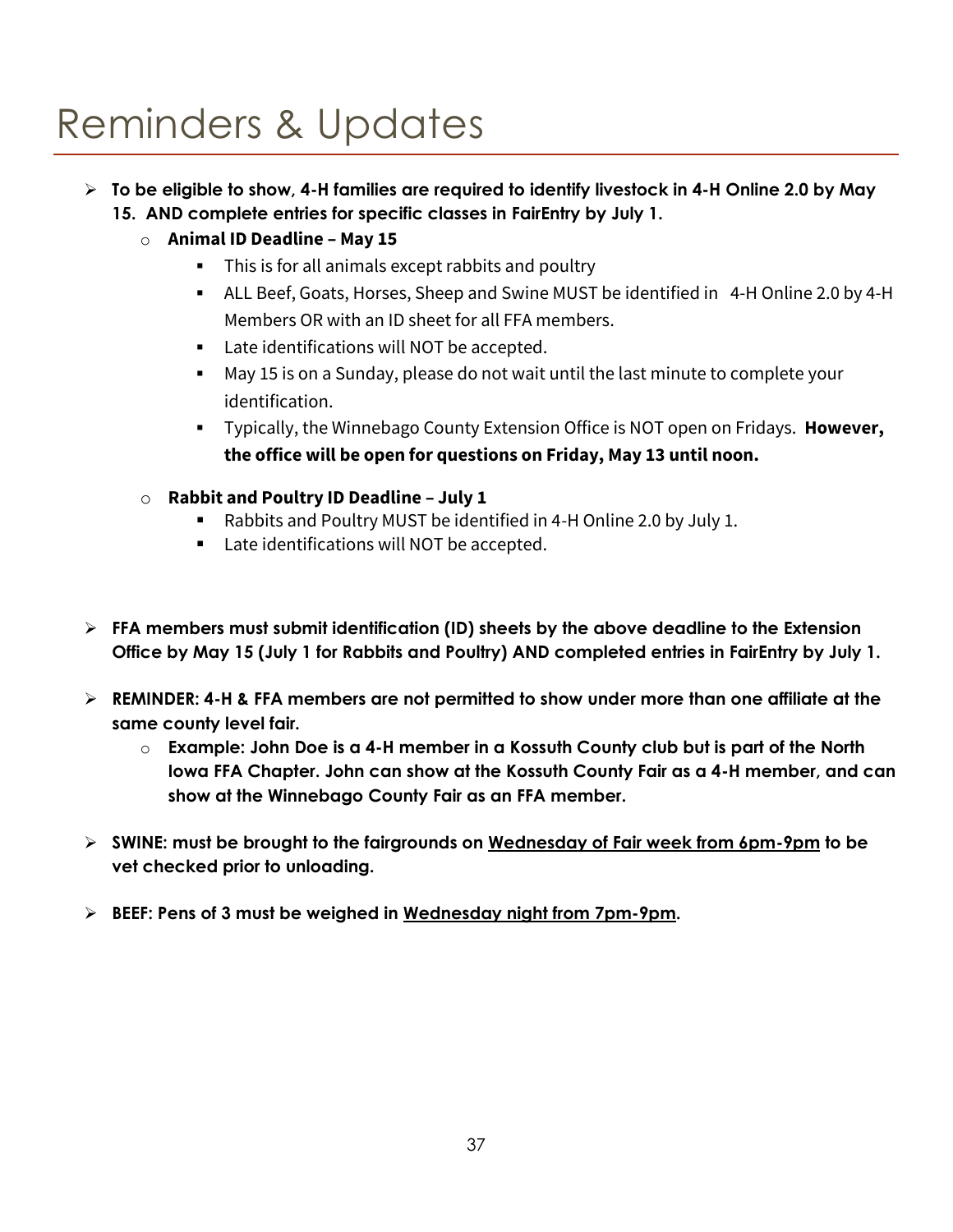# Clover Kids

### **26501: Clover Kids: Rabbit**

- ➢ Project open to Clover Kids enrolled in a 4-H Club or Clover Kids who participated in an afterschool program in Winnebago County during the just completed school year and who have completed grades K-3
- ➢ Any rabbit breed is allowed.
- ➢ Participation ribbon will be awarded.
- $\triangleright$  No premiums for this class.

### **27601: Poultry**

- ➢ Project open to Clover Kids enrolled in a 4-H Club or Clover Kids who participated in an afterschool program in Winnebago County during the just completed school year and who have completed grades K-3.
- ➢ Any poultry breed is allowed.
- ➢ Participation ribbon will be awarded.
- $\triangleright$  No premiums for this class.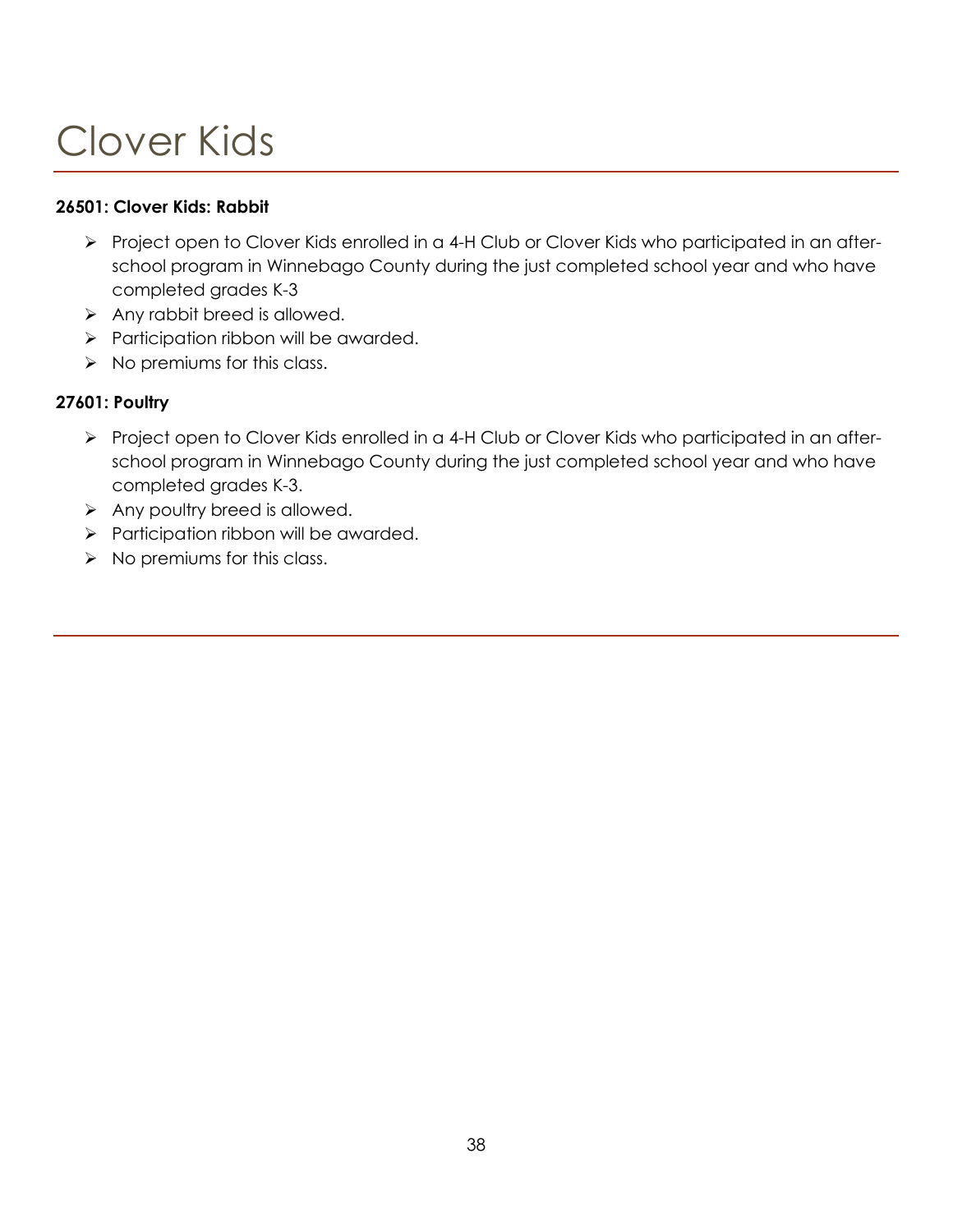# Youth Open Livestock

### **Youth Open Livestock Show & Youth Open Bucket/Bottle Calf**

- ➢ Those youth enrolled in 4-H as a Clover Kid and who want to show in Bucket/Bottle Calf and/or Lamb and/or Goat divisions must show in the Youth Open Livestock Show which will be on **Friday July 15th at 5:00 pm.**
- ➢ All goats/sheep/calves may be any breed and must be born in the current year.
- ➢ They must be in exhibitor's possession within 2 weeks of being born. Animals must be an orphan and bottle fed.
- ➢ All animals must be shown on a halter and be clean and groomed. There will be no clipping or fitting allowed.
- ➢ All animals must be healthy with no signs of communicable diseases (no ringworm, pink eye, warts, etc.)
- ➢ The purpose of this class is to learn about feeding and care of livestock.
- ➢ Judging will solely be on the knowledge of the animals. The judge may ask questions about feed, care, challenges, favorite parts, etc.
- ➢ Animals will not be required to be kept on the fairgrounds during the fair, however they may if you choose.
- ➢ **Registrations are due July 1st. Entries will NOT be made on FairEntry. Registrations can be found on the fair website. [HOME | WCF \(winnebagocoiowafair.com\)](https://www.winnebagocoiowafair.com/)**
- ➢ **Contact Keniesa Branstad for more information: [niesa04@gmail.com](mailto:niesa04@gmail.com)**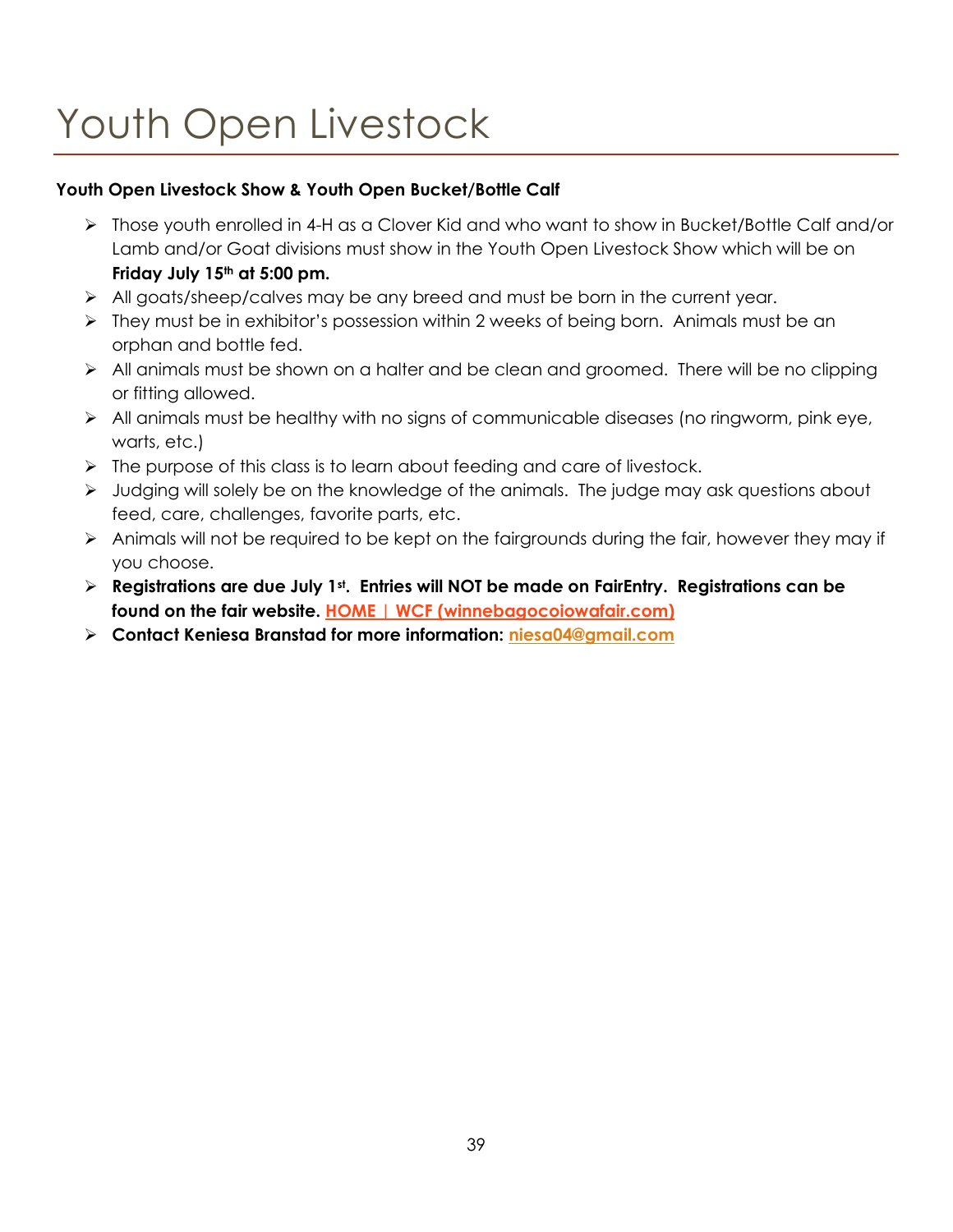# **Identification and Weigh-in Requirements for Animal Exhibits**

Competition is open to all 4-H and Vocational Agriculture individual projects listed in the Fair Book, identified with the Fair Board, and sent to the Extension Office (PO Box 47 Thompson, Iowa 50478).

All 4-H animal entries must follow the uniform Animal Identification Requirements. All 4-H animal entries must be identified in 4-HOnline [\(4honline.com\)](https://v2.4honline.com/#/user/sign-in) by the dates listed below. FFA exhibitor animals must be recorded on the appropriate identification form and turned into the Extension Office by May 15.

### **Any animal not identified as prescribed or showing evidence of recent ear tagging or notching will not be eligible to show.**

- ➢ **MARKET BEEF:** Identified by official ear tag and tattoo and weighed by February 1.
- ➢ **BREEDING BEEF:** Identify by tattoo and official tag (NOT A HERD TAG) by May 15.
- ➢ **BUCKET/BOTTLE CALF:** Projects identified by ear tag by May 15.
- ➢ **DAIRY:** Identified by ear tag or pedigree number by May 15.
- ➢ **SWINE:** Identified by official ear tag by May 15.
- ➢ **MARKET SHEEP:** Identified by official ear tag and weighed by May 15.
- ➢ **BREEDING SHEEP**: Identified by official ear tag by May 15.
- ➢ **MARKET GOATS**: Identified by official ear tag and weighed by May 15.
- ➢ **HORSES:** Identified by name and description by May 15.
- ➢ **BREEDING GOATS:** Identified by official ear tag by May 15.
- ➢ **RABBITS:** Identified by July 1.
- ➢ **POULTRY:** Identified by July 1.

# **Weigh-In Schedule at the Fair**

### **Exhibitors are to be present at the designated weigh-in times:**

- ➢ Hogs: 10:00 AM
- ➢ Sheep/Goats: 9:00 AM weighed in the Swine Barn.
- $\triangleright$  Beef: 10:00-11:00 AM in the Beef Barn.
- ➢ Poultry weigh-in and blood test 7:00 PM 9:00 PM Wednesday night

# **Regulations Related to ALL Animal Exhibits**

- ➢ All livestock must remain on the grounds the entire time of the fair, unless stated to the contrary.
	- o All livestock exhibits, except Swine, will be released Sunday at 6:00 p.m.
	- o All livestock not loaded by 11:00 p.m. must stay until 7:00 a.m., Monday morning.
	- o **Any member who chooses to remove his/her livestock before 6:00 p.m. will forfeit all premiums.**
- ➢ All exhibitors must furnish their own feed, bedding and necessary equipment for feeding, watering and exhibiting.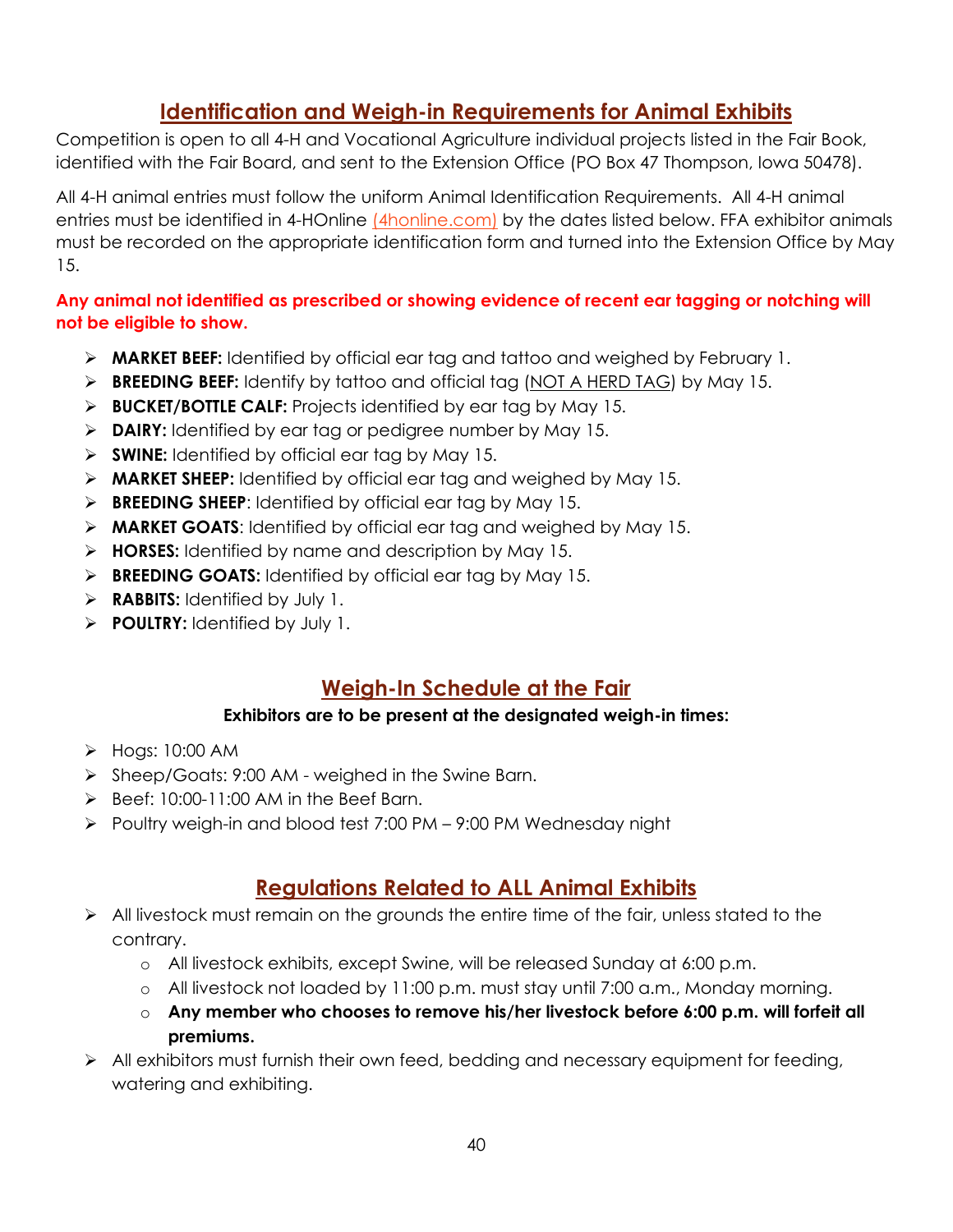# **Regulations Related to ALL Animal Exhibits Continued**

- $\triangleright$  All exhibitors and exhibits are under the supervision of the show officials (superintendent and/or judges), and their rulings are final.
	- o Failure to comply with these rules will result in forfeiture of premiums.
	- o Fair officials reserve the right to make changes to these regulations.
	- o Written notification of such changes will supersede previous regulations.
- ➢ **Any substitute show person must be a current Winnebago County 4-H or FFA member.** 
	- o **Substitutions will be accepted only with permission of the superintendent.**
- $\triangleright$  Clover Kid members (Youth in grades K-3<sup>rd</sup> grade) are not permitted to show or assist in showing large animal exhibits (beef, sheep, swine, horse, dairy, and goats).
- ➢ Exhibits will be placed in blue, red and white ribbon groups, according to the discretion of the judges.
- $\triangleright$  An animal must have won a blue ribbon in its class to be eligible for championship. Championship ribbons will be awarded at the discretion of the judges.
- ➢ Animals need to be brought to the show ring when the class is called to qualify for premium money.
- ➢ Ribbons won in preliminary judging will not be exhibited on the animal or showman during the following judging.
- ➢ Exhibits, pens, stalls and alleyways are to be kept clean by exhibitors and manure deposited in designated areas.
	- o **Pens will be checked at the end of the Fair and if not properly cleaned and hosed down, premiums for that species will be forfeited.**
- ➢ For safety, all exhibitors must wear proper apparel and shoes for protection while in the show ring.
- ➢ Horse project members are **required** to wear an ASTM/SEI helmet.
- ➢ Note: No T-shirts, other than those provided by the Fair Board, which identify the exhibitor or their 4-H club or chapter shall be worn in the show ring, this includes during the Ribbon Auction.
- ➢ All lead animals must be broken to lead for show.
- ➢ Beef grooming chutes will be allowed only in an area designated by the department superintendents.
- ➢ All exhibitors shall make sure all fans used to cool livestock are contained and that no blades, cords or belts are exposed.
- ➢ All decisions related to Health Regulations will be referred to the Fair Veterinarian. Their decision on all health problems will be final.
- ➢ Youth Quality Care Assurance (YQCA): All 4-H and FFA members are required to be YQCA certified by **July 1** to show swine, beef, sheep, goats, dairy, rabbit, and poultry at the Winnebago County Fair, Iowa State Fair, and Clay County Fair.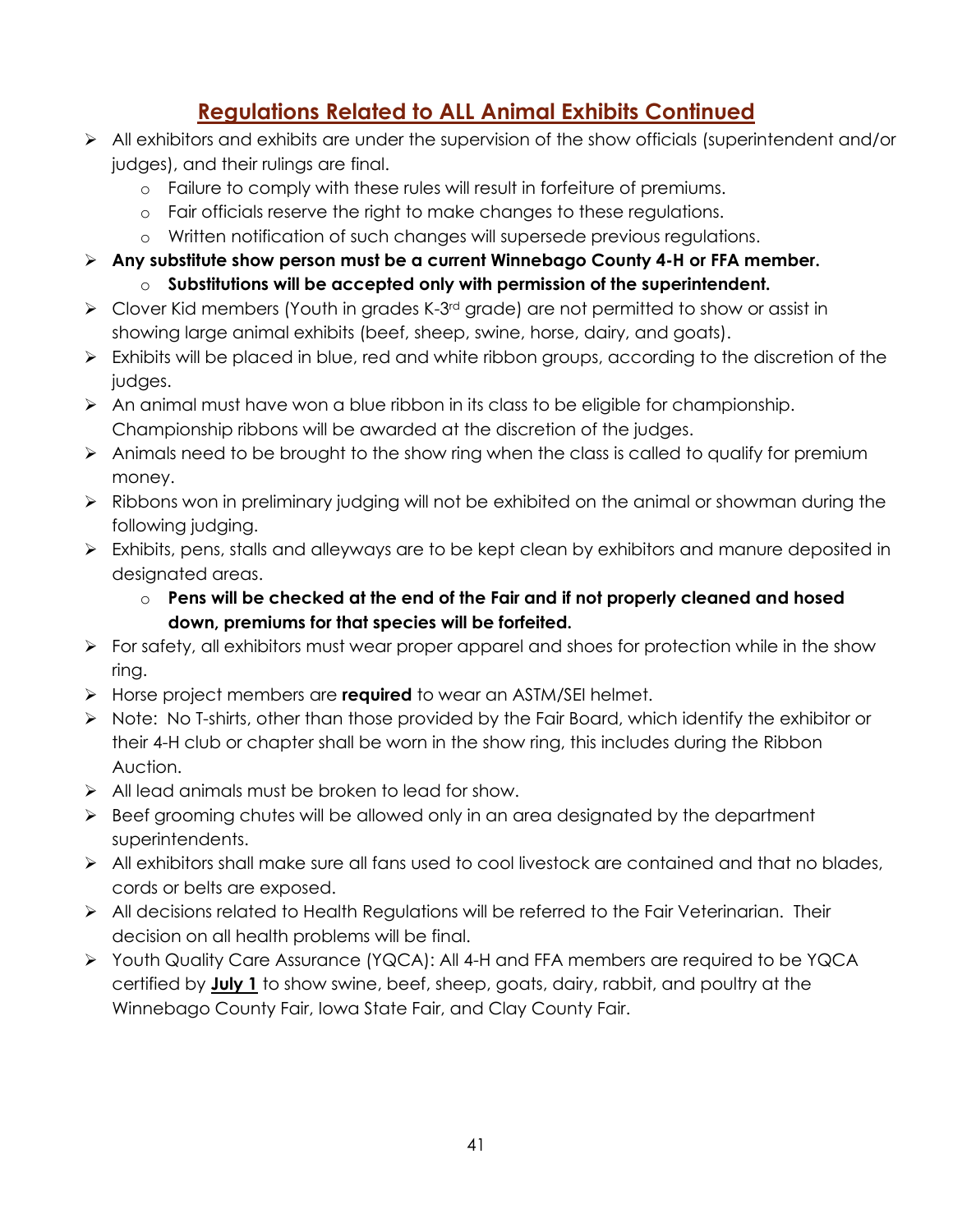# **2022 Health Requirements for Exhibition of Livestock, Poultry and Birds at County Fairs, 4-H and/or FFA Exhibitions**

ANY EVIDENCE OF WARTS, RINGWORM, FOOT ROT, PINK EYE, DRAINING ABSCESSES OR ANY OTHER CONTAGIOUS OR INFECTIOUS CONDITION WILL ELIMINATE THE ANIMAL FROM THE SHOW.

Listed here are general requirements for Exhibition at the Winnebago County Fair.

For complete health requirements for each species, please refer to: [Animal Admission Health](https://iowaagriculture.gov/animal-industry-bureau/animal-admission-health-requirements?msclkid=863b1a8fc64811ecab5be5d4c68818cf)  [Requirements | Iowa Department of Agriculture and Land Stewardship \(iowaagriculture.gov\)](https://iowaagriculture.gov/animal-industry-bureau/animal-admission-health-requirements?msclkid=863b1a8fc64811ecab5be5d4c68818cf)

No individual Certificate of Veterinary Inspection will be required on Iowa origin animals or poultry, except swine, exhibited at County 4-H/FFA FAIR, but the animals must be inspected when unloaded or shortly thereafter by an accredited veterinarian.

Swine MUST have a certificate of veterinarian inspection (CVI) within 7 days of fair. CVI is required for entry into the fair and all swine will be vet checked prior to unloading.

All animals moving from out of state into an Iowa county 4-H/FFA fair must meet Iowa Animal and Livestock Importation requirements.

Each show must have an official veterinarian.

Quarantined animals or animals from quarantined herds cannot be exhibited.

Official identification listed on a Certificate of Veterinary Inspection required for all cattle and bison of any age **coming from out of state** used for rodeos, recreational events, shows and exhibitions.

### SWINE

All swine must originate from a herd or area not under quarantine. ALL Swine must be ear-notched and tagged/identified by an official 4-H or FFA ear tag.

Swine MUST have a certificate of veterinarian inspection (CVI) within 7 days of fair. CVI is required for entry into the fair and all swine will be vet checked prior to unloading.

**Swine originating outside of Iowa.** All exhibitors must present a test record and Certificate of Veterinary Inspection that indicate that each swine has had a negative test for pseudorabies within 30 days prior to the show (individual show regulations may have more restrictive time restrictions), regardless of the status of the herd, and that show individual official identification on test report. Electronic identification will not be considered official identification for exhibition purposes.

**Swine exhibition requirements**. "Swine exhibition" means an exhibit, demonstration, show, or competition involving an event on the state fairgrounds, a county fair, or other exhibition event. The sponsor of the exhibition must retain an Iowa licensed veterinarian to supervise the health of the swine at the exhibition locations. The sponsor must electronically file the approved registration form and obtain approval from the state veterinarian at least 30 days before the event. Sales of swine will not be allowed unless the event has been registered and received approval from the state veterinarian 30 days prior to the event.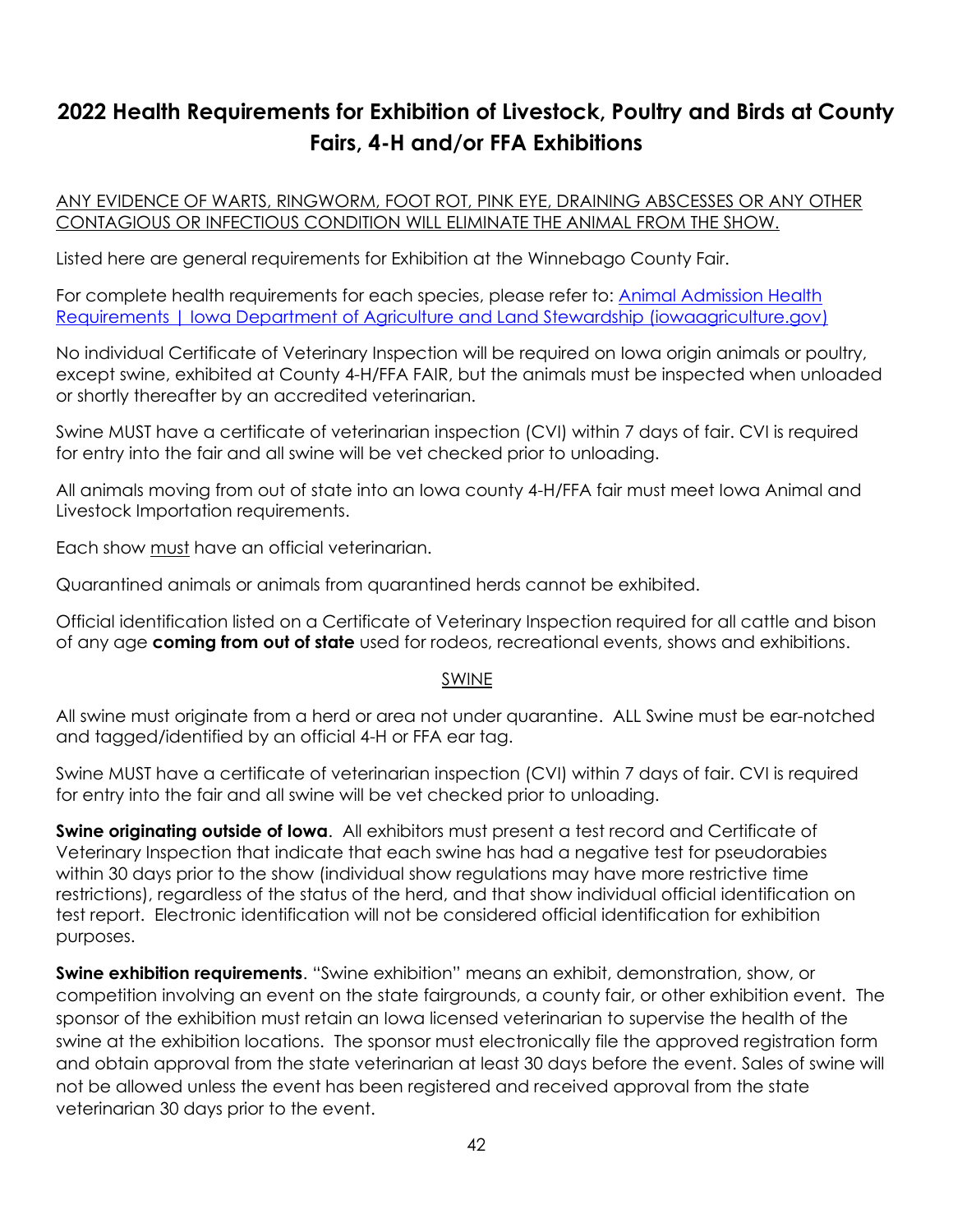# **2022 Health Requirements for Exhibition of Livestock, Poultry and Birds at County Fairs, 4-H and/or FFA Exhibitions continued**

### SWINE continued

**Swine exhibition report required**. The sponsor of the swine exhibition shall electronically submit to the department the approved report form within five business days after the conclusion of the exhibition. The form includes the name of the exhibition and the address and telephone number of its location; the name, address and telephone number of the veterinarian; the date that the exhibition occurred; the name, address and telephone number of the owner of the swine; and the address and telephone number of the premises from which the swine was moved after the exhibition if such premises is a different premises.

### SHEEP AND GOATS

All sexually intact sheep must have an individual Scrapie Flock of Origin identification tag. This tag must include the flock identification number AND the individual animal number. Ex. IA1234-5678 – IA1234 is the herd identification number and 5768 is the individual animal number.

All sexually intact goats must be identified with an individual Scrapie Flock of Origin identification tag or by an official tattoo registered with USDA (to register, call 1-866-USDA-TAG; 1-866-873- 2824). The tag or tattoo must include the herd identification number AND the individual animal number. Ex. IA1234-5678 – IA1234 is the herd identification number and 5768 is the individual animal number.

Wethers (sheep and goats) less than 18 months of age are required to have an individual identification and a scrapie tag may be used, but a scrapie tag is not required.

### POULTRY AND BIRDS

All poultry exhibited must come from U.S. Pullorum-Typhoid clean or equivalent flocks or have had a negative Pullorum-Typhoid test within 90 days of public exhibition and the test must have been performed by an authorized tester. (SEE GENERAL SECTION 1.B) **Please note: Poultry purchased from a hatchery and raised for exhibition are not exempt from Pullorum-Typhoid testing requirements.**

### DOGS AND CATS

All dogs and cats exhibited must have a current rabies vaccination certificate.

### *DECISIONS OF THE OFFICIAL FAIR VETERINARIANS, EXTENSION OFFICE & FAIRBOARD ARE FINAL.*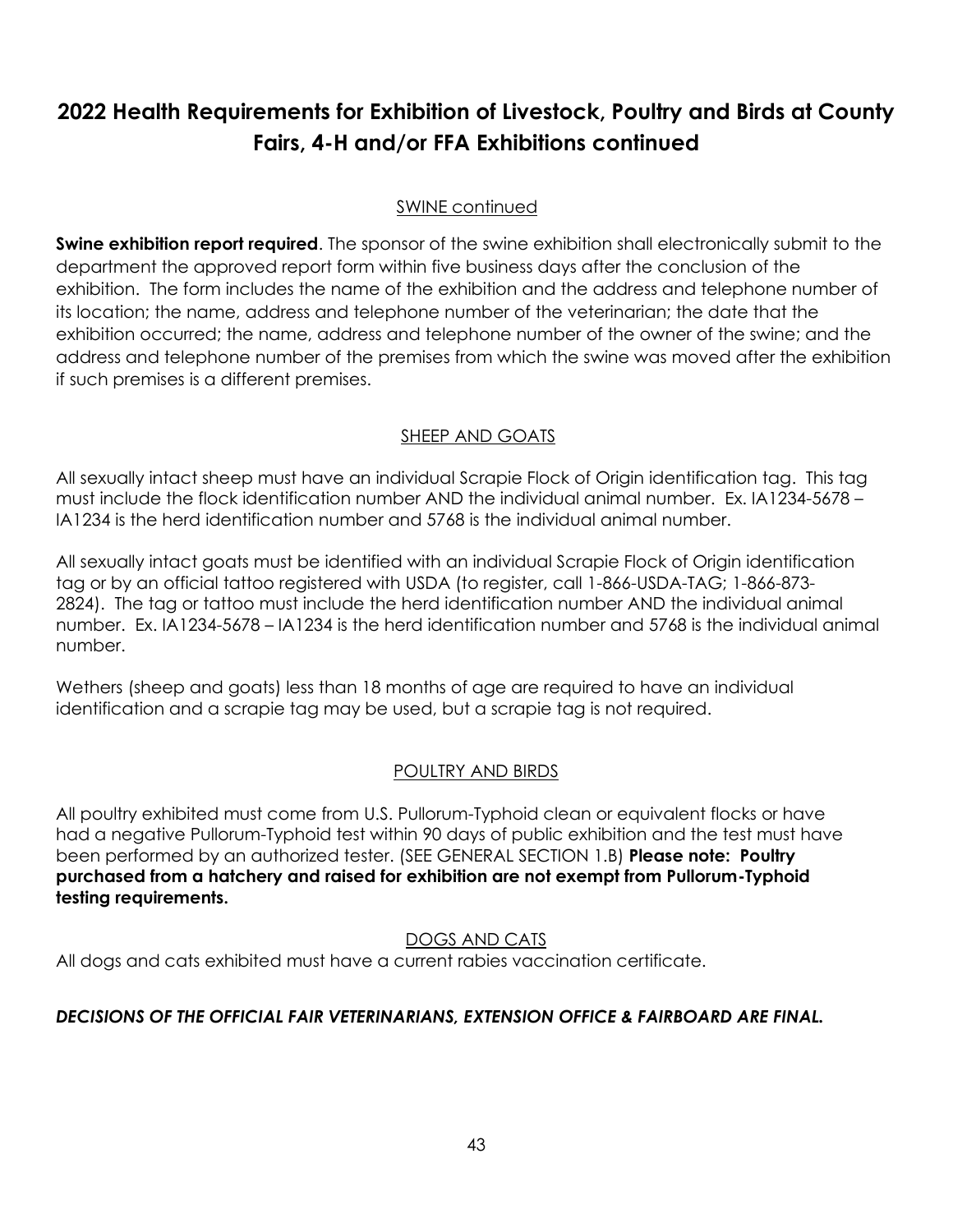# **Showmanship**

For: Swine, Beef, Sheep, Goat, Dairy, Horse, Poultry, Rabbit, Alpaca/Llama and Pets. No entry fee or advanced registration required. Refer to each specific rule section for any additional rules on classes.

Showmanship contests will be held as part of the show of each species. The contest will be:

- ➢ Open to all exhibitors of livestock. Exhibitors must show their own livestock.
- ➢ Scored on the basis of: 25% Fitting of Animal; 75% Show Ring Performance.
- ➢ Exhibitors will show in three age divisions and a first place awarded in each division.
- $\triangleright$  If a youth wins in one age division, they will sit out a year or move up to the next age division.

### **Showmanship Classes**

**Junior Division:** Exhibitors who have completed 6<sup>th</sup> grade and below.

**Intermediate Division:** Exhibitors who have completed 7<sup>th</sup> or 8<sup>th</sup> grade.

**Senior Division:** Exhibitors who have completed 9<sup>th</sup> grade and above.

**Clover Kids:** Exhibitors in Poultry and Rabbit that have participated in Clover Kids (afterschool program for school year just completed).

Trophies and/ or prizes will be given for showmanship for each species listed above (except Clover Kids). Senior exhibitors should set a positive example for junior exhibitors, whom need to watch and learn from senior exhibitors.

# **Ribbon Auction**

- ➢ The Livestock Ribbon Auction will be held Sunday following the Parade of Champions.
- ➢ Each exhibitor may sell one ribbon per livestock species.
- $\triangleright$  Exhibitor must have exhibited their own project to be eligible to sell a ribbon.
- $\triangleright$  The Fair Board will provide a ribbon for the buyer and a thank you note.
- ➢ Sale Order 2022: Rabbits, Poultry, Meat Goats, Swine, Beef and Sheep.
- ➢ Youth are to wear appropriate clothing: Fair shirt, jeans, tennis shoes or boots.
- $\triangleright$  Livestock exhibitors must be present at the ribbon auction unless permission granted by the Fair Board President.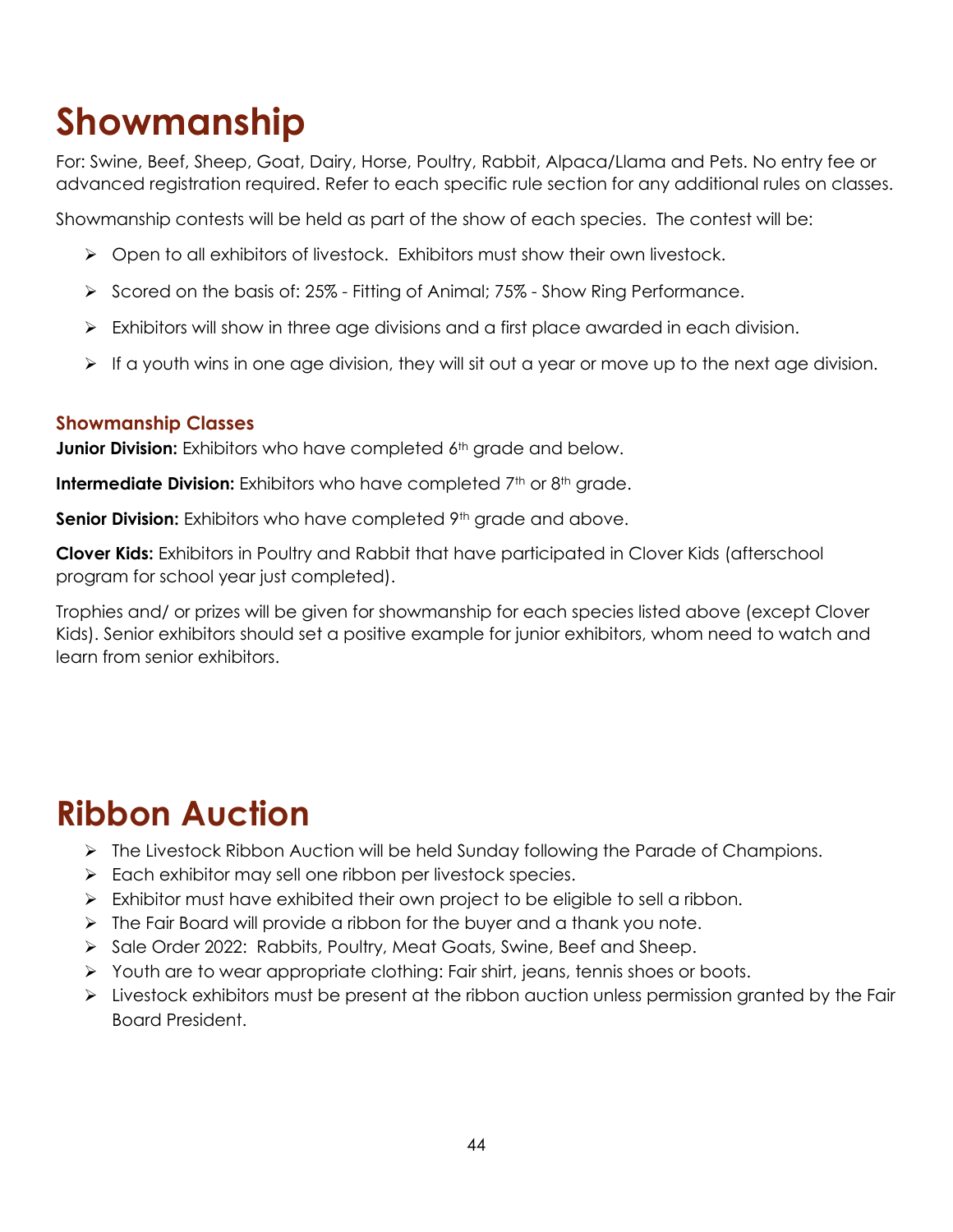### **Superintendents: Mike Hanson & Tom Thompson ENTRY FEE PER CLASS: \$5.00**

ALL Swine must be tagged, ear-notched and identified by an official 4-H or FFA ear tag. Swine MUST have a certificate of veterinarian inspection (CVI) within 7 days of fair. CVI is required for entry into the fair and all swine will be vet checked prior to unloading.4-H exhibitors must identify their animal in 4-H Online [\(4honline.com\)](https://v2.4honline.com/#/user/sign-in) by May 15. FFA exhibitors record information on the appropriate identification form and turn into the Extension office by May 15. **Fair Entry is open between June 1st - July 1st [\(www.fairentry.com\)](http://www.fairentry.com/).**

An exhibitor may show a **maximum** of:

- ➢ Three individuals-market (i.e. 3 Gilts, 3 Barrows, purebred, or any combination)
- $\triangleright$  Two (2) pens of three (individuals can be part of pen of three).
- $\triangleright$  Two (2) breeding gilts (cannot be part of the pen of three).

**Swine projects must be in their pens by 9:00 PM Wednesday.** Exhibitors must bring projects on Wednesday from 6:00-9:00 PM

### **Weigh-In Time:** 10am

**Show:** Saturday morning, 8:00 AM.

### **SWINE PREMIUMS**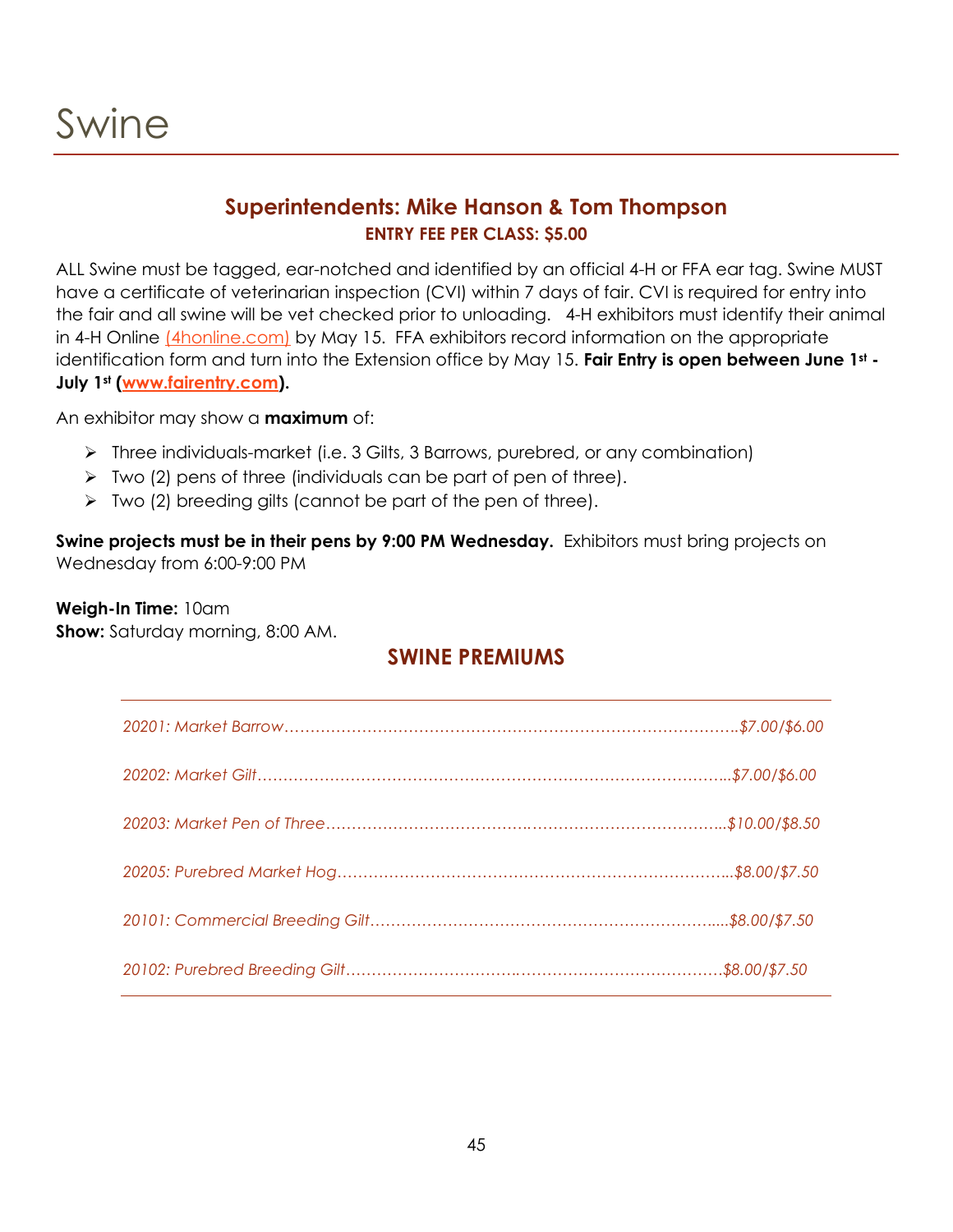# **Ribbon Auction**

Only Market Swine ribbons are eligible to sell. The Livestock Ribbon Auction will be held Sunday, following the Parade of Champions. Each exhibitor may sell one ribbon per livestock species. Exhibitor must have exhibited their own project to be eligible to sell a ribbon. **The Fair Board will provide a ribbon for the buyer and a thank you card.** Youth are to wear appropriate clothing: Fair shirt, jeans, tennis shoes or boots. Livestock exhibitors must be present at the ribbon auction unless permission granted by the Fair Board President (Tom Thompson).

# **Swine Rules and Regulations**

- 1. Market hogs are suggested to weigh between 230 pounds and 315 pounds for exhibition. There is no weight limit.
- 2. **Swine MUST have a certificate of veterinarian inspection (CVI) within 7 days of fair. CVI is required for entry into the fair and all swine will be vet checked prior to unloading.**
- 3. Market hogs will be weighed and paint branded on entry day. Market hogs will be broken down by weight groups for judging. Breeding gilts cannot be shown in any market classes.
- 4. First and second place exhibits in each weight class will show for Grand and Reserve Champion Market Hog and Pen of Three.
- 5. A Market Pen of Three will consist of three market hogs, which are similar size and weight. Any combination of sex can comprise the pen (not breeding gilts).
- 6. It will be required for exhibitors to provide registration papers for purebred hogs at time of weigh-in. If no papers are provided, they will show as crossbred.
- 7. **There shall be no coloring agents, powder, or oil used on hogs. Hogs in violation will not be allowed to show.**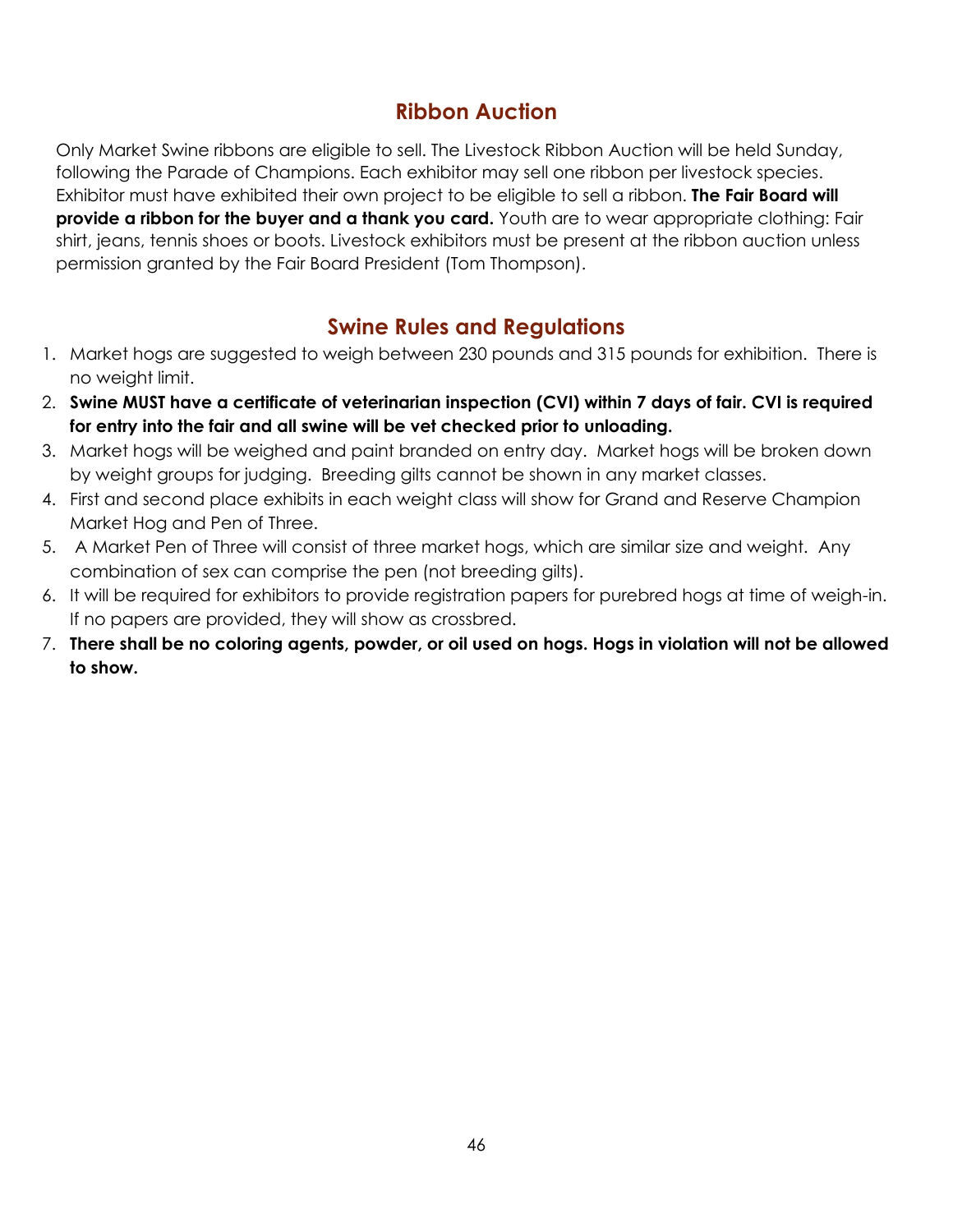# Market Beef

## **Superintendent: Mike Murray (ALL Beef Departments) ENTRY FEE PER CLASS: \$5.00**

Market Steers and Market Heifers must be weighed and identified by official ear tag and special county ID tattoo by February 1. Weigh-in for Market Heifers, Market Steers, Dairy Beef, and Market Pen of Three will be the first Saturday of January at the Winnebago County Fairgrounds.

4-H exhibitors will verify information in 4-H Online [\(4honline.com\)](https://v2.4honline.com/#/user/sign-in) by May 15. FFA exhibitors record information on the appropriate identification form and turn into Extension office by May 15. **Fair Entry is open between June 1st -July 1st [\(www.fairentry.com\)](http://www.fairentry.com/).** 

An exhibitor may show:

- ➢ One Pen of Three.
- ➢ A maximum of three lead animals in the Market Beef class.

Pens of 3 must be weighed in Wednesday night from 7pm-9pm. All other beef projects must be in their stalls by 9:00 AM on Thursday. Exhibitors may bring projects to the Fair on Wednesday from 7:00- 9:00 PM.

**Weigh-In Time:** 10:00-11:00 AM Thursday of the Fair. **Show:** Pen of Three Friday morning at 9:30 AM, Individual Friday morning at 10:00 AM.

### **BEEF PREMIUMS**

*Class 21101-21104………………………………………………………………………..\$10.00/\$9.00/\$8.00*

# **Ribbon Auction**

Only Market Steers, Market Heifers, and Pen of Three ribbons are eligible to sell. The Livestock Ribbon Auction will be held on Sunday, following the Parade of Champions. Each exhibitor may sell one ribbon per livestock species. Exhibitors must have exhibited their own project to be eligible to sell a ribbon. **The Fair Board will provide a ribbon for the buyer and a thank you note.** Youth are to wear appropriate clothing: Fair shirt, jeans, tennis shoes or boots. Livestock exhibitors must be present at the ribbon auction unless permission granted by the Fair Board President (Tom Thompson).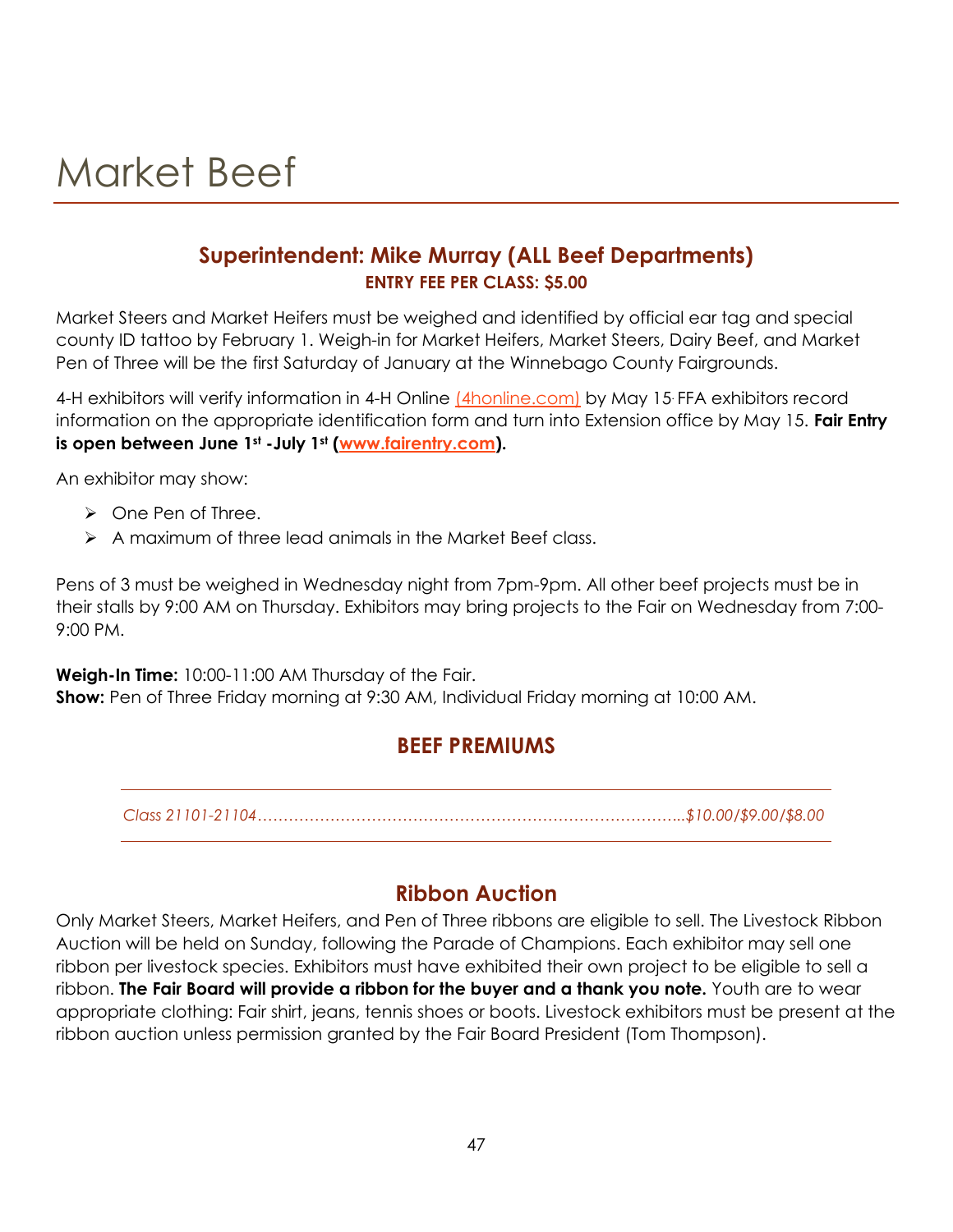# **Market Beef Rules and Regulations**

- 1. All lead market beef must be dehorned, except bucket bottle calves. No pumping. No false hair/tails.
- 2. Market Beef is required to have two (2) forms of ID.
- 3. It is the intent that the 4-H'er take responsibility for caring for and grooming his/her own animals. If assistance is needed it should be aimed at helping the 4-H'er learn new skills and be done by a family member and/or another Iowa 4-H'er. Family members include and are limited to: parent/legal guardian, brother, sister or step-siblings
- 4. Rate-of-Gain information will be computed on all market steers and furnished to the judge. The judge will be instructed to take this information into consideration when placing classes.
- 5. All individual market beef animals will be exhibited and judged in classes set up on the basis of weight, at the discretion of the superintendents.
- 6. First and second placing per class will return to compete for Grand Champion.
- 7. A class champion will be named in the Market dairy class. They will not compete for Champion Market Beef.
- 8. Each of the individuals in the pen of three must be weighed and tagged by February 1 and those weights recorded on 4-H online.
- 9. **The market pen of three will be barn judged and the judge will take into consideration rate-ofgain, cost per pound of gain and the exhibitor's general knowledge about the project. Exhibitors are required to have records on stall cards prior to show. Animals in the market pen may not be shown in individual classes.**

# **Stall Cards**

### **The following will be exhibited on the stall card and used for judging:**

- ➢ Starting and finishing weight (pounds)
- ➢ Days on feed
- ➢ Feed cost per CWT gain
- ➢ Price to break even
- ➢ Average daily gain
- ➢ Purchase price per CWT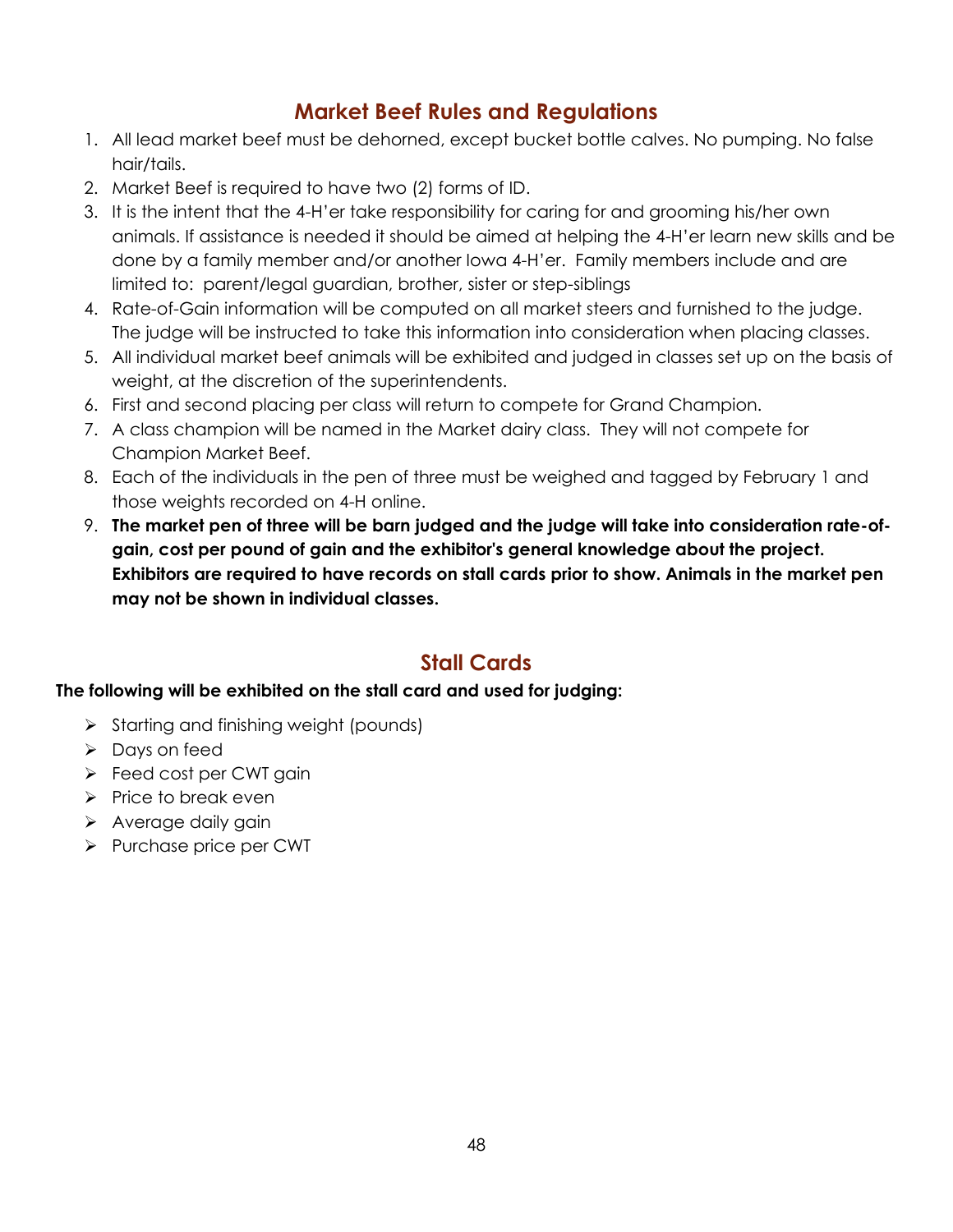# Bucket/Bottle Calf

- Any dairy or beef calf (steer or heifer), born between February 1 and May 15.
- Must be in possession of member within two weeks of birth; ear tagged and identified by May 15 in 4-H Online or on an ID Sheet. All participants may obtain the identification form and ear tags from the Extension office.
- An exhibitor may identify an unlimited number of bucket/bottle calves.
- **Fair Entry is open between June 1st -July 1st .** Designate in Fair Entry [\(www.fairentry.com\)](http://www.fairentry.com/) how many stalls an exhibitor will need.
- Bucket/Bottle Calf projects must be in their stalls by 9:00 AM on Thursday. Entries will be weighed on the Fair livestock scale on entry day.
- **Show:** 5:00 PM, Friday.

# **BUCKET/BOTTLE CALF PREMIUMS**

# **Bucket/Bottle Calf Rules and Regulations**

- 1. Project open to 4-H and FFA members of all ages. **Not open to Clover Kids (See Youth Open Livestock Show information on page 39).**
- 2. Calf must be bucket or bottle fed. No nursing permitted.
- 3. Bucket/Bottle Calves are **NOT ELIGIBLE FOR THE RIBBON AUCTION.**
- 4. Calf will be released Sunday at 6:00 PM.
- 5. Calves will be shown at halter. The calves may be divided into classes depending on the number of entries there are, at the discretion of the superintendent.
- 6. Exhibitors are responsible for the calf after Fair. Project may be brought back to next year's Fair if entered as a beef or dairy project.

# **Bucket/Bottle Calf Judging Based On:**

- What a member has learned about care and raising of the calf as well as general health, diseases, and management of the calf.
- The fitting (only washing and brushing, no clipping) and showing of the calf with emphasis on what member has learned.
- Confirmation or quality of the calf will not be considered since selection should not be on that basis.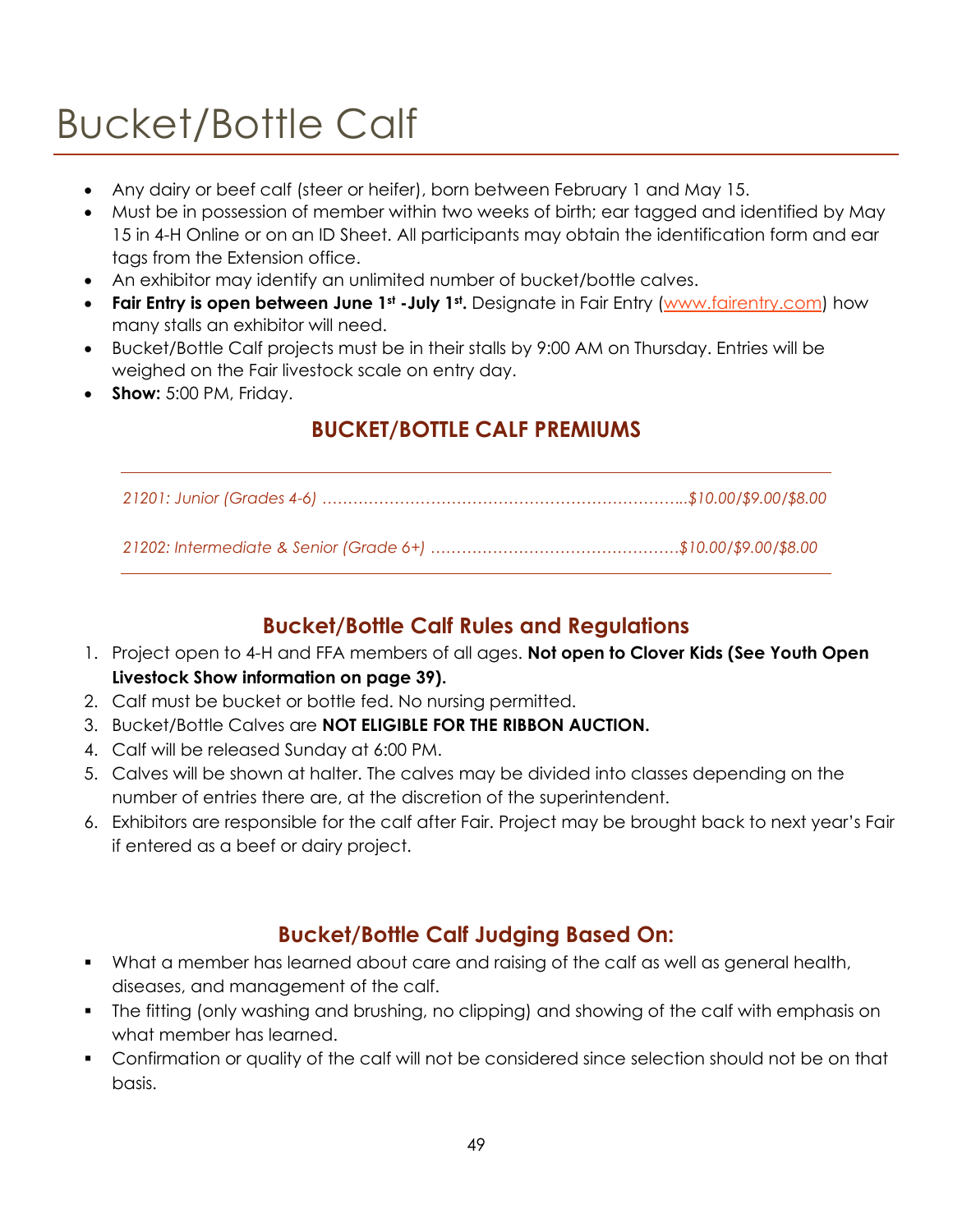# Breeding Beef

4-H exhibitors enter information using 4-H Online [\(4honline.com\)](https://v2.4honline.com/#/user/sign-in) by May 15. FFA exhibitors record information on the appropriate identification form and turn into Extension office by May 15. **Fair Entry is open between June 1st -July 1st.** Designate in Fair Entry [\(www.fairentry.com\)](http://www.fairentry.com/) how many stalls an exhibitor will need.

Exhibitors are limited to two (2) animals in each class (listed below).

All Beef projects must be in their stalls by 9:00 AM on Thursday. Exhibitors may bring projects to the Fair on Wednesday from 7:00-9:00 PM.

**Check-In Time:** 10:00-11:00 AM Thursday of the Fair. Tattoos will be checked.

**Show:** Market and Breeding individuals Friday at 10:00 AM.

### **Breeding Heifers and Cow/Calf Pairs are not eligible for the Livestock Ribbon Auction.**

# **BREEDING BEEF PREMIUMS**

| 21303: Summer Yearling (born May 1-Aug 31 of previous year)\$10.00/\$9.00/\$8.00                        |  |
|---------------------------------------------------------------------------------------------------------|--|
|                                                                                                         |  |
| 21304: Senior Yearling/Two Year Old (before Jan 1 of previous year-hasn't calved) \$10.00/\$9.00/\$8.00 |  |
|                                                                                                         |  |

### **Breeding Beef Rules and Regulations**

- 1. It is the intent that the 4-H'er take responsibility for caring for and grooming his/her own animals. If assistance is needed it should be aimed at helping the 4-H'er learn new skills and be done by a family member and/or another Iowa 4-H'er. Family members include and are limited to: parent/legal guardian, brother, sister or step-siblings.
- 2. Animals in Breeding Heifer classes may not be shown in the Market Beef Department.
- 3. All Heifers will be shown by age.
- 4. All lead animals must be dehorned.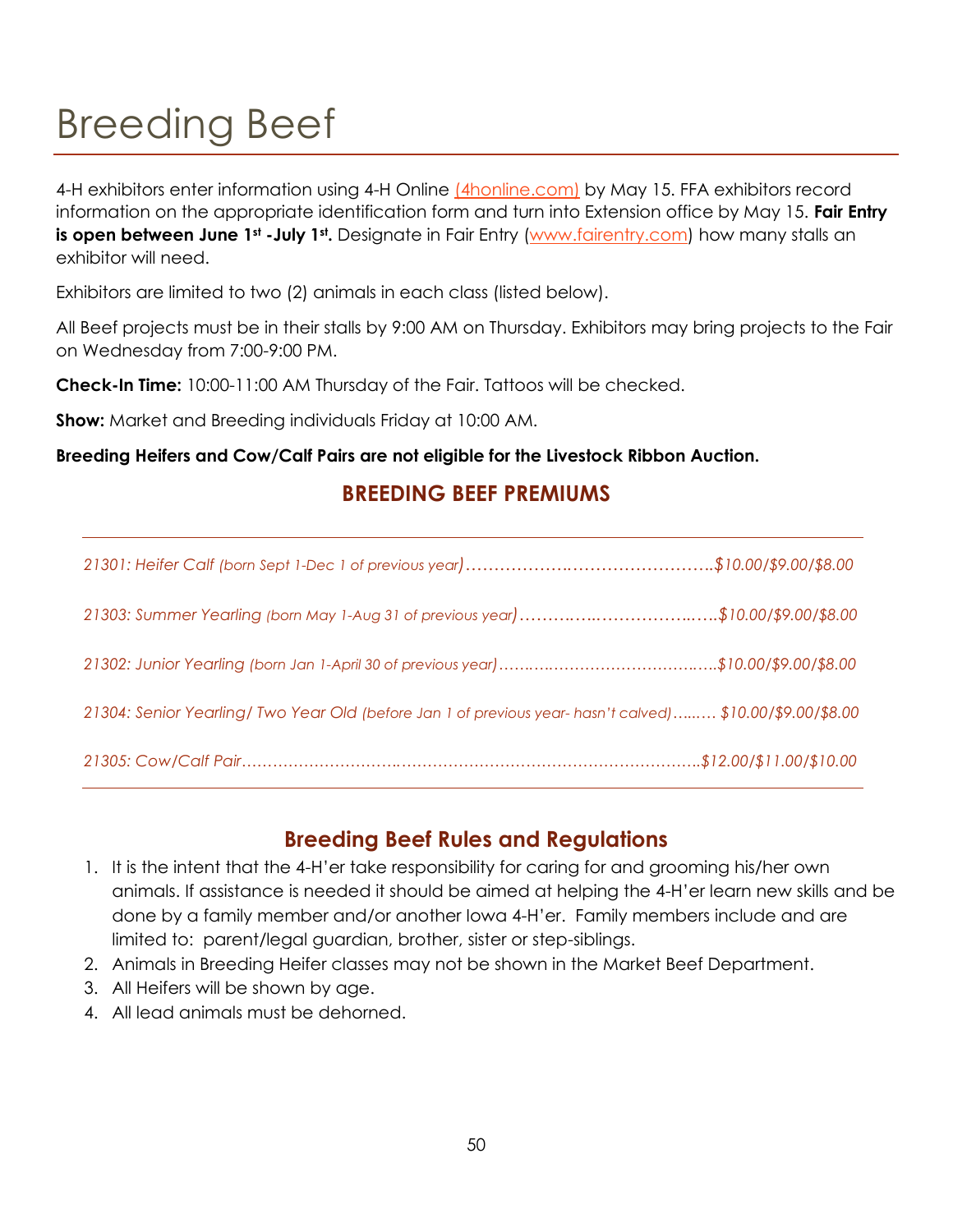# Dairy Cattle

4-H exhibitors enter information using 4-H Online [\(4honline.com\)](https://v2.4honline.com/#/user/sign-in) by May 15. FFA exhibitors record information on the appropriate identification form and turn into Extension office by May 15. **Fair Entry is open between June 1st -July 1st.** Designate in Fair Entry [\(www.fairentry.com\)](http://www.fairentry.com/) how many stalls an exhibitor will need.

### **Dairy Cattle Rules and Regulations**

- 1. Dairy exhibits may be grade or purebred.
- 2. Exhibits will compete as a breed (e.g. Holsteins against Holsteins).
- 3. Champion and Reserve Champion ribbons will be given in each class at the judge's discretion. The champion and reserve in each class will show for Grand Champion Female.
- 4. Exhibitors are limited to two (2) animals per class.
- 5. All lead dairy beef must be dehorned.

Any class with less than 3 entries may be combined with another class at the discretion of the superintendent

# **DAIRY CATTLE PREMIUMS**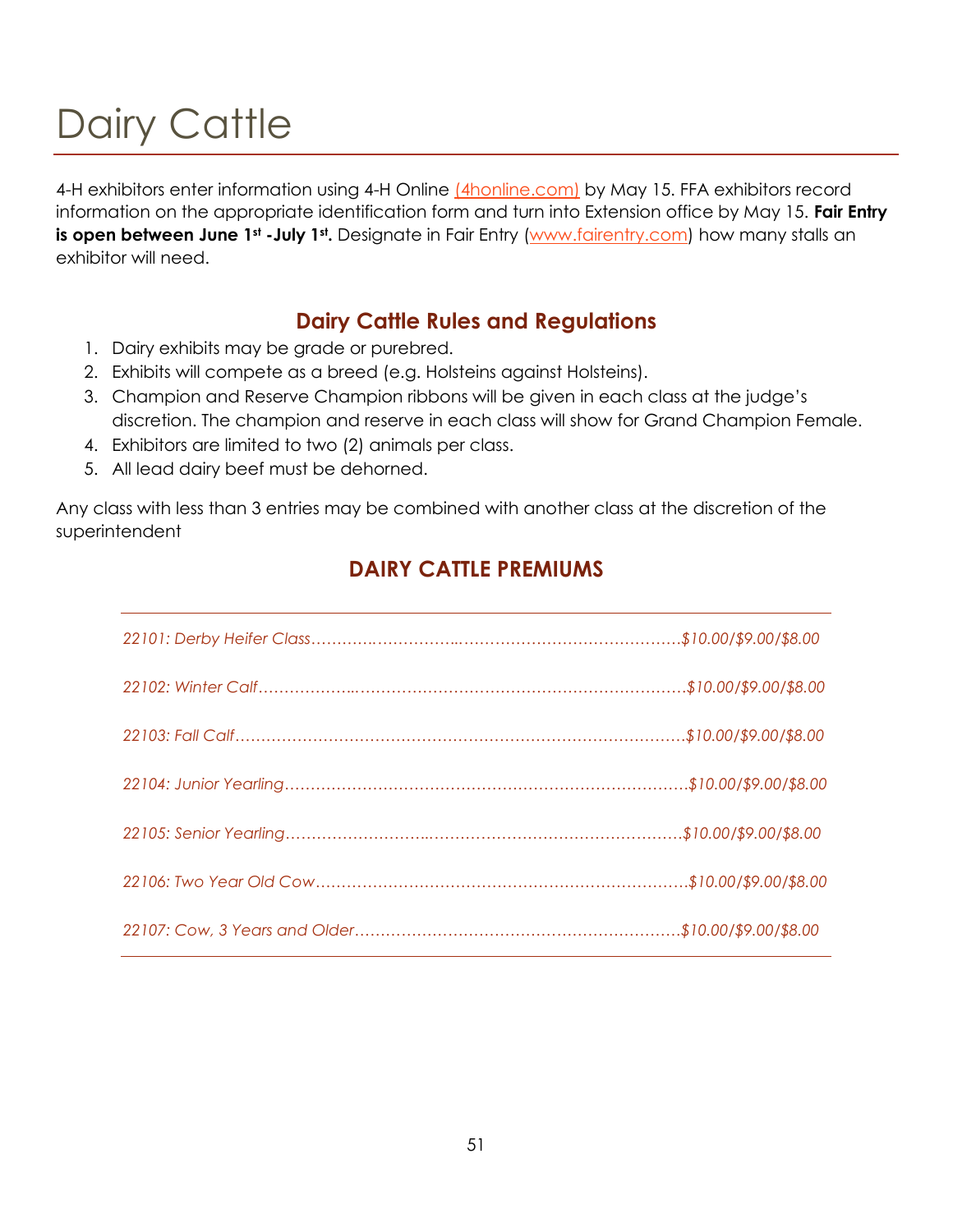# Meat Goats

### **Superintendent: Amy Main ENTRY FEE PER CLASS: \$5.00**

4-H exhibitors enter information using 4-H Online [\(4honline.com\)](https://v2.4honline.com/#/user/sign-in) by May 15. FFA exhibitors record information on the appropriate identification form and turn into Extension office by May 15. **Fair Entry is open between June 1<sup>st</sup> -July 1<sup>st</sup>**. Designate in Fair Entry [\(www.fairentry.com\)](http://www.fairentry.com/) how many stalls an exhibitor will need.

Each member may exhibit a maximum of two (2) goats in the Meat Goat class.

Exhibitors may bring projects to the Fair Grounds on Wednesday from 7:00-9:00 PM. Goats must be in their pens by 9:00 AM Thursday.

**Weigh-In Time:** 9:00 AM Thursday of the Fair.

**Show:** Friday at 2:00 PM, after Sheep Show

# **GOAT PREMIUMS**

# **Ribbon Auction**

Only Market Goat ribbons are eligible to sell. The Livestock Ribbon Auction will be held Sunday, following the Parade of Champions. Each exhibitor may sell one ribbon per livestock species. Exhibitor must have exhibited their own project to be eligible to sell a ribbon. **The Fair Board will provide a ribbon for the buyer and a thank you note.** Youth are to wear appropriate clothing: Fair shirt, jeans, tennis shoes or boots. Livestock exhibitors must be present at the ribbon auction unless permission granted by the Fair Board President (Tom Thompson).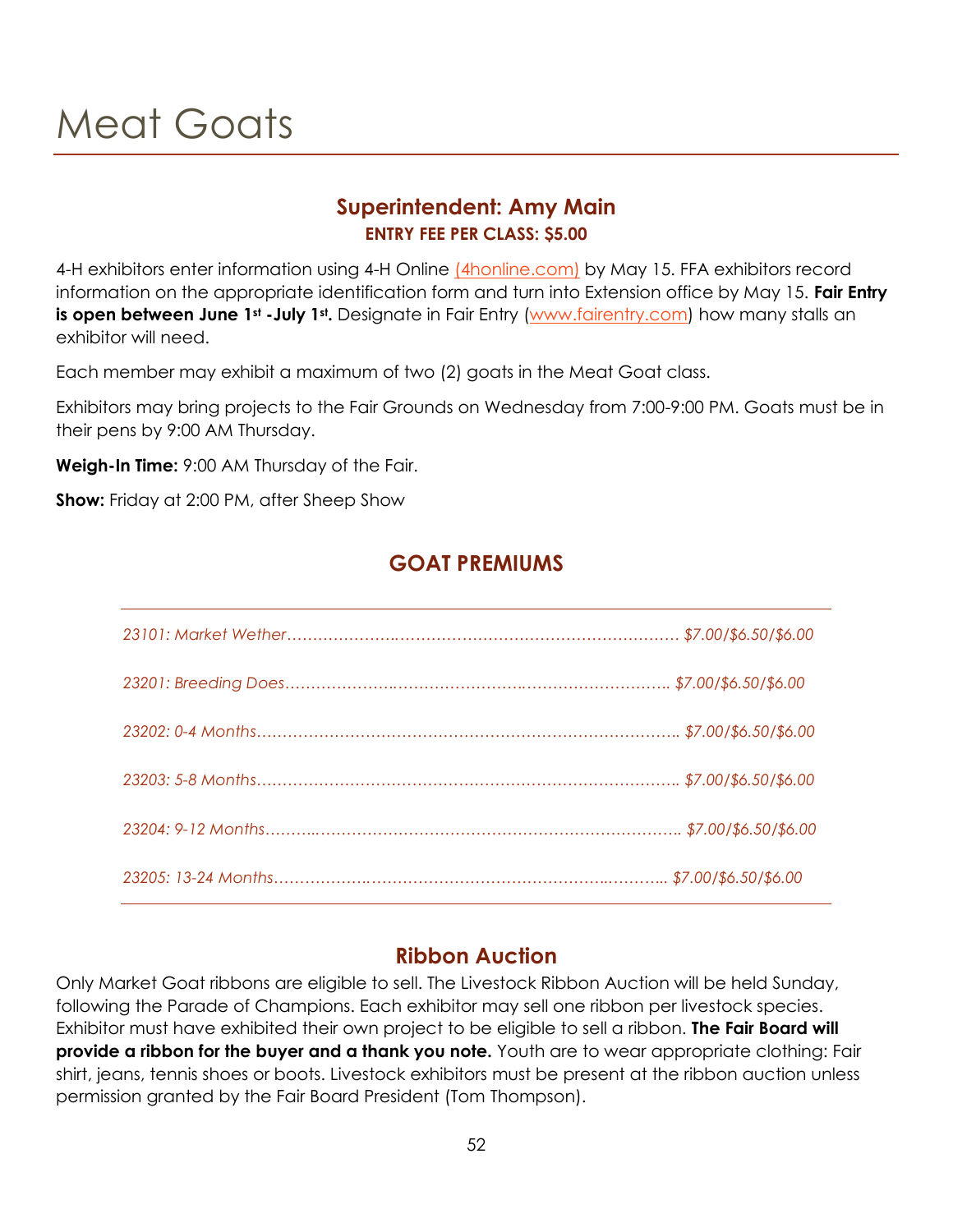# **Goat Rules and Regulations**

- 1. All market goats must be weighed, tagged with official county tags, and the weights listed on the appropriate identification forms by May 15.
- 2. Market meat goats must be castrated male goats or born between January 1 and May 1 of current year.
- 3. Breeding/Market Does must be blunt tipped (not less than the diameter of a dime at the ends).
- 4. Meat Goats must be disbudded/dehorned, have their coats cleaned and their hooves must be properly cleaned, trimmed, and filed.
- 5. Pygmy Goats may not be entered.

# **Health Requirements**

Any evidence of foot rot, sore mouth, breathing problems, pink eye, open sores or any other contagious disease will eliminate the animal from the show. See "Health Requirements" section regarding Scrapies rules. Disqualified animals must be removed from the grounds immediately. All animals will be checked by a vet prior to the show.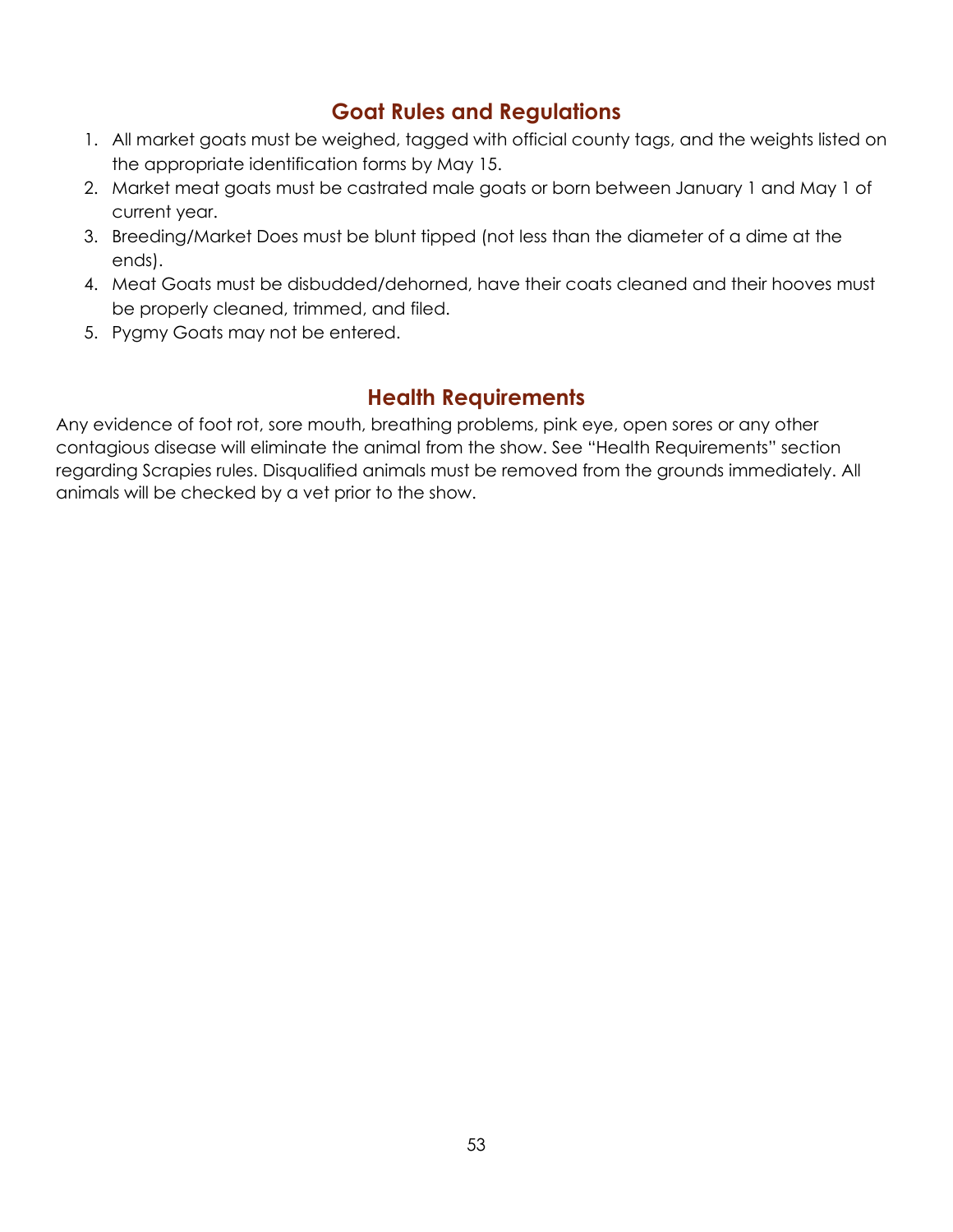# **Superintendent: Amy Main (ALL Sheep Departments) ENTRY FEE PER CLASS: \$5.00**

All Market Sheep must be weighed, tagged with official county tags, and the weights listed on the appropriate identification forms by May 15. 4-H exhibitors enter information using 4-H Online [\(4honline.com\)\)](https://v2.4honline.com/#/user/sign-in) by May 15. FFA exhibitors record information on the appropriate identification form and turn into Extension office by May 15. **Fair Entry is open between June 1st -July 1st .** 

An exhibitor may show two (2) Market Pens of Three Lambs and three (3) individual Market Lambs.

Exhibitors may bring projects to the Fair Grounds on Wednesday from 7:00-9:00 PM. Sheep projects must be in their pens by 9:00 AM Thursday.

**Weigh-In Time:** 9:00 AM Thursday of the Fair.

**Show:** Friday at 2:00 PM.

# **MARKET SHEEP PREMIUMS**

| 24102: Market Lamb (White Face, WBI/Speckled & Other) \$7.00/\$6.50/\$6.00 |  |
|----------------------------------------------------------------------------|--|
|                                                                            |  |

### **Ribbon Auction**

Only Market Sheep ribbons are eligible to sell. The Livestock Ribbon Auction will be held Sunday, following the Parade of Champions. Each exhibitor may sell one ribbon per livestock species. Exhibitor must have exhibited their own project to be eligible to sell a ribbon. **The Fair Board will provide a ribbon for the buyer and a thank you note**. Youth are to wear appropriate clothing: Fair shirt, jeans, tennis shoes or boots. Livestock exhibitors must be present at the ribbon auction unless permission granted by the Fair Board President (Tom Thompson).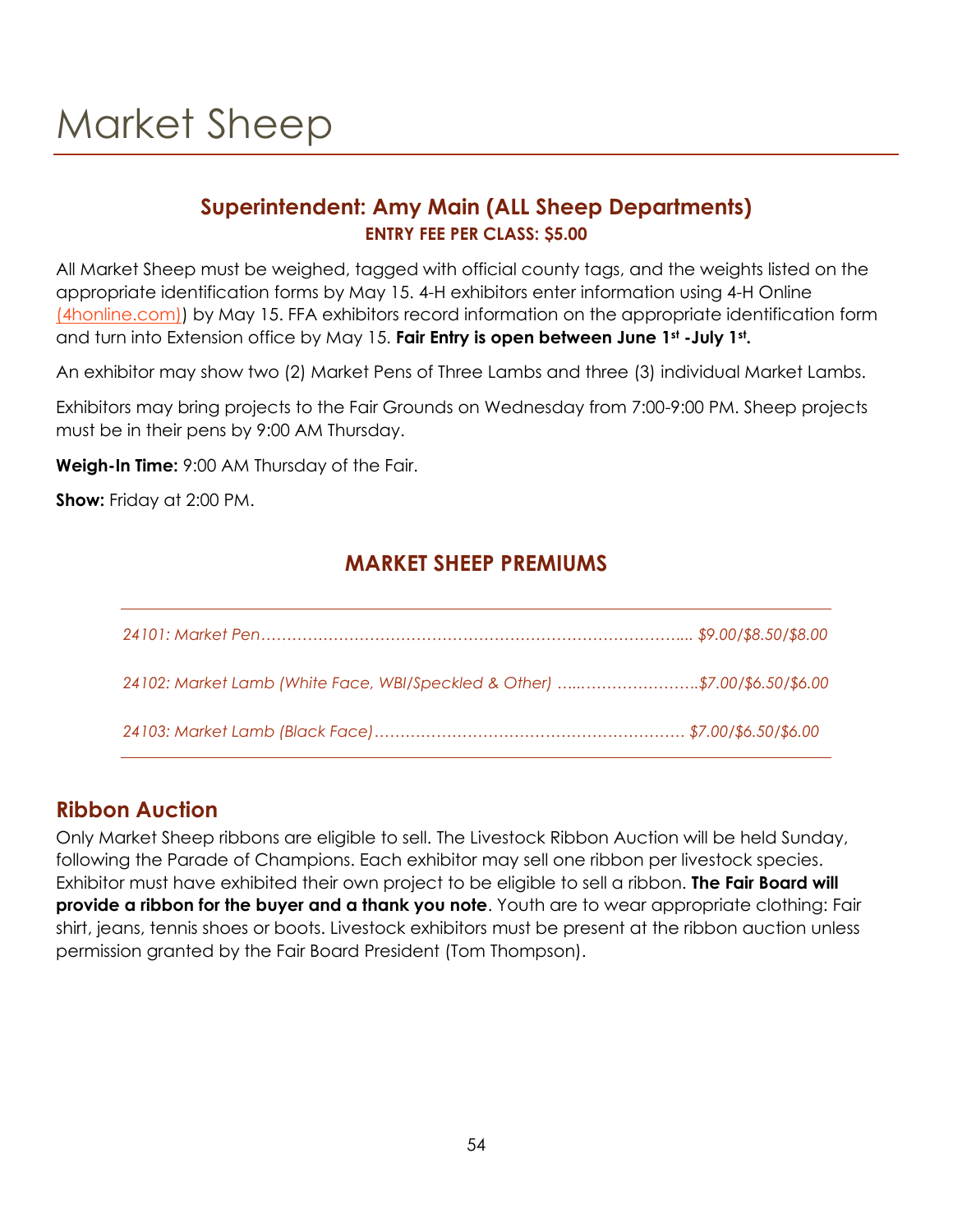# **Market Sheep Rules and Regulations**

- 1. Lambs may be grade or purebred and shall be dropped after January 1.
- 2. Market Sheep may not be shown in Breeding Sheep classes, and vice versa.
- 3. Lambs will be shown in classes set up by weight only, at the discretion of the superintendent.
- 4. It is recommended that lambs be shorn no later than two (2) weeks prior to the Fair.
- 5. Lambs must be docked and castrated. Only ewe and whether lambs can be entered as Market Lambs.

# Breeding Sheep

All Breeding Sheep must be tagged with official county tags and listed on the appropriate identification forms by May 15. 4-H exhibitors enter information using 4-H Online [\(4honline.com\)](https://v2.4honline.com/#/user/sign-in) by May 15. FFA exhibitors record information on the appropriate identification form and turn into Extension office by May 15. **Fair Entry is open between June 1st -July 1st .** Designate in Fair Entry [\(www.fairentry.com\)](http://www.fairentry.com/) how many pens an exhibitor will need.

Each exhibitor is limited to two (2) entries each in classes 1, 2, 3, and one (1) entry in class 4.

Exhibitors may bring projects to the Fair Grounds on Wednesday from 7:00-9:00 PM. Sheep projects must be in their pens by 9:00 AM Thursday.

Breeding ewes are not eligible for the Livestock Ribbon Auction.

**Check-In Time:** 10:00 AM of the Fair.

**Show:** Friday at 2:00 PM.

# **BREEDING SHEEP PREMIUMS**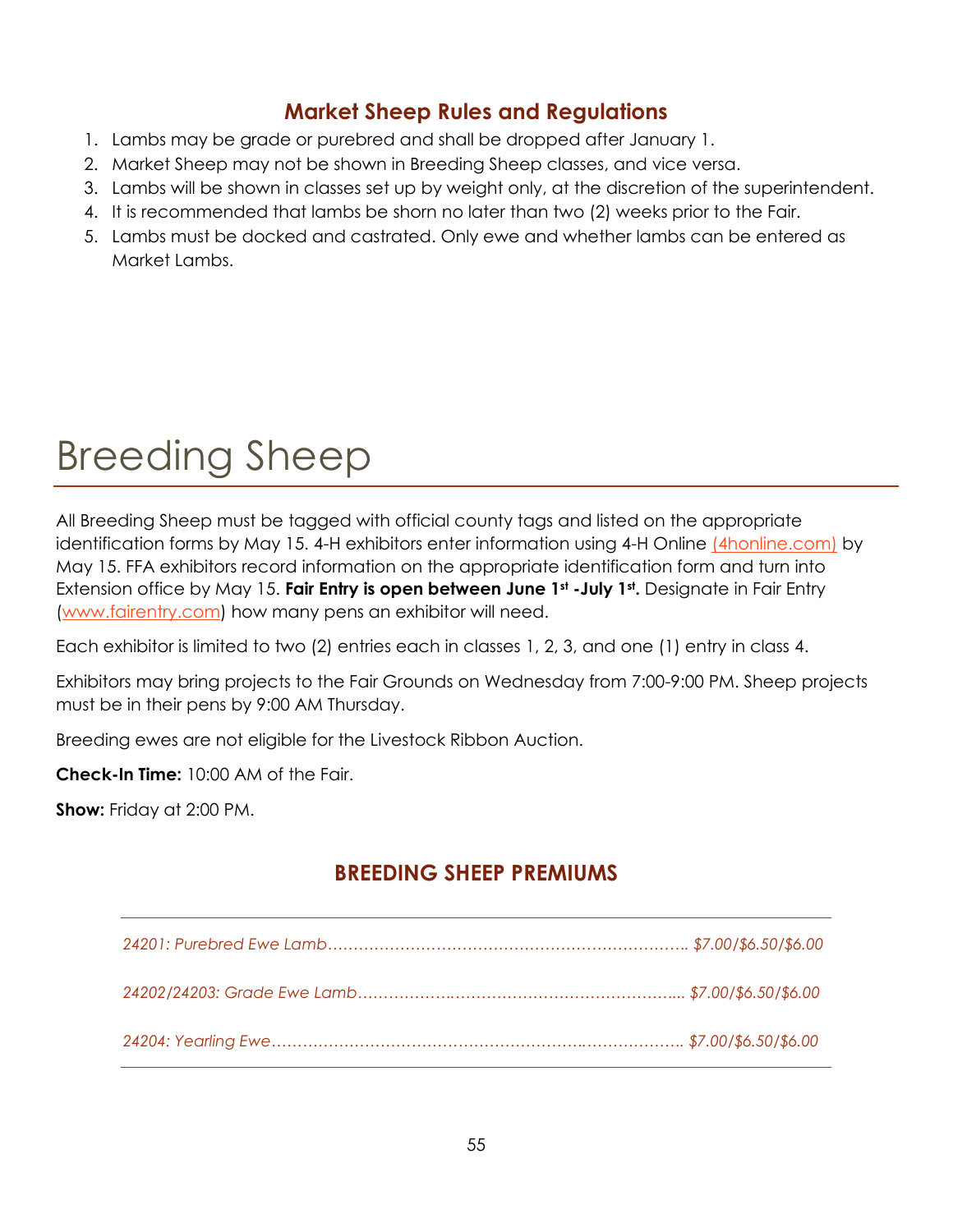# **Breeding Sheep Rules and Regulations**

- 1. Lambs may be grade or purebred.
- 2. Lambs must have been born after January 1.
- 3. Breeding Lambs may not be shown in the Market Lamb division, and vice versa.
- 4. Purebred ewes will be shown by breed.
- 5. Grade and crossbred ewes will be shown together.
- 6. Shearing is optional for breeding lambs but is a recommended practice.
- 7. Breeding ewes must be docked.
- 8. The yearling ewe must have been born the previous year, can be grade or purebred and must have been a project of the 4-H or FFA member the previous year.
- 9. **All ewes must have a Scrapie flock tag to be eligible for exhibition.**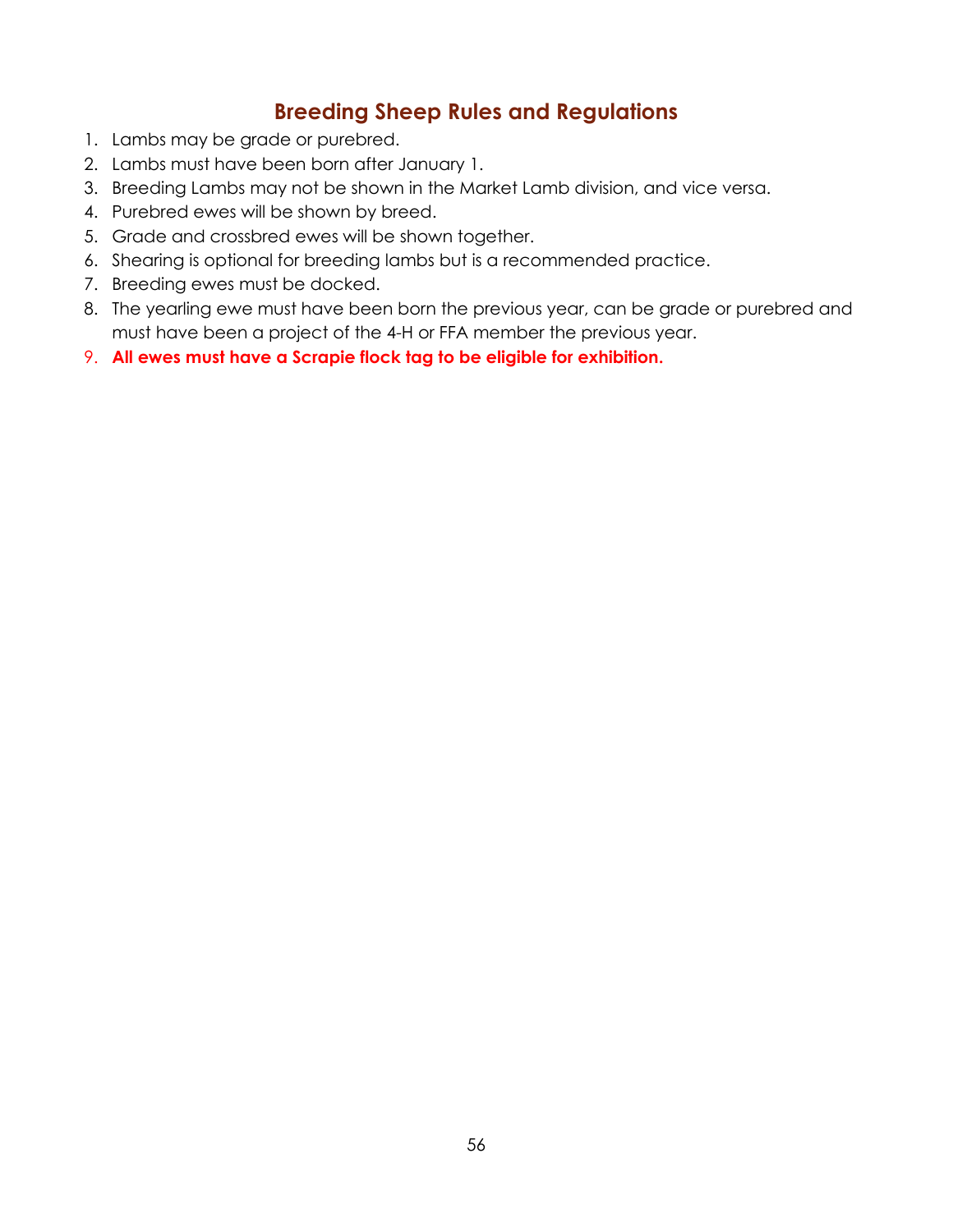### **Superintendent: Tracy Adams ENTRY FEE: \$2.00 PER HORSE**

All Horses must be identified by name and description by May 15. 4-H exhibitors enter information using 4-H Online *(4honline.com)* by May 15. FFA exhibitors record information on the appropriate identification form and turn into Extension office by May 15. **Fair Entry is open between June 1st -July 1st.** 

Horses are not eligible for the Livestock Ribbon Auction.

**Show:** Thursday at 3:00 PM (Classes 1-32), Sunday at 8:00 AM (Classes 33-56).

### **HORSE PREMIUMS**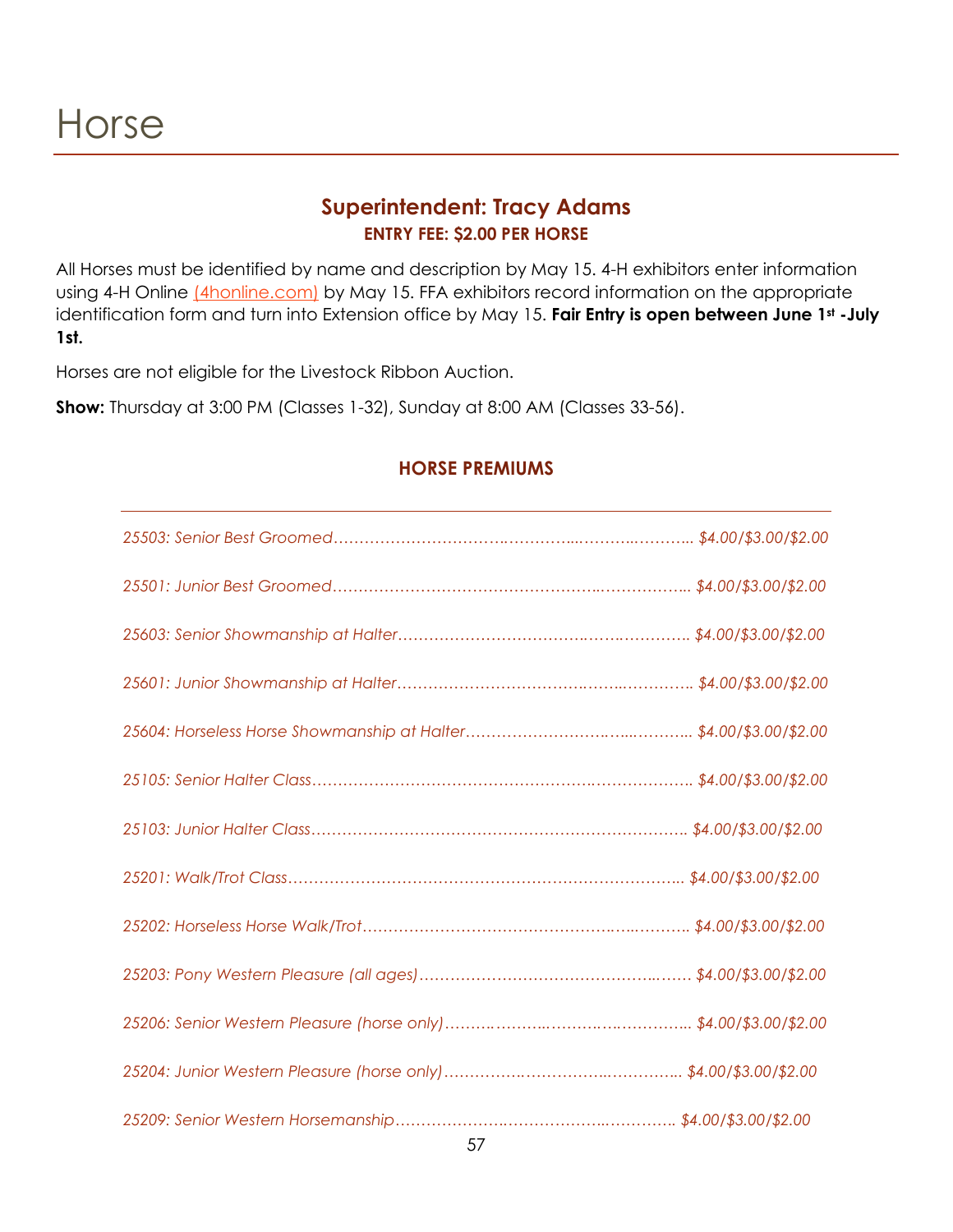| 25212: English Pleasure—Hunt or Saddle Seat (all ages)\$4.00/\$3.00/\$2.00   |  |
|------------------------------------------------------------------------------|--|
| 25215: English Equitation—Hunt or Saddle Seat (all ages)\$4.00/\$3.00/\$2.00 |  |
|                                                                              |  |
|                                                                              |  |
|                                                                              |  |

### **Horse Rules and Regulations**

- 1. Helmet must be worn ALL the time regardless of age when riding a horse on the Fair Grounds.
- 2. No stallions may be entered.
- 3. Classes will be placed on the basis of general appearance, fitting and showmanship. Exhibitors should wear appropriate clothing to match the breed of their horse (i.e., Western or English). All youth are required to wear ASTM/SEI approved headgear while mounted and riding. Attire rules can be found in the 4H511C Rulebook which will be followed. A book can be found at the Extension office.
- 4. Appropriate western style apparel, including a solid, plain, front button or snap long sleeved, collared shirt of any color (including white) may be worn. The following is prohibited: personalized logos or embroidery, zippers, sheer or lace fabric, embellishments or bling of any kind including, but not limited to, sequins, rhinestones, chains, etc. Shirt must be tucked in. Dark blue jeans without holes must be worn. A belt is required. Western boots must be worn (fashion heels are prohibited). In Western halter and showmanship classes, the exhibitor is expected to wear a cowboy hat.
- 5. English attire: Hunt Seat type helmet must be worn. Exhibitors must wear hunt coats of traditional colors. Breeches must be of traditional colors. Shirts of any color with tie or choker are preferred. Hair must be neat and contained. Exhibitors must wear high English boots or paddock boots. 4-H arm bands must be worn in all classes (provided by the Extension office).
- 6. Sunday attire: County Fair shirts for exhibitors must be worn or FFA attire.
- 7. September 15 of the just completed school year will be the base date for grade determination.
	- ➢ Junior Exhibitor: Grades 4-7
	- ➢ Senior Exhibitor: Grades 8 and beyond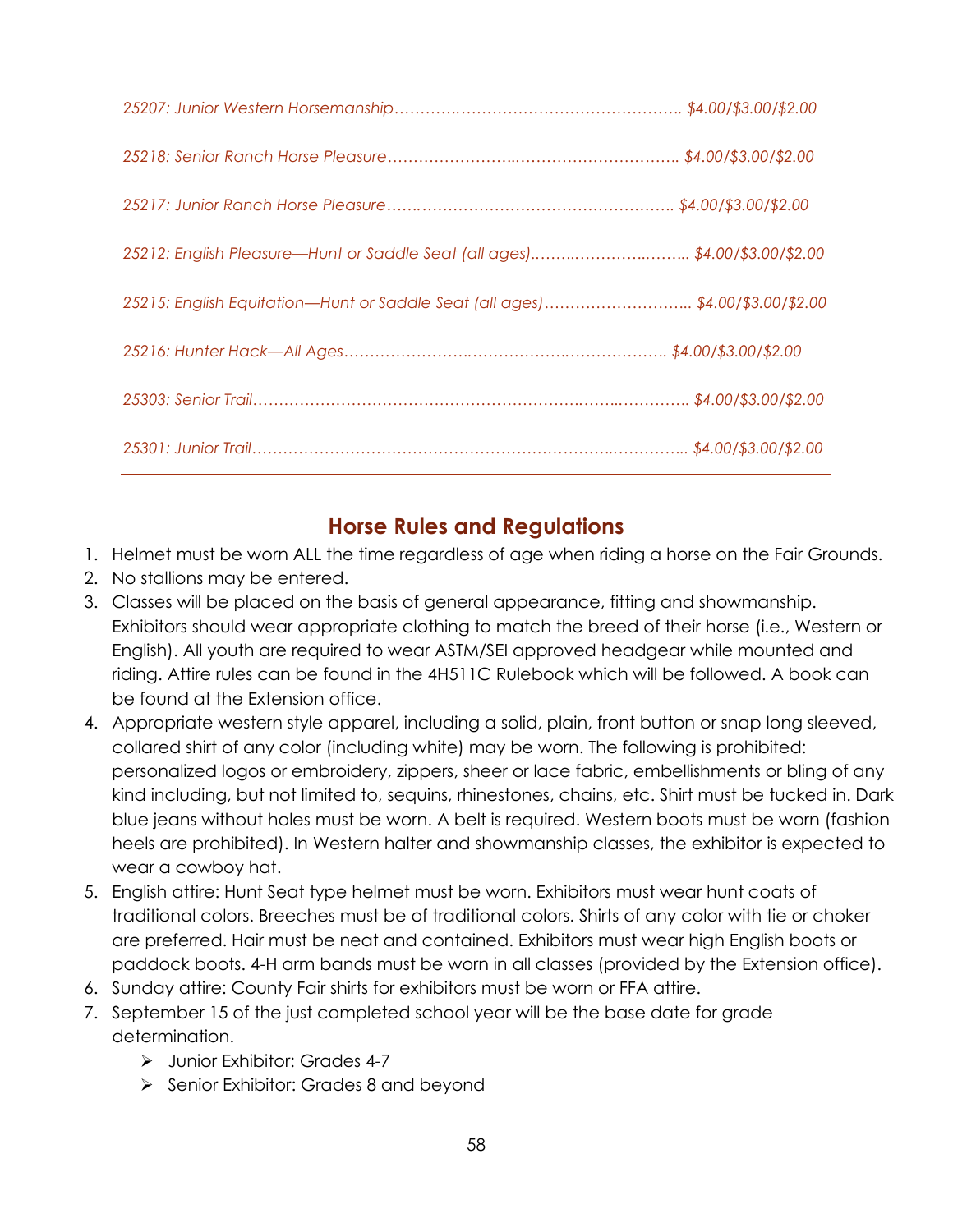- 8. Not complying to house horses on the Fairgrounds means Fair premiums for that area are forfeited.
- 9. All stall assignments are final.
- 10. Entries must be a 4-H or FFA project. 4-Hers can ID a maximum of 5 horses total per 4-H member and of those 5, maximum of 2 can be leased. NO leasing of halter horses. Leased horses must have a completed lease form in 4HOnline. A "leased" horse is any horse that is not owned by the 4-Her or their immediate family ("immediate family" only includes parents, stepparents, brothers, sisters, or legal guardians and does not include grandparents, aunts, uncles, cousins, etc.).
- 11. All regulations will be outlined in "A Guide For 4-H Equine Shows in Iowa" 4-H 511 C
- 12. Participants are encouraged to have horses vaccinated and wormed regularly. A Coggins Test is also required if horse has been traveling across state lines.
- 13. It is the intent that the exhibitor takes responsibility for caring for and grooming of their own animal. If assistance is needed, it should be aimed at helping the exhibitor learn a new skill.
- 14. Ponies are any equine under 14.1 hands. A horse is any equine 14.1 hands an over, 57 inches. If you have horse breed registration papers, you are allowed to classify the animal as a horse.
- 15. Any dispute as to age, height, soundness of animals or class determination will be referred to the superintendents and assistants or official veterinarian and their decision will be final.
- 16. Horses and ponies must be exercised in the horse arena only unless special permission by superintendents.
- 17. English or Western equipment is allowed in Walk-Trot class.
- 18. In all barrel and pole classes a five second penalty is applied for each that is knocked over while riding the course. If a barrel or pole is touched by a hand, the rider is disqualified.
- 19. In flag race class, participants will be disqualified if the flag is used as a whip or the flag does not remain in the bucket.
- 20. In the costume class, only the horse and participant may enter the arena.
- 21. Horse stalls are to be used for horses, not as separate tack rooms and lounges unless Okayed by the superintendent.
- 22. Horses in the barn must use bedding. Wood shavings are recommended. Every effort should be made to keep barn and horses clean and orderly at all times. Exhibitors are responsible for feeding and watering of their animals. After the fair, each participant is responsible for cleaning their stalls completely and manure deposited in designated areas. This must be completed immediately after the horses are released. Premium money will be withheld for those exhibitors not complying.

### **If an exhibitor believes he/she will participate in a class, he/she should sign up for it in Fair Entry [\(www.fairentry.com\)](http://www.fairentry.com/). If the exhibitor makes the decision not to take part in a class already designated, the exhibitor must inform the show committee at least 2 classes prior to that class.**

Note: If designated horse cannot be shown at all, a substitution can be made from a horse already identified as a member's project.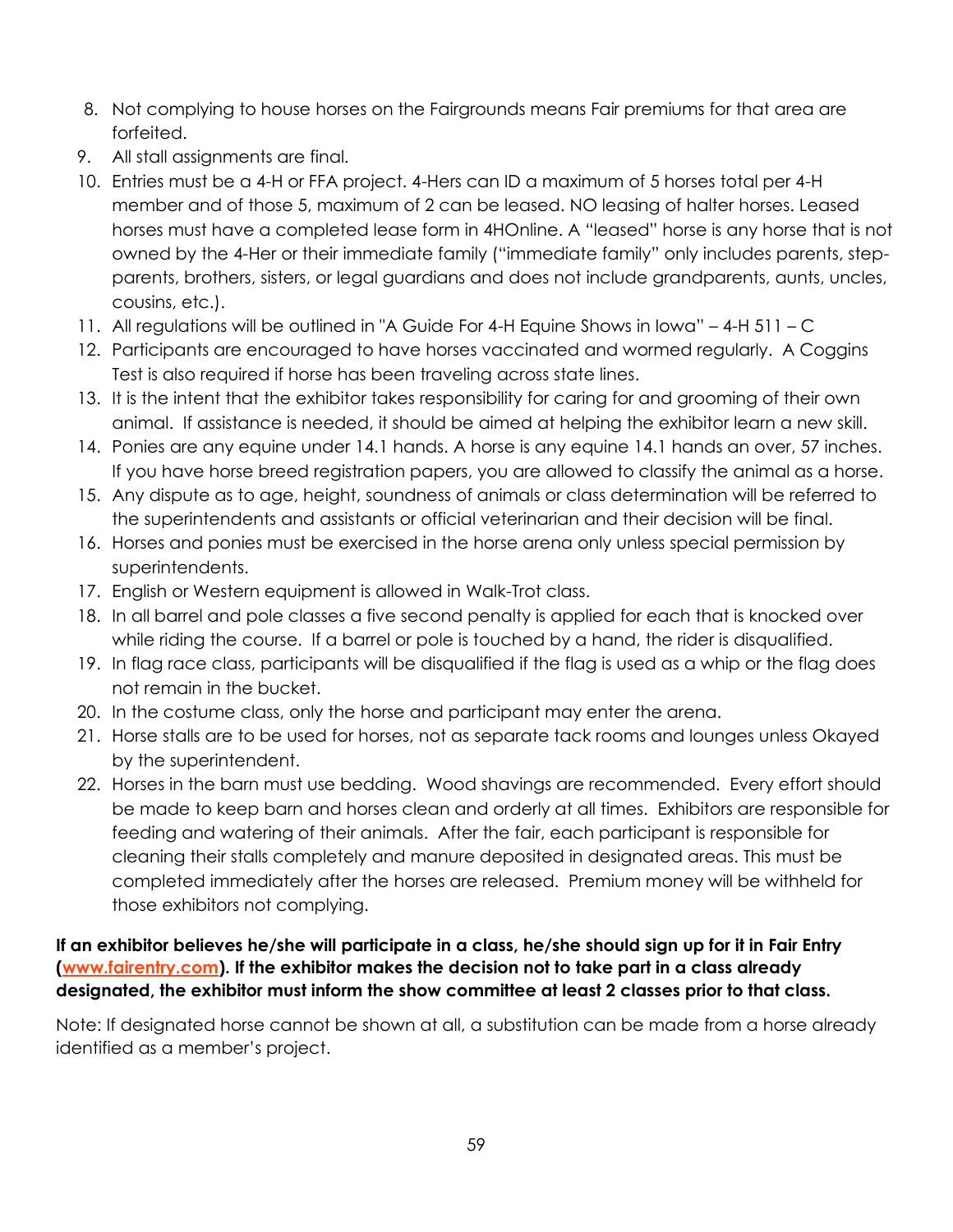# **Horseless Horse Program**

### **Horseless Horse participants must fill out a Horseless Horse ID form.**

**Purpose:** To give 4-H youth, who would not otherwise own or have a horse, experience in the care and showing of a horse.

**Goal:** The Horseless Horse exhibitor will show the owner's horse at the Winnebago County Fair in showmanship and walk/trot. These classes will be separate from the regular horse show, and the exhibitor will show for blue, red, and white ribbons, with no placing.

**Program:** The 4-H Horseless Horse exhibitor will attend all horse project meetings, workshops and clinics, and will work with a specific 4-H horse exhibitor in the care and training process. The 4-H horse exhibitor may not work with more than one Horseless Horse exhibitor. This program will be open to junior, intermediate, and senior members as described in the livestock portion of the Fair Book. The 4-H Horseless Horse exhibitor must abide by all the rules in the Fair Book.

# **Stall Decorating**

Each Club is encouraged to decorate their stalls as a group—not as individuals. Decorating will be judged on Friday afternoon by an impartial panel. The top Club will be given an award sponsored by the Fair.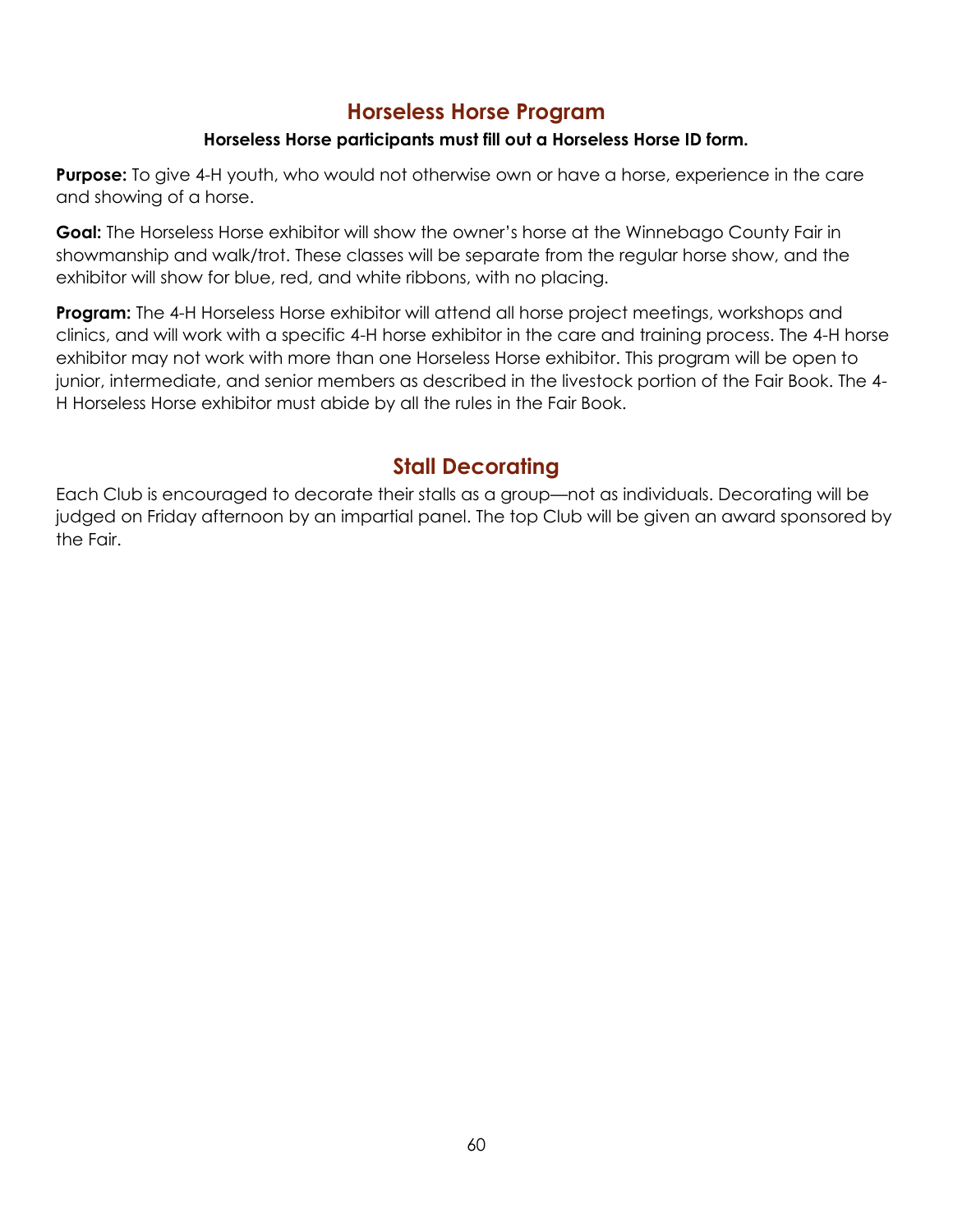# Rabbits

### **Superintendent: \_\_\_\_\_\_\_\_\_\_\_ ENTRY FEE PER CLASS EXHIBIT: \$1.00**

All Rabbits must be identified and tattooed by July 1. 4-H exhibitors enter information using 4-H Online [\(4honline.com\)](https://v2.4honline.com/#/user/sign-in) by July 1. FFA exhibitors record information on the appropriate identification form and turn into Extension office by July 1. **Fair Entry is open between June 1st -July 1st .** To be eligible to exhibit, a 4-H or FFA member must have been enrolled in the 4-H Rabbit project as of May 1 and reported on the 4-H 106 LS as to breed and birthdate by June 15.

Members are limited to two (2) entries per class of the same breed or six (6) entries per class of three different breeds, and one (1) entry for Meat Pen of Three.

Projects can be brought to the Fair Grounds from 7:00-9:00 PM on Wednesday. Rabbits must be in place by 12:00 PM (noon) on Thursday.

**Show:** Saturday at 12:30 PM.

# **RABBIT PREMIUMS (all classes)**

*Premiums per entry….…………………………………………………………………….\$2.00/\$1.50/\$1.00*

### **Ribbon Auction**

Only Meat Rabbits are eligible for the Ribbon Auction. The Livestock Ribbon Auction will be held Sunday, following the Parade of Champions. Each exhibitor may sell one ribbon per livestock species. Exhibitor must have exhibited their own project to be eligible to sell a ribbon. **The Fair Board will provide a ribbon for the buyer and a thank you note.** Youth are to wear appropriate clothing: Fair shirt, jeans, tennis shoes or boots. Livestock exhibitors must be present at the ribbon auction unless permission granted by the Fair Board President (Tom Thompson).

### **Rabbit Rules and Regulations**

- 1. A fancy breed class will be developed if four (4) or more rabbits are exhibited in a breed per class.
- 2. Indicate the breed of rabbit in Fair Entry and in the identification process.
- 3. Crossbred animals will be accepted in the Meat Rabbit divisions.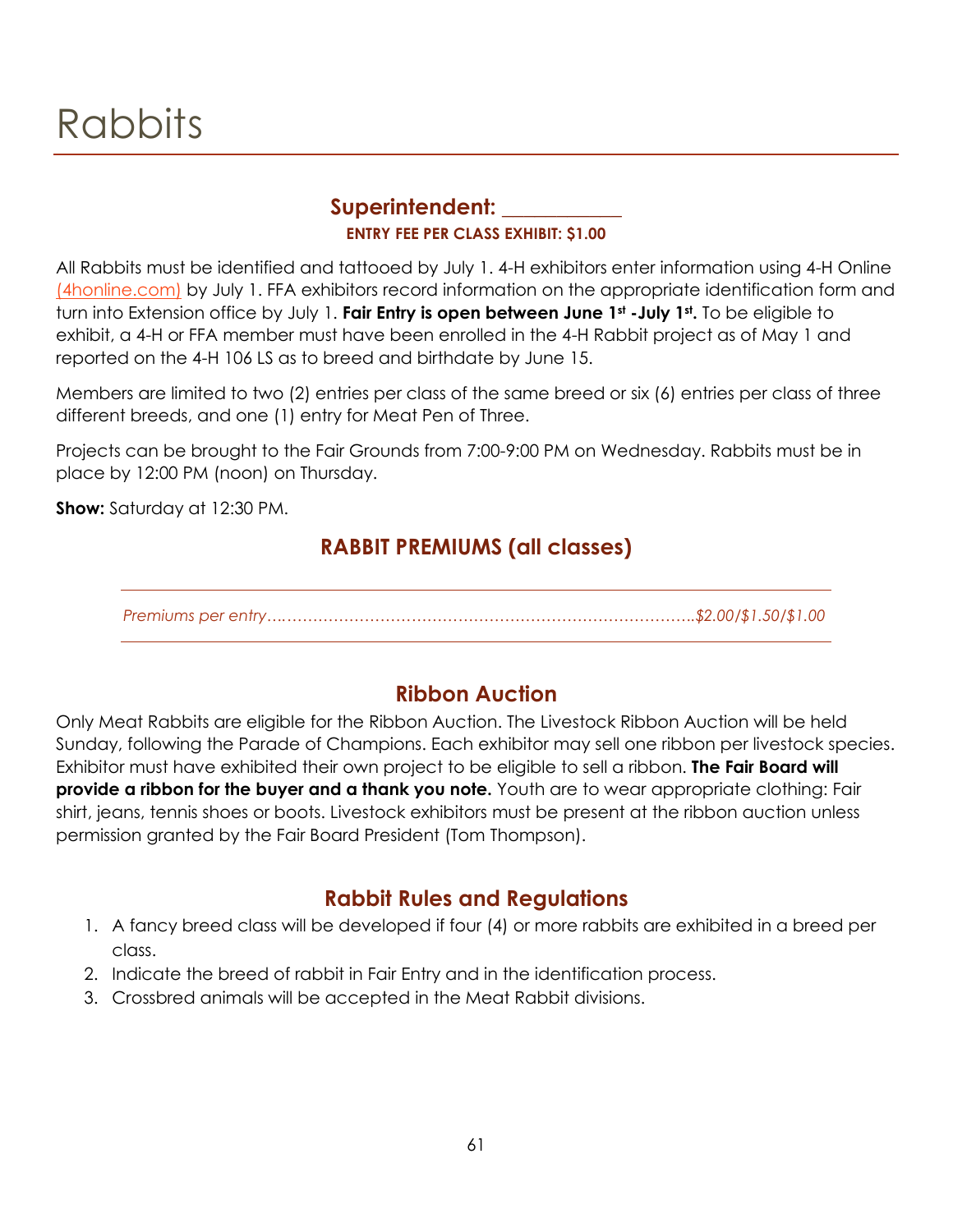### **Commercial Classes**

**Breeds:** Californian, Palomino, Satin, Crossbred, Giant Angora, Checkered Giant, Flemish Giant, Beveren, English Lop, Cinnamon, Standard Chinchilla, American Chinchilla, French Lop, Giant Chinchilla, New Zealand, Champaigne, Crème D'Argent.

# **Commercial (Meat) Rabbit Classes**

### **26101: Single Fryer**

- Not over 10 weeks of age at Fair time.
- Minimum weight of three and half (3.5) pounds.
- Maximum weight of five and a half (5.5) pounds.
- The fryer entry CANNOT be pulled from the meat pen.

### **26102: Roaster**

- All rabbits entered must be under 6 months of age at Fair time.
- Minimum weight over five (5) pounds.
- Maximum weight eight (8) pounds.

### **26103: Stewer**

- All rabbits entered must be 6 months of age and over at Fair time.
- Maximum weight over eight (8) pounds.

### **26104: Meat Pen**

- Meat Pen will consist of three (3) rabbits of the same breed and color. Crossbred rabbits will be allowed; but must be of the same cross. Rabbits do not have to be from the same litter.
- Age of all rabbits must be 8-12 weeks at the time of the Fair.
- Each exhibitor may enter one Meat Pen with a maximum weight of 16.5 pounds

# **Commercial (Breeding) Rabbit Classes**

### **26201: Junior Doe**

• Under six (6) months of age at Fair time.

### **26202: Intermediate Doe**

• 6 months-8 months old at Fair time.

### **26203: Senior Doe**

• Over eight (8) months old at Fair time.

### **26204: Junior Buck**

• Under six (6) months of age at Fair time.

### **26205: Intermediate Buck**

• 6 months-8 months old at Fair time.

### **26206: Senior Buck**

• Over eight (8) months old at Fair time.

### **26207: Doe and Litter**

• Litter age three (3) weeks to seven (7) weeks old at Fair time.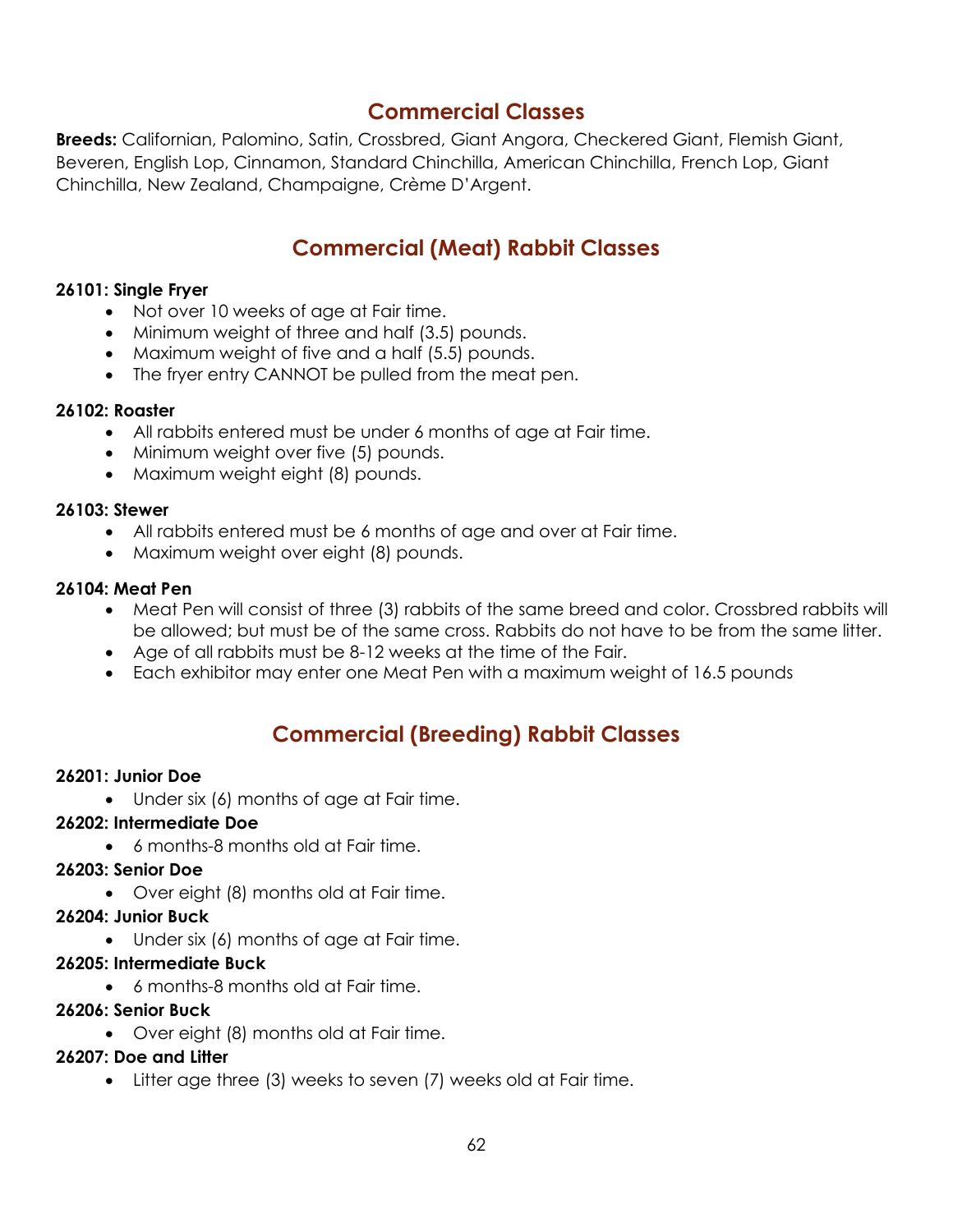### **Fancy Classes**

**Breeds:** Dutch, Rex, Netherland Dwarf, American Fuzzy Lop, American Sable, Harlequin, Lilac, English Angora, Havana, Mini Lop, Satin Angora, Mini Satin, Belgian Hare, Himalayan, Mini Rex, Britania Petite, Blanc DeHotot, Hollan Lop, Dwarf Hotot, Jersey Wooly, Polish, English Spot, Florida White, Tan, Silver Martin, Rhinelander, Lionhead, and Silver. **No Crossbreds in Fancy Classes**.

# **Fancy Rabbit Classes**

**26301: Junior Doe**

• **Under six (6) months of age at Fair time.**

**26302: Senior Doe**

• **Over six (6) months of age at Fair time.**

**26303: Junior Buck**

• **Under six (6) months of age at Fair time.**

**26304: Senior Buck**

• **Over six (6) months of age at Fair time.**

**26305: Doe and Litter**

• **Litter age three (3) weeks to seven (7) weeks old at Fair time.**

# **Poultry**

### **Superintendent: Rick Meyer ENTRY FEE PER EXHIBIT: \$1.00**

All Poultry must be identified by July 1. 4-H exhibitors enter information using 4-H Online [\(4honline.com\)](https://v2.4honline.com/#/user/sign-in) by July 1. FFA exhibitors record information on the appropriate identification form and turn into Extension office by July 1. **Fair Entry is open between June 1st -July 1<sup>s</sup> .** Designate in Fair Entry [\(www.fairentry.com\)](http://www.fairentry.com/) how many pens an exhibitor will need.

An exhibitor may show two (2) entries in the market and production classes. Fancy Breeds—limited to five (5) total entries with a maximum of two (2) entries per breed.

Exhibits must be in place by 9:00 AM on Thursday. You may bring your projects on Wednesday from 7:00-9:00 PM.

**Weigh In/Check In:** Wednesday evening 6:30pm-9pm for pullorum testing

**Show:** Saturday at 4:00PM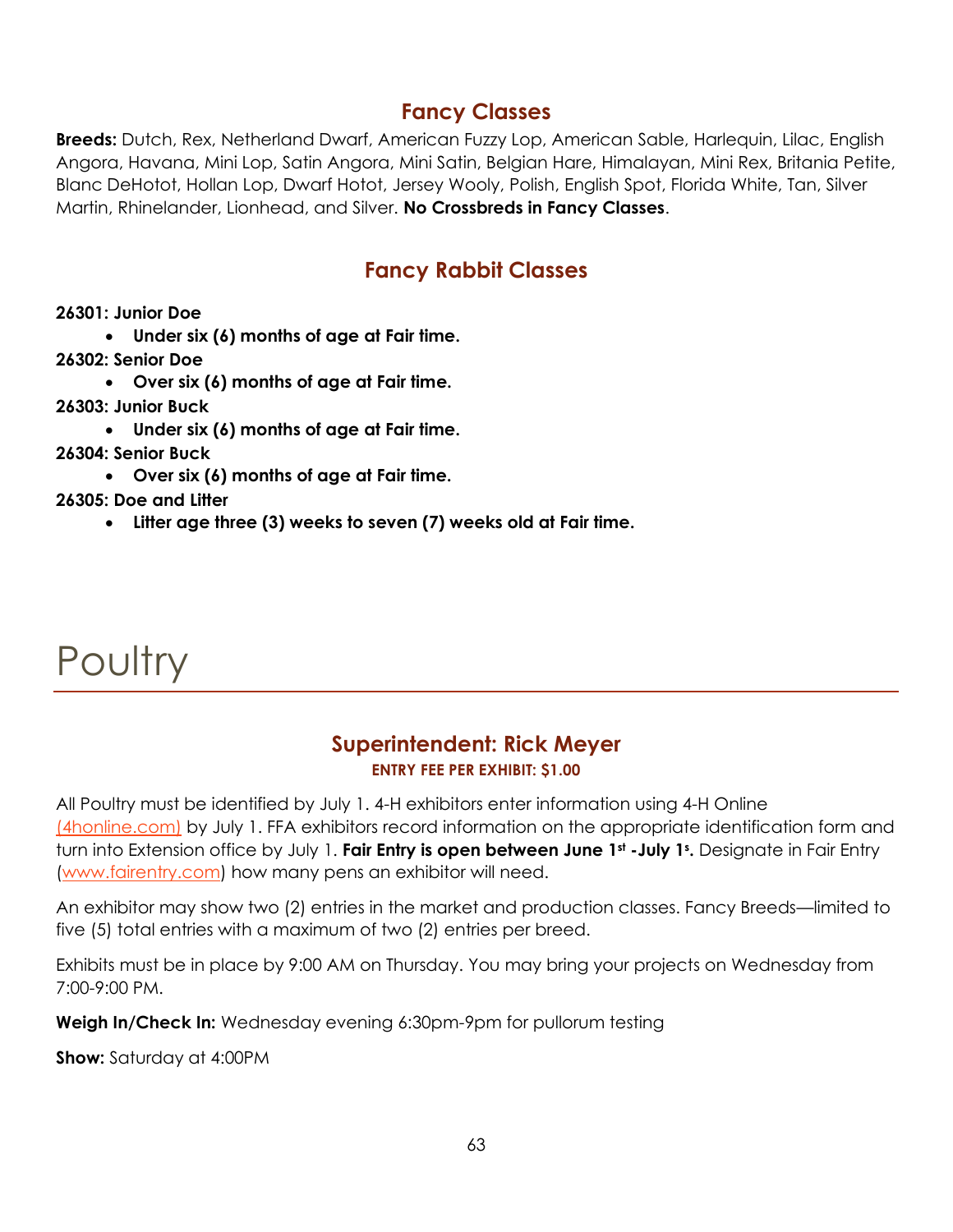### **POULTRY PREMIUMS (all classes)**

*Premiums per entry…………………………………………………….\$2.00/\$1.50/\$1.00*

# **Ribbon Auction**

Only Market Poultry ribbons are eligible for the Ribbon Auction. The Livestock Ribbon Auction will be held Sunday, following the Parade of Champions. Each exhibitor may sell one ribbon per livestock species. Exhibitor must have exhibited their own project to be eligible to sell a ribbon. **The Fair Board will provide a ribbon for the buyer and a thank you note**. Youth are to wear appropriate clothing: Fair shirt, jeans, tennis shoes or boots. Livestock exhibitors must be present at the ribbon auction unless permission granted by the Fair Board President (Tom Thompson).

# **Poultry Rules and Regulations**

- 1. ALL Poultry need to be blood tested before entering the poultry barn.
- 2. Market classes do not need to be tested if they are going to slaughter. They must, however, be kept apart from other birds at least 10 ft. or with an 8 ft. high solid partition.
- 3. Exhibit coops will be provided.

### **Egg Production Division**

### • **Production Hens:**

- o **27101: Production Pen of 4 (White Egg Strain)**
	- Over one (1) year of age.
- o **27102: Production Pen of 4 (Non-White Egg Strain)**
	- Over one (1) year of age.
- **Production Pullets:**
	- o **27103: Production Pen of 4 (White Egg Strain)**
		- Under one (1) year of age.
	- o **27104: Production Pen of 4 (Non-White Egg Strain)**
		- Under one (1) year of age

### **Poultry Market Division**

- **27201: Broilers and Fryers**
	- o Birds under four (4) pounds
- **27202: Roasters**
	- o Birds over four (4) pounds
- **27203: Turkeys**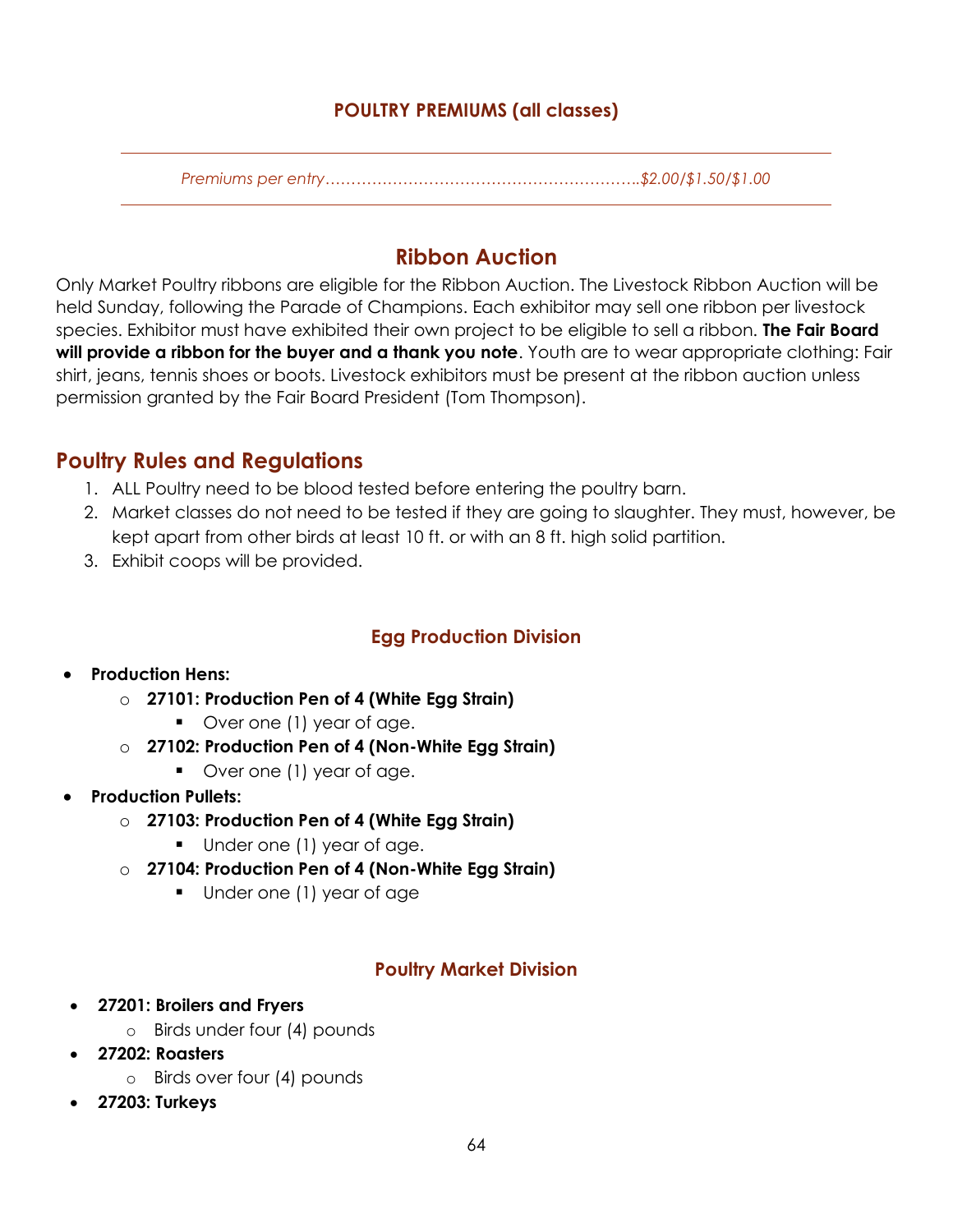- o Pen of two (2).
- **27204: Ducks**
	- o Pen of two (2).
- **27205: Geese**
	- o Pen of two (2).

### **Poultry Fancy Breeding Stock Division**

- **27301: Turkey**
	- o Male and Female pair
- **27302: Duck**
	- o Male and Female pair
- **27303: Geese**
	- o Male and Female pair
- **27304- Chicken Large Breeding Stock**
	- o Male and Female pair
- **27305- Bantam**
	- o Male and Female pair
- **27306- Other- Pigeons, Guineas, Pheasants, etc.**
	- o Male and Female pair

# **Market Broiler Special Division**

- Exhibitors are encouraged to be enrolled in the Poultry project.
- Intent to participate form must be completed and filed with full payment to the Winnebago County ISU Extension and Outreach office on or before May 15. Checks are to be made payable to Welp, Inc.
- The exhibitor may purchase 25 birds, price set each spring.
- Chicks will be shipped directly from Welp, Inc. in Bancroft around the first week of June (approximately 7 weeks before the first day of Fair).
- Broiler Entries are limited to a Pen of Three (3) males and/or a Pen of Three (3) females. Each exhibit must be healthy and clean.
- Exhibits will be judged on uniformity, merit, and rate of gain.

27401: Pen of Three (3) Males

27402: Pen of Three (3) Females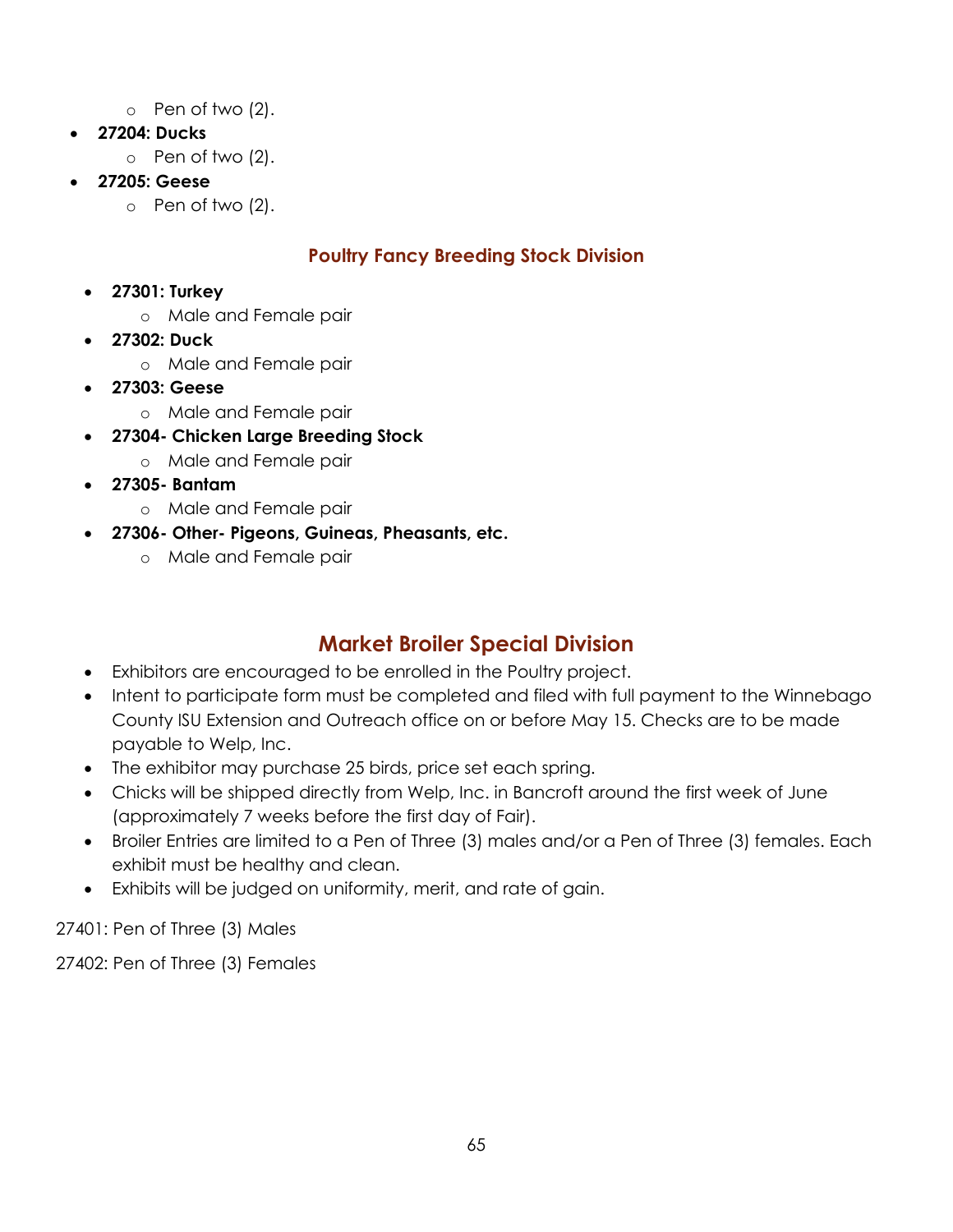# Pet Show: Dog

All Dogs must be identified by May 15. 4-H exhibitors enter information using 4-H Online [\(4honline.com\)\)](https://v2.4honline.com/#/user/sign-in) by May 15. FFA exhibitors record information on the appropriate identification form and turn into Extension office by May 15. **Fair Entry is open between June 1st -July 1st [\(www.fairentry.com\)](http://www.fairentry.com/).** To be eligible to exhibit, a 4-H or FFA member must have been enrolled in the 4-H Dog project as of May 1 and reported on the 4-H 106 LS as to the breed and birth date of the project animal by May 15.

Dogs will not be housed at the Fair Grounds. They will be judged and taken home following the show. Time to be determined after entries.

# **Health Requirements**

Current Rabies Certificate or an official certificate of veterinarian inspection with the Rabies certificate number listed and date of vaccination must be turned in with the dog identification form or brought to the show.

# **Dog Rules and Regulations**

- 1. Entry Fee: \$2.00 /class. There is no entry fee for the showmanship classes.
- 2. Exhibitors are to wear the Winnebago County exhibitor T-shirt provided by the Fair Board with jeans, slacks, or dress shorts (no biker shorts or short shorts). No caps or hats are allowed in the show ring. It is recommended that exhibitors wear tie shoes, no sandals or slip-on shoes.
- 3. Exhibitor conduct—exhibitors shall not strike dogs nor use any other unnecessarily harsh physical means of disciplining dogs. The exhibitor must be ready when the dog is called.
- 4. Non-Obedience: Dog will be shown on a leash and judged on cleanliness, health, and member's knowledge of the project. This class will be first in the Dog Show.

### **DOG PREMIUMS**

*Premiums per entry…………………………………………………….\$4.00/\$3.00/\$2.00*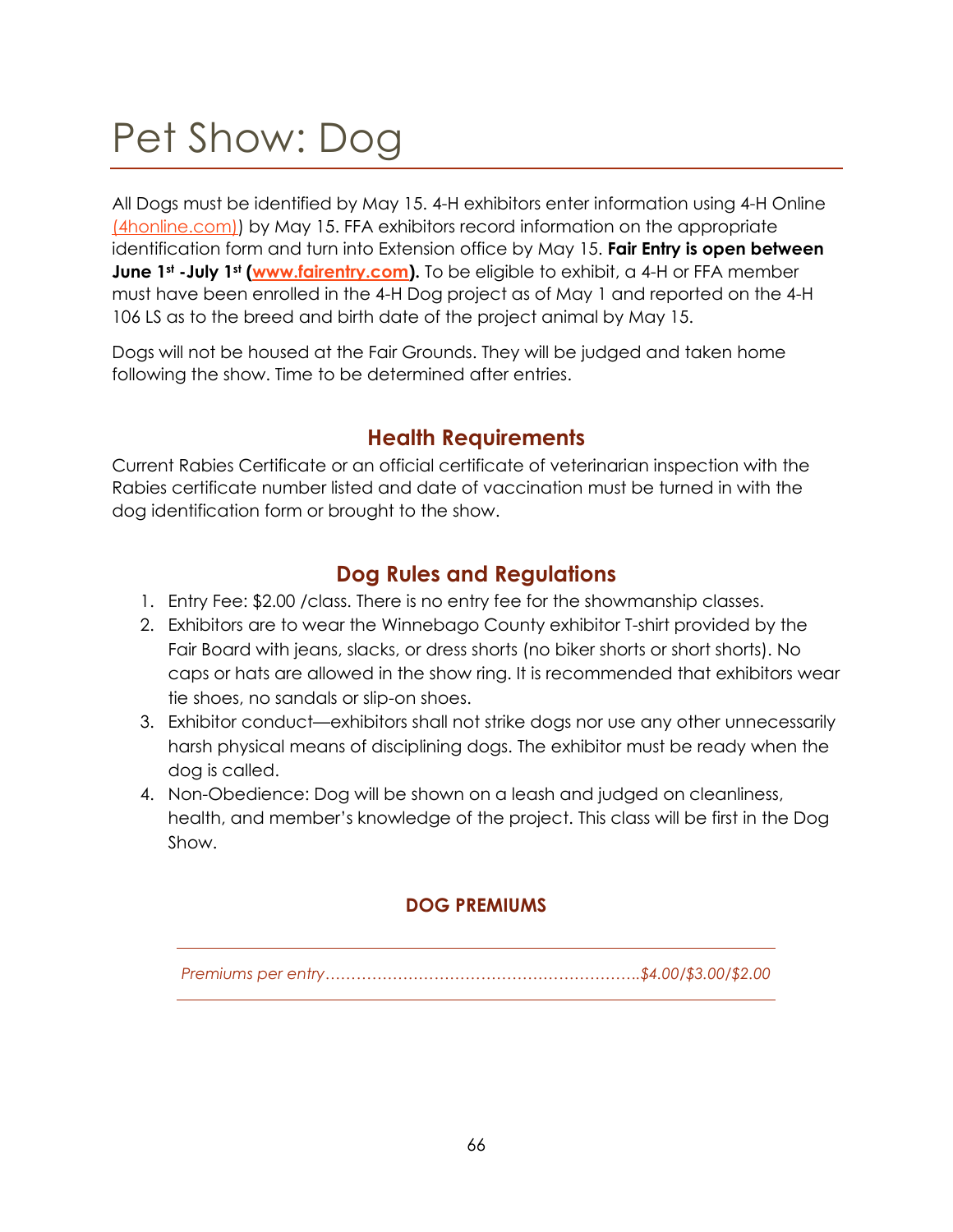# Pet Show: Cat

All cats must be identified by May 15. 4-H exhibitors enter information using 4-H Online [\(4honline.com\)](https://v2.4honline.com/#/user/sign-in) by May 15. FFA exhibitors record information on the appropriate identification form and turn into Extension office by May 15. **Fair Entry is open between June 1st -July 1st [\(www.fairentry.com\)](http://www.fairentry.com/).** To be eligible to exhibit, a 4-H or FFA member must have been enrolled in the 4-H Cat project as of May 1 and reported on the 4-H 106 LS as to the breed and birth date of the project animal by May 15.

Cats will not be housed at the Fair Grounds. They will be judged and taken home following the show. Time will be determined after entries.

**Entry Fees:** \$1.00 per entry – Maximum of 2 entries

# **Health Requirements**

Current Rabies Certificate or an official certificate of veterinarian inspection with the Rabies certificate number listed and date of vaccination must be turned in with the cat identification form or brought to the show.

# **Cat Rules and Regulations**

- 1. All cats will be judged in one class on cleanliness, health and member's knowledge of project.
- 2. All cats must be at least 3 months of age.
- 3. All cats should be on a collar with a leash

### **CAT PREMIUMS**

*Premiums per entry…………………………………………………….\$2.00/\$1.50*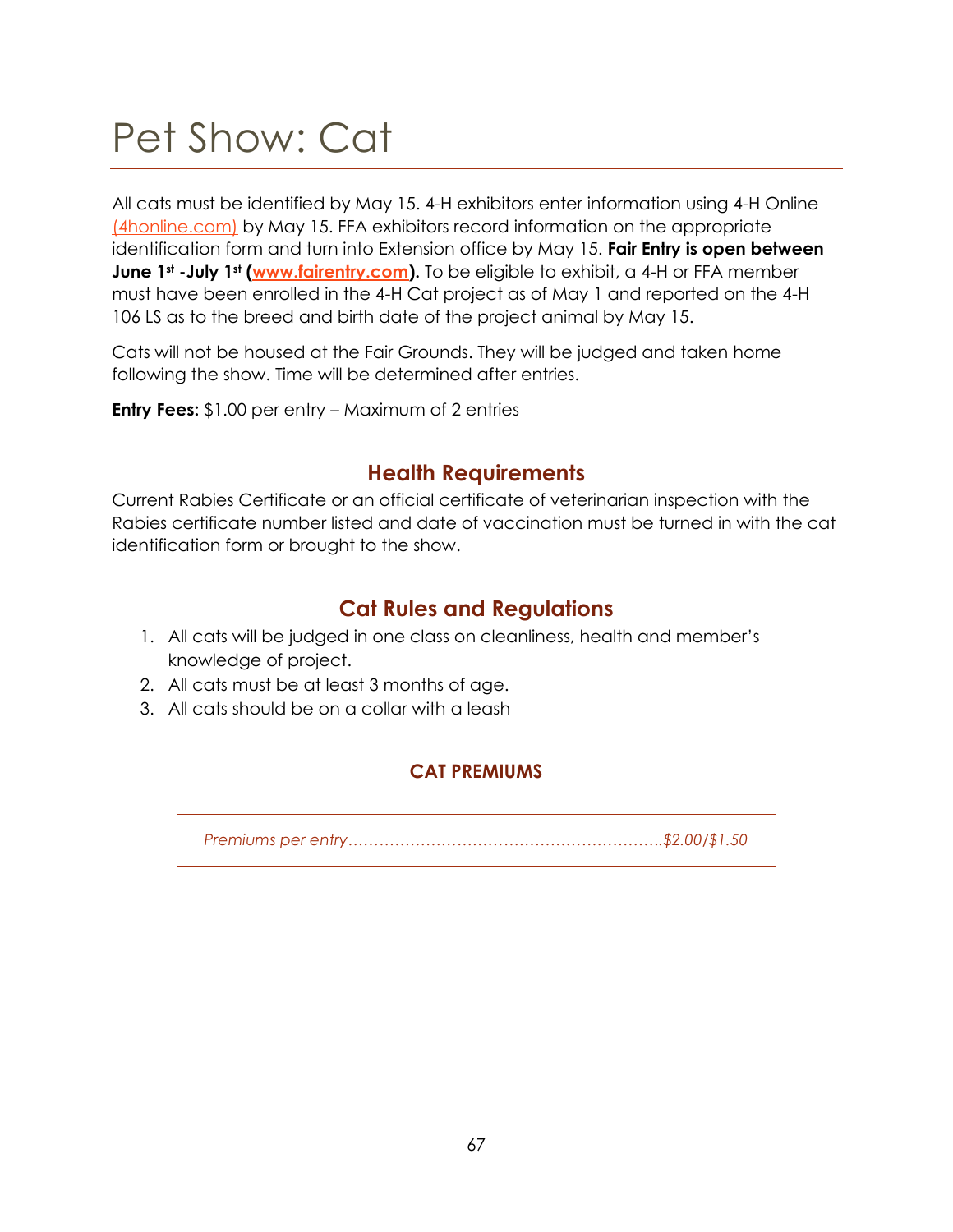# Alpaca

All Alpaca must be identified by May 15. 4-H exhibitors enter information using 4-H Online [\(4honline.com\)](https://v2.4honline.com/#/user/sign-in) by May 15. FFA exhibitors record information on the appropriate identification form and turn into Extension office by May 15. **Fair Entry is open between June 1<sup>st</sup> -July 1<sup>st</sup>**. Designate in Fair Entry [\(www.fairentry.com\)](http://www.fairentry.com/) how many pens an exhibitor will need.

Alpacas must enter two (2) classes.

**Entry Fee:** \$2.00/class

Exhibitors may bring projects to the Fair Grounds on Wednesday from 7:00-9:00 PM. Alpacas must be in their pens by 9:00 AM Thursday.

**Show:** Friday at 4:00 PM.

Alpacas are not eligible for the Livestock Ribbon Auction.

### **ALPACA PREMIUMS**

*Premiums per entry…………………………………………………….\$5.00/\$4.00/\$3.00*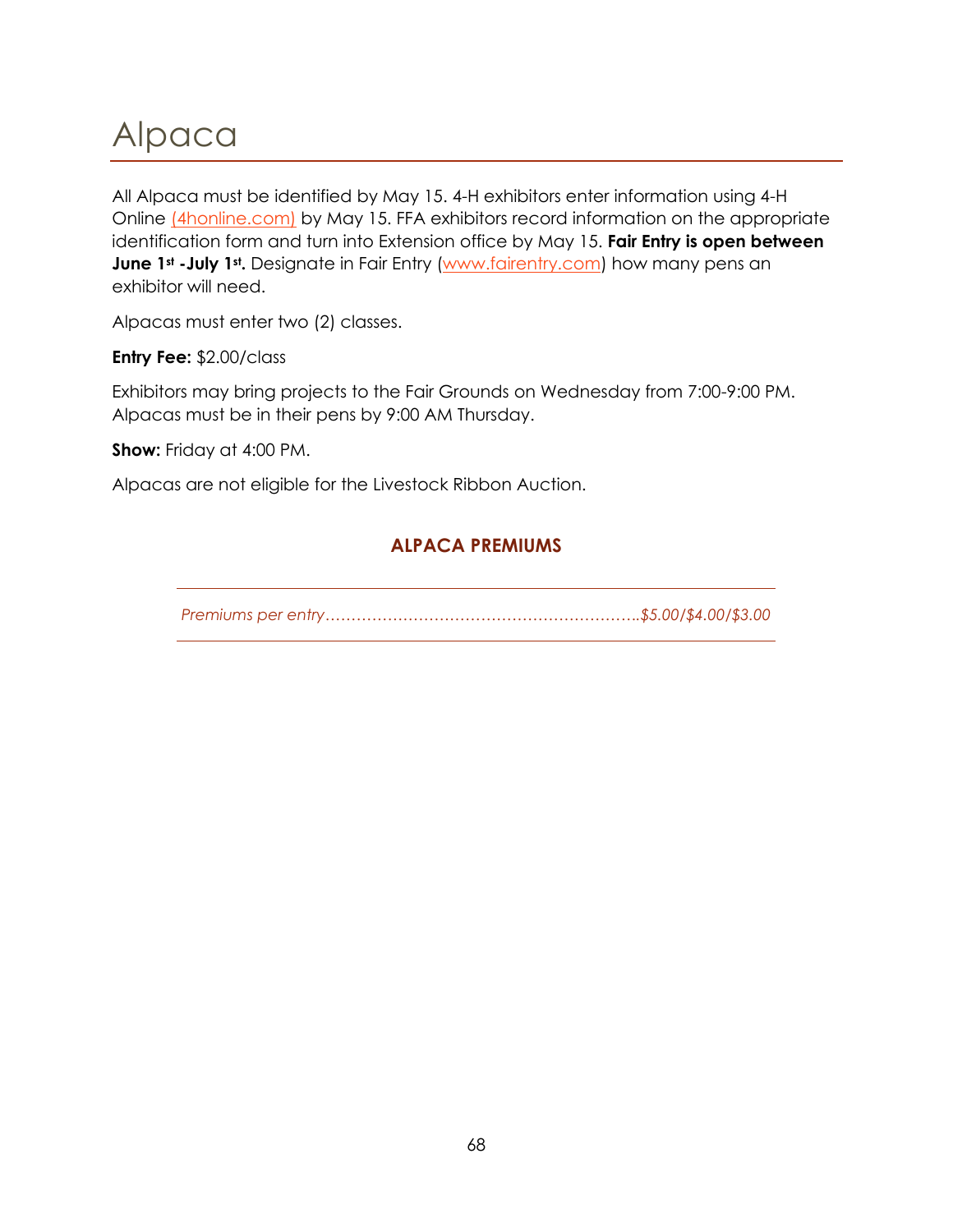# Herdsmanship

- ➢ There will be judging twice a day based on the criteria below on the score sheet.
- ➢ Awards will be given at the end of fair by the fair board.

|                                        | Exhibitors<br>Z.                                | φ.                                                                                                                   | ŗд                                                                                                            | 4.                                                                                                                | یب                                                                   | ŗ.                                                      | ∺                                                                                                                         |                      | Club Name: |                     | Date:                 |
|----------------------------------------|-------------------------------------------------|----------------------------------------------------------------------------------------------------------------------|---------------------------------------------------------------------------------------------------------------|-------------------------------------------------------------------------------------------------------------------|----------------------------------------------------------------------|---------------------------------------------------------|---------------------------------------------------------------------------------------------------------------------------|----------------------|------------|---------------------|-----------------------|
| 6: New Cheroking Structure Sheet Sheet | Courtesy and conduct of exhibitors<br>Comments: | Comments:<br>at tie out from 8 PM to 8 AM<br>Animals in place 9 AM to 9 PM except when in show ring, being washed or | Appearance of Animals<br>Animals groomed properly and appear to be fed and watered appropriately<br>Comments: | Arrangement of Exhibits<br>Animals, tack area, supplies, and stall cards neatly kept and/or arranged<br>Comments: | Comments:<br>Feed pans and water pans, when present, should be clean | Comments:<br>Animals and/or pens tied/fastened securely | Cleanliness of Aisle and Stall<br>Bedding clean and dry with manure hauled out and deposited in proper place<br>Comments: | Specie: (Circle One) |            | Herdsmanship Judge: |                       |
|                                        |                                                 |                                                                                                                      |                                                                                                               |                                                                                                                   |                                                                      |                                                         |                                                                                                                           | Beef                 |            |                     |                       |
|                                        |                                                 |                                                                                                                      |                                                                                                               |                                                                                                                   |                                                                      |                                                         |                                                                                                                           | Dairy                |            |                     |                       |
| Total Points (100 Possible)            |                                                 |                                                                                                                      |                                                                                                               |                                                                                                                   |                                                                      |                                                         |                                                                                                                           | Sheep                |            |                     |                       |
|                                        |                                                 |                                                                                                                      |                                                                                                               |                                                                                                                   |                                                                      |                                                         |                                                                                                                           | Swine                |            |                     |                       |
|                                        |                                                 |                                                                                                                      |                                                                                                               |                                                                                                                   |                                                                      |                                                         |                                                                                                                           | Goat                 |            |                     |                       |
|                                        | (25 Points Possible)                            | (5 Points Possible)                                                                                                  | (10 Points Possible)                                                                                          | (15 Points Possible)                                                                                              | (15 Points Possible)                                                 | (5 Points Possible)                                     | (25 Points Possible)                                                                                                      |                      |            |                     |                       |
|                                        |                                                 |                                                                                                                      |                                                                                                               |                                                                                                                   |                                                                      |                                                         |                                                                                                                           |                      |            |                     | AM or PM (Circle One) |

**HERDSMANSHIP SCORE SHEET**